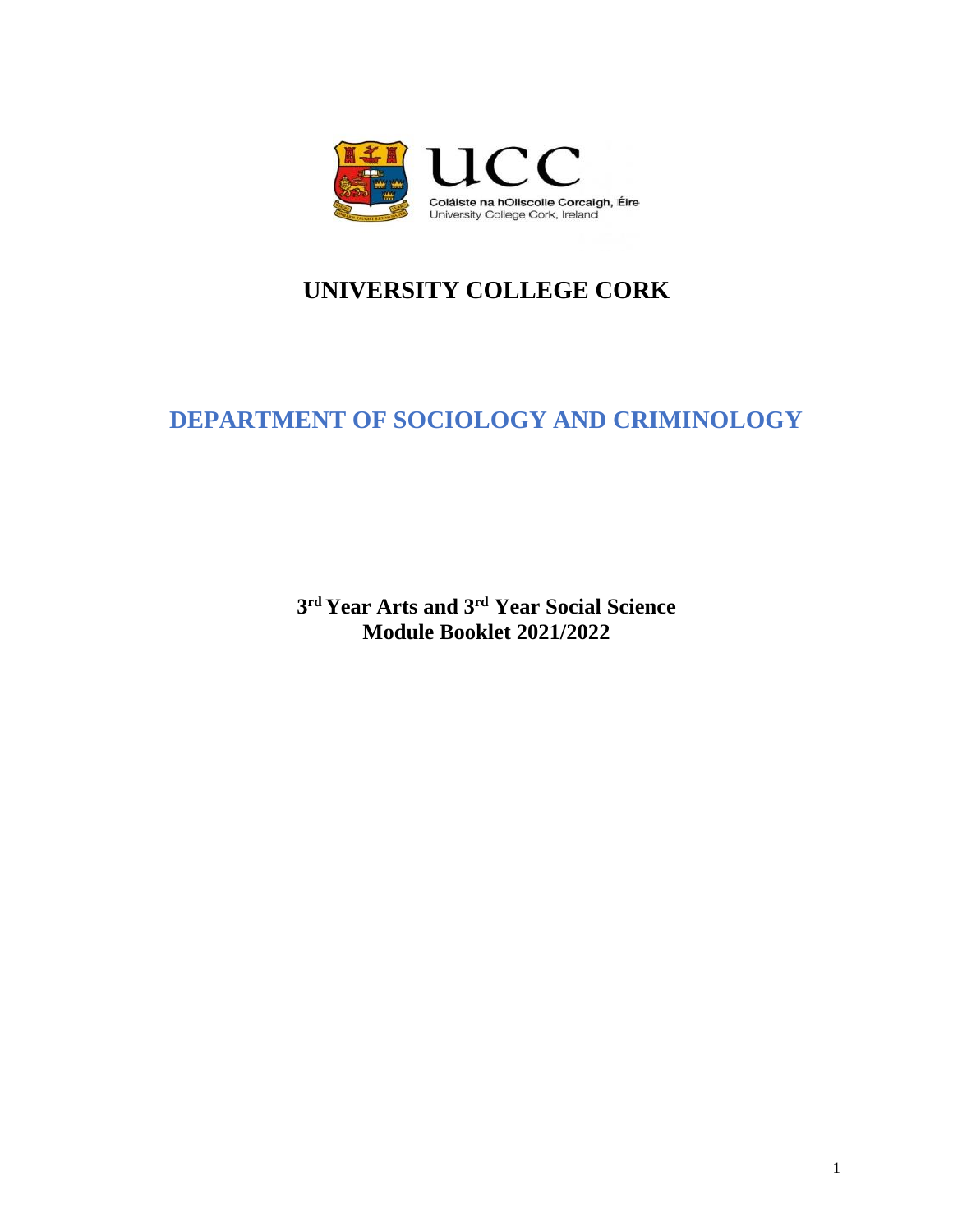# **Contents**

| SC3007 INTRODUCTION TO PLANNING AND SUSTAINABLE DEVELOPMENT 25           |  |
|--------------------------------------------------------------------------|--|
|                                                                          |  |
|                                                                          |  |
|                                                                          |  |
|                                                                          |  |
|                                                                          |  |
|                                                                          |  |
|                                                                          |  |
| SC3058 SOCIOLOGY OF MEMORY, TRAUMA & COLLECTIVE DENIAL  42               |  |
| SC3059 SOCIOLOGY OF LAW: LEGAL JUSTICE, HUMAN RIGHT AND SOCIAL CHANGE 43 |  |
|                                                                          |  |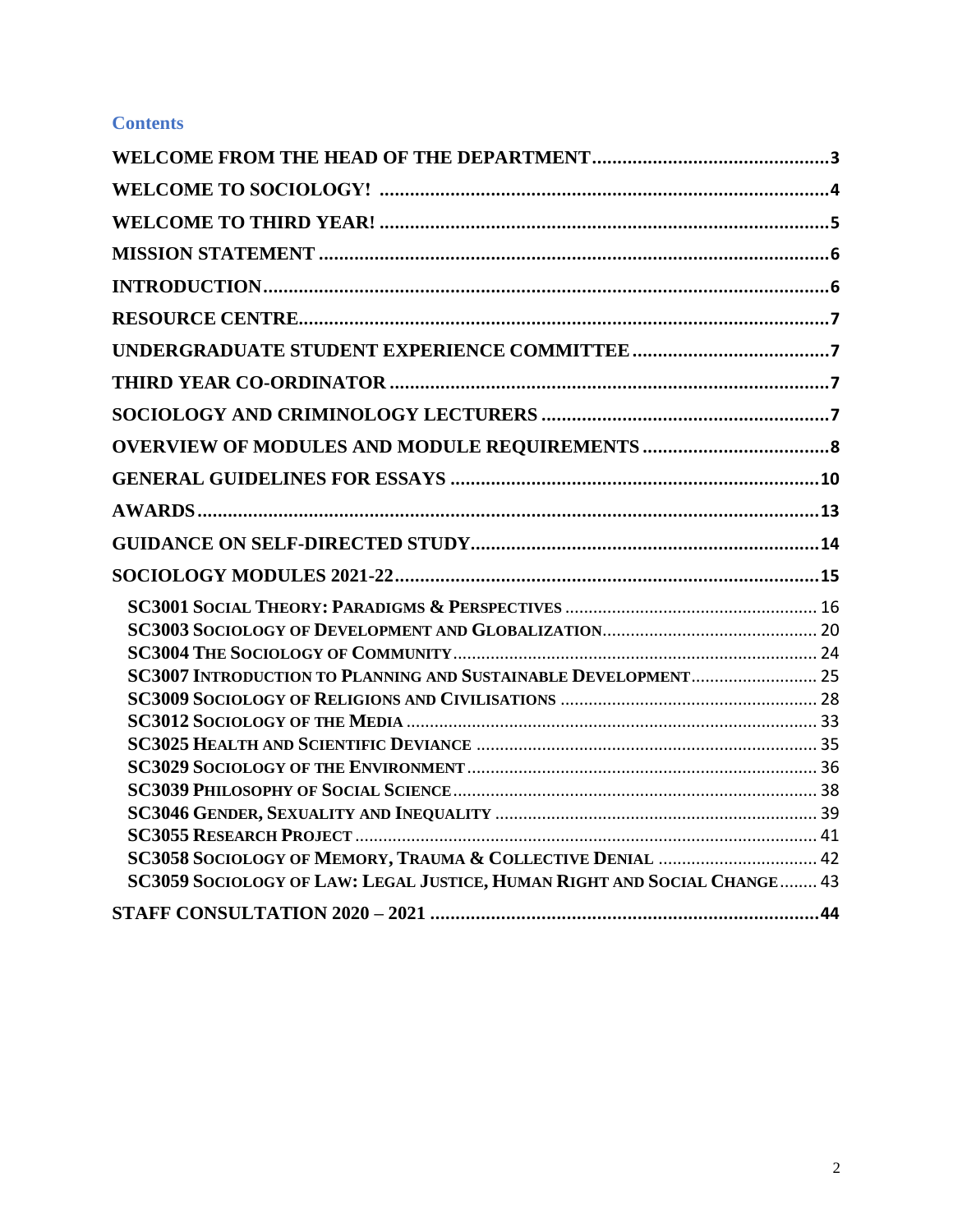## <span id="page-2-0"></span>**Welcome from the Head of the Department**

Welcome to the Department of Sociology & Criminology at UCC! As a new or returning student we hope you will have a great experience here. Supported by the academic staff and professional services staff we know that you will enjoy world class research led teaching on a variety of topics that seek to both better understand our social world and make a difference. In undertaking your undergraduate or postgraduate programme with us you will develop your sociological and/or criminological imagination and in these times of accelerated social change this is such an important time to engage with social issues and social problems through a sociological or criminological lens.

The Department of Sociology and Criminology is committed to the safety and well-being of all students and staff and as much face to face teaching as is feasible within an evolving situation. Given the context of the current Covid-19 pandemic restrictions we will be reinforcing public health guidance throughout the year, for example, the importance of physical distancing at 2 metres, wearing masks in class and frequent hand sanitising. You will see a change to campus with frequent hand sanitising stations and space marked out at 2 metres. Teaching and learning on our programmes will consist of a blended model with as much face to face teaching and learning as is possible alongside online lectures, seminars and directed learning and will include:

- Face to face teaching and learning in seminars/tutorials (subject to prevailing public health requirements and guidelines and staff circumstances).
- Online lectures, tutorials/seminars and directed learning.
- All learning materials to be made available online (this will include a combination of recorded lectures, PowerPoint presentations, online learning exercises and readings) and staff will be available for one to one student consultation, as is our practice.

Those students unable to attend class due to illness, quarantine, or concerns about underlying medical conditions, will have online access to all classes including E-tutorials. Please refer to the UCC information pages at the following link:<https://www.ucc.ie/en/emt/covid19/>

All academic staff are available to meet online, or in person depending on staff circumstances, by appointment. The resource centre and department office staff can be contacted by appointment too. Askive is only accessible by appointment and masks are to be worn in the building.

We know you will have a great experience with us, despite the challenges of current times, develop many transferrable skills and especially critical thinking skills that will take you into your future careers and life. We also encourage you to engage with the wider opportunities that UCC has to offer such as the various clubs and societies and we wish you an excellent year ahead!

Professor Maggie O'Neill Head of the Department of Sociology & Criminology University College Cork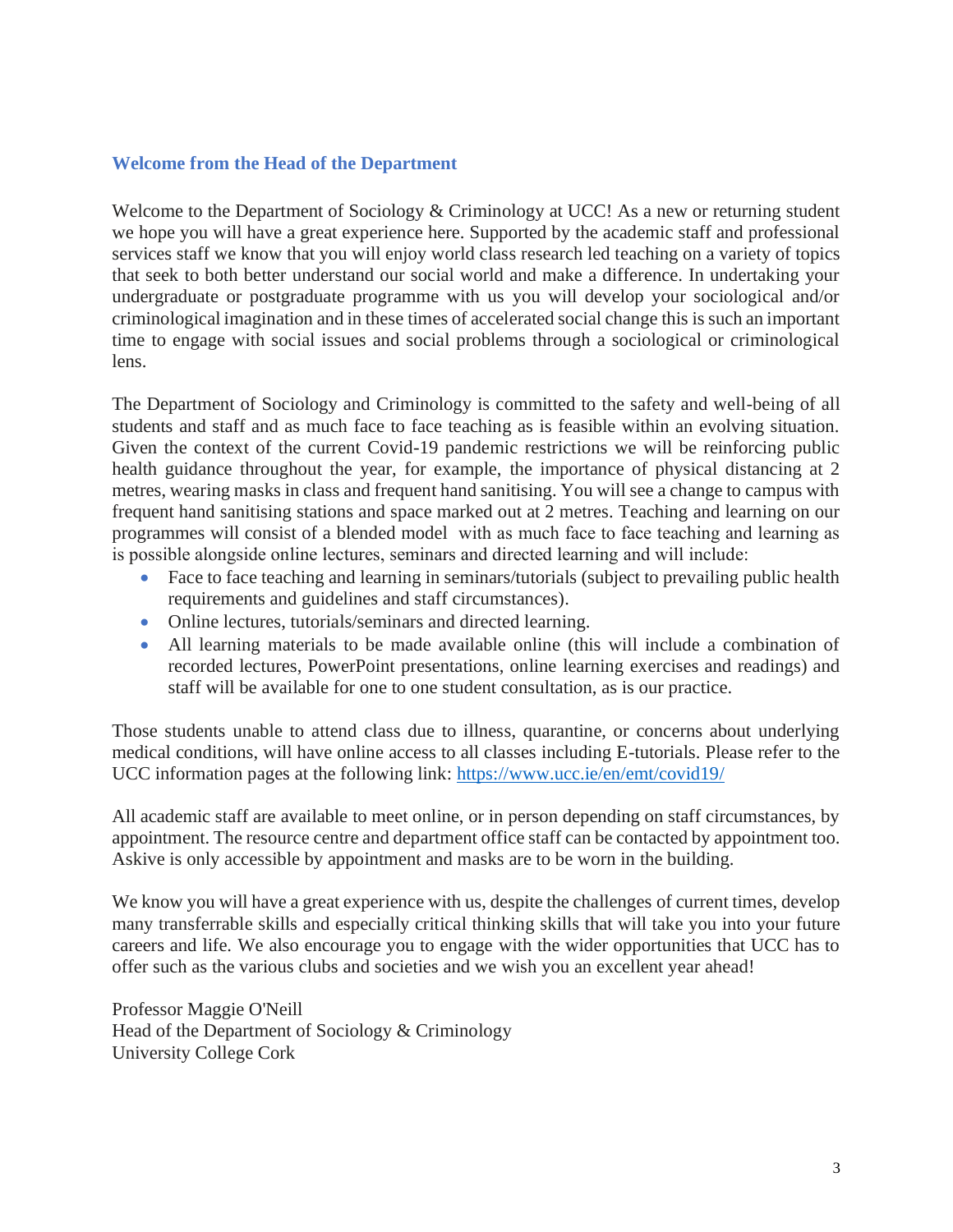#### <span id="page-3-0"></span>**Welcome to Sociology!**

We live in times of unprecedented social change. The transforming effects of the Covid 19 pandemic have brought many questions into sharper focus, such as those on humanity's mistreatment of nature, rapid loss of biodiversity, the interrelationship between class, race and health inequalities, the widening gap between rich and poor, to name but a few. At the same time, we witness the rise in far-right populism and various new forms of social movement resistance, including Black Lives Matter. Is there a better time to study Sociology? 

Our programme offers a rich and varied choice of modules on subjects as diverse as social theory, research methods, cities, culture & art, migration, race & ethnicity, crime and deviance, class, gender, sexualities, climate change, sustainable development, media, trauma, memory, health and illness. We deliver research-based teaching that combines theory and practice in ways that encourage students to question the social world as it is and think about the world as it could be. 

While Covid-19 does pose some challenges for the traditional delivery of our programme, we will continue to offer a rigorous and scholarly teaching and learning experience to ourstudents through our award-winning teaching and supervision. The Department of Sociology and Criminology remains committed to the safety and well-being of all students and staff and, therefore, will commit to as much face-to-face teaching as is feasible, in line with current Covid-19 pandemic restrictions and public health guidelines.

Teaching and learning in the Department of Sociology and Criminology's programmes will be delivered via a blended model, combining a mixture of face-to-face and online teaching and learning. The programme will include lectures and weekly workshops. Some lectures and workshops will be delivered face-to-face though it is possible for you to opt to do both fully online. 

The sections below contain further information regarding the mode of delivery for each module. If you have any queries regarding workshops, please contact the third year co-ordinator, Dr. Egle Gusciute [\(egusciute@ucc.ie\)](mailto:egusciute@ucc.ie). If you have any questions regarding a particular module, please contact the coordinator of that module. Please do not hesitate to email me if you have any further questions (t. skillington @ucc.ie). We very much look forward to guiding you on your learning journey. 

Dr Tracey Skillington Director of the Undergraduate Programme in Sociology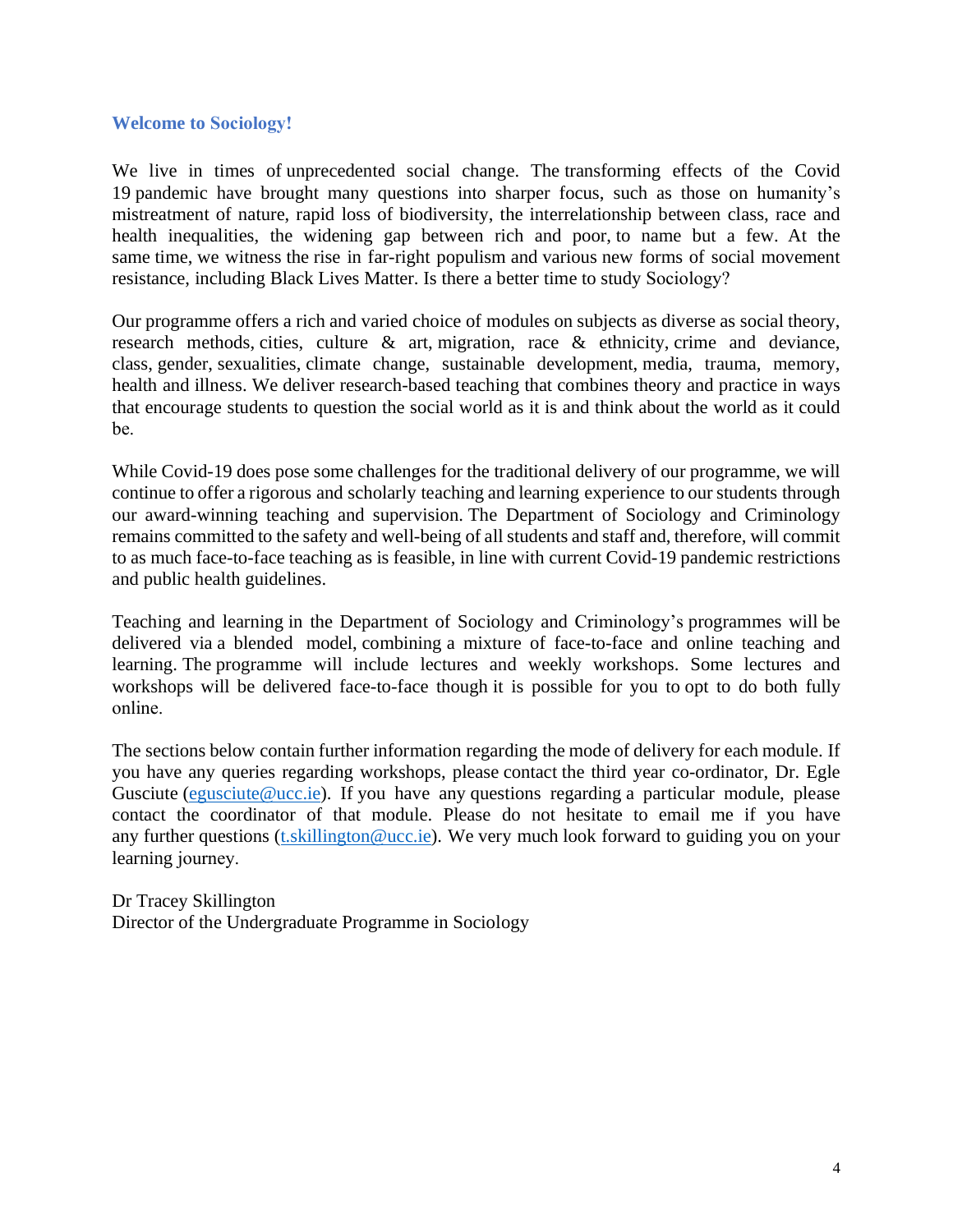## <span id="page-4-0"></span>**Welcome to Third Year!**

Congratulations on making it through to the Third Year Programme in Sociology! It's a big achievement to get this far, and particularly in light of the unprecedented nature of the last academic year. In this booklet you will find all of the necessary information regarding the Third Year Programme. Please read it carefully and refer back to it when needed throughout the year.

This year you will have the opportunity to delve further into sociological theory as well as explore specific sociological topics, ranging from gender to the environment. You will also be able to solidify your research skills by undertaking a research project based on a topic of your choice. The overall objective of the Third Year Programme in Sociology is not only to deepen your knowledge of sociology, but to also explore your sociological imagination further while developing analytical and critical skills embedded in strong theoretical and research capabilities.

Covid-19 continues to pose certain challenges and therefore teaching, and learning will consist of a blended mode, including face-to-face teaching as well as online teaching and learning. Please note that Covid-19 pandemic is an ongoing and changing situation and all protocols are subject to change and dependent upon the Covid-19 restrictions and public health guidance.

If you have any queries please do not hesitate to contact me (egusciute  $@$ ucc.ie).

I would like to take this opportunity to wish you best of luck in the coming academic year and I hope you enjoy continuing your sociological journey with us!

Dr Egle Gusciute Third Year Co-ordinator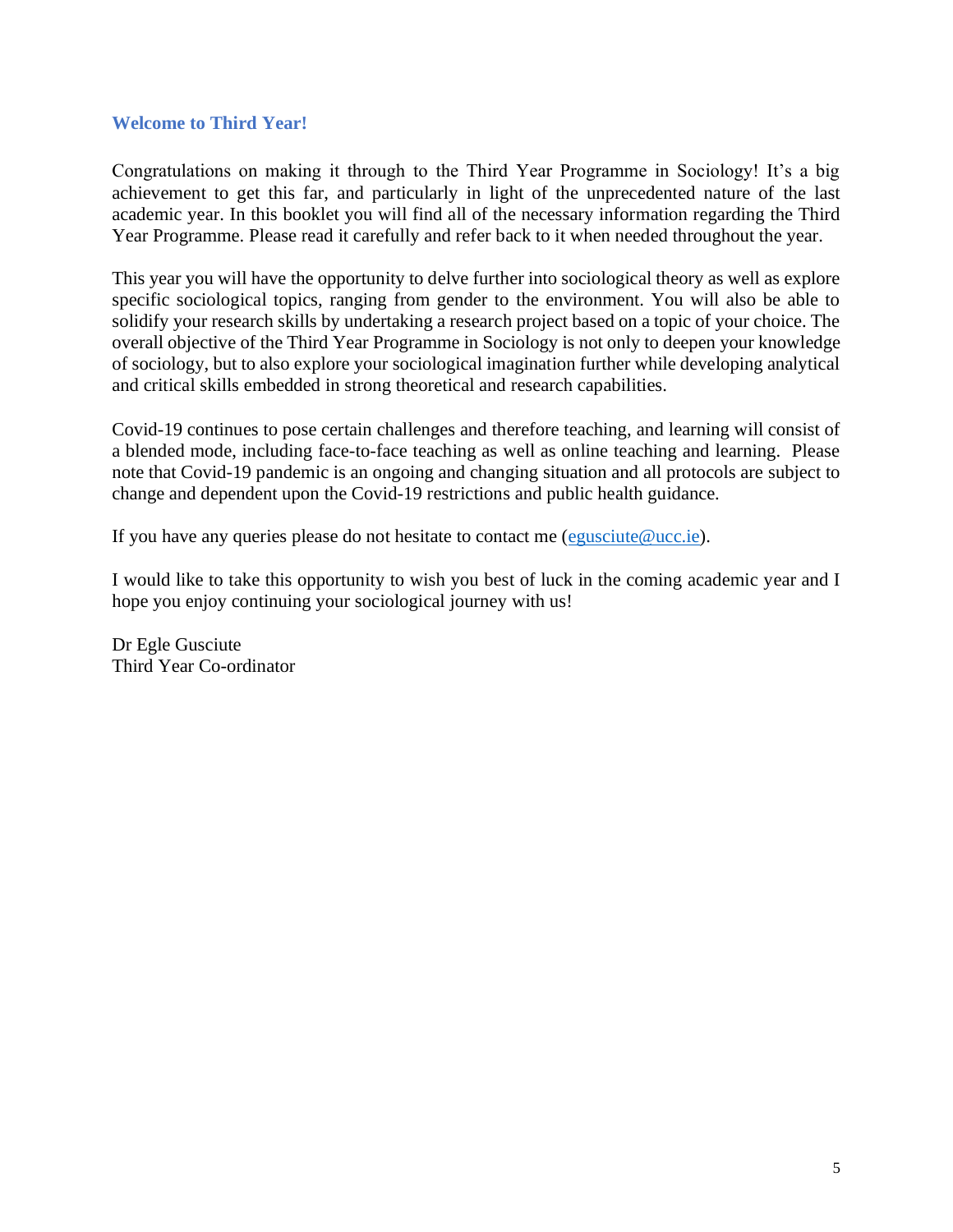## <span id="page-5-0"></span>**Mission Statement**

Sociology & Criminology at UCC is at the cutting edge of teaching and research on the intersection between society, economy, ecology, politics, crime and culture. Staff pride themselves in being leaders in frontier research on sociological, criminological and anthropological theory, participatory, ethnographic and creative methodologies, political and cultural transformation, social inequalities, gender, sexuality, identity, migration, crime, violence and social justice, climate change, sustainable development, health, cities and societies of the future. Embracing the University's ethos of 'independent thinking', the department offers a unique platform to acquire theoretical and methodological skills applicable to a wide range of research areas. Placing a strong emphasis on academic freedom in the interest of community service, social justice and societal relevance, the department of Sociology & Criminology strives to maintain its distinctive profile as a centre of research and teaching excellence, enabling our students to understand our contemporary society in the light of social justice, ideals and core values, so that we may think our way through our present challenges and imaginatively reinvent ourselves.

## <span id="page-5-1"></span>**Introduction**

The main objective of the Third Year Programme in Sociology is to deepen your knowledge of the discipline of sociology, both substantively and theoretically, and to develop further your analytical and critical capacities. At the core of the programme, this is accomplished in *SC3001* by providing a survey of contemporary sociological theories, drawn mainly from the second half of the twentieth century and the first years of the twenty first century, and in *SC3055* by undertaking a research project based on original research. Yet this objective is also advanced in each and every module.

The courses *SC3001* and *SC3055* also develop necessary capacities for the practice of sociology, that is, the undertaking of sociological research. *SC3055* gives the student the opportunity to work closely with a member of staff, as their supervisor, and to produce a piece of significant sociological writing. Viewed together, these courses offer a synthetic approach to the study of society and social processes, with theory and empirical inquiry seen as intertwined and interdependent components. Students will find a similar interdependency of theory and research in the optional courses offered.

The Third Year Programme also seeks to further develop students' writing skills. Being able to express oneself clearly, concisely, and logically is a necessary skill for any career. Accordingly, there is a year's work component in all courses, typically an essay. General guidelines for writing and submitting essays are contained below in this booklet.

*SC3001* is a required module and all sociology students (excluding those taking only 10 or 20 credits of sociology) are required to take it. *SC3055* is optional but worth 15 credits. The required number of additional options is then taken up from the list offered for the current year.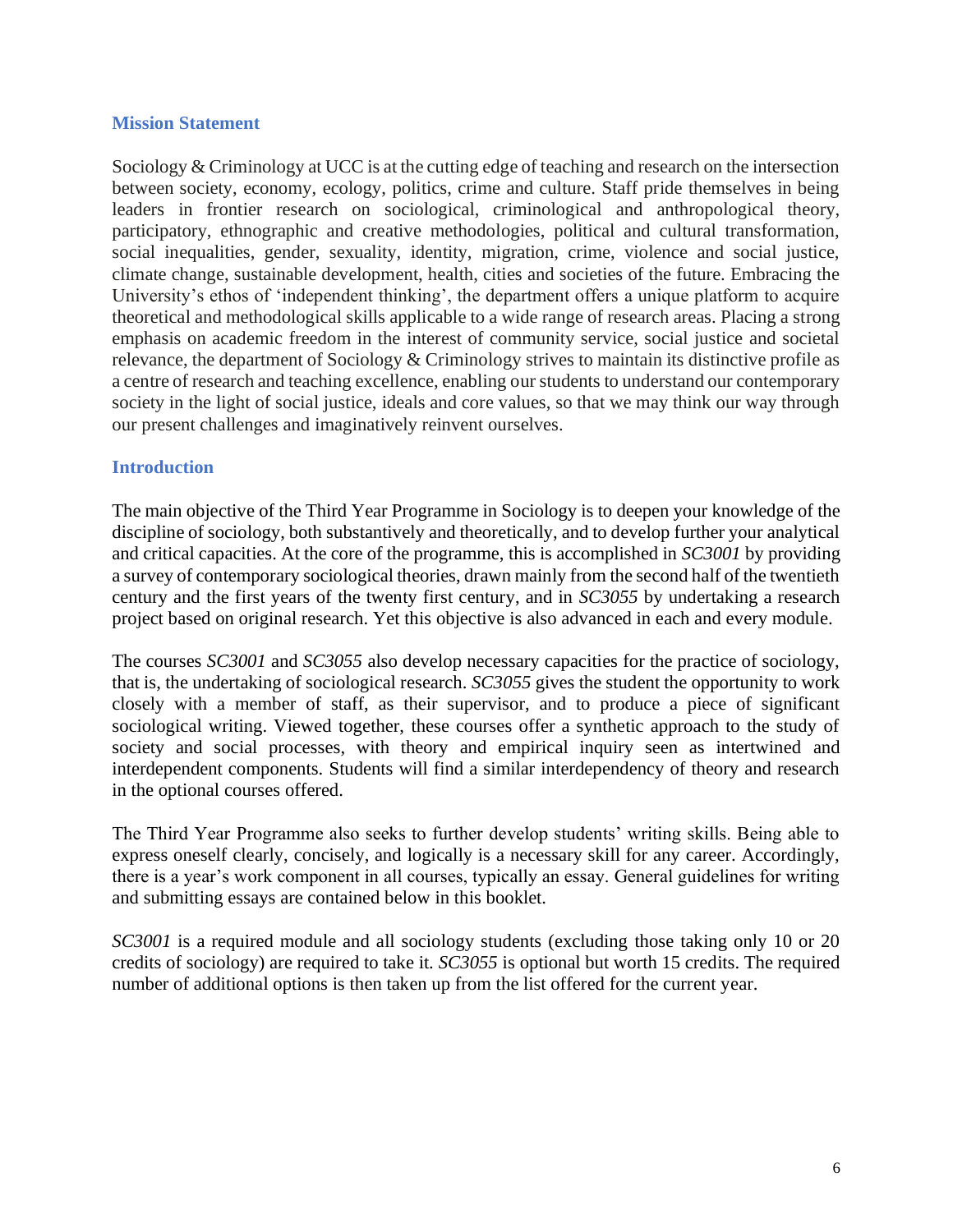## <span id="page-6-0"></span>**Resource Centre**

The Department of Sociology & Criminology has a Resource Centre that provides some reading materials for courses in Sociology and Criminology.

**Opening Hours during Semester:** Paula Meaney [\(p.meaney@ucc.ie](mailto:P.meaney@ucc.ie)) from the Resource Centre will be available online. Email your queries and they will be responded to from Monday to Friday 9.30 to 1pm.

### <span id="page-6-1"></span>**Undergraduate Student Experience Committee**

The Department has an Undergraduate Student Experience Committee which consists of elected student representatives for the different courses and years, and a number of members of staff. The committee meets twice each semester and enables students to contribute to the business of the Department. Students are urged to exercise their right to do this by direct participation on the committee or by channelling suggestions, comments and/or complaints through their representatives. The Department is proud of the fact that it was one of the first departments at UCC with such a committee, but its effectiveness depends upon the importance given to it by students.

### <span id="page-6-2"></span>**Third Year Co-ordinator**

Each year the Department nominates a staff member whom students may contact if they have course-related difficulties. For the academic year 2021/22, Dr. Egle Gusciute will be the relevant contact person for third year students. She can be contacted by email (egusciute@ucc.ie) to answer queries or to arrange an appointment.

### <span id="page-6-3"></span>**Sociology and Criminology Lecturers**

| <b>ASI</b> | Dr. Amin Sharifi Isaloo, Lecturer                      | amin.sharifiisaloo@ucc.ie   |
|------------|--------------------------------------------------------|-----------------------------|
| EB         | Dr. Evan Boyle, Lecturer                               | evan.boyle@ucc.ie           |
| EG         | Dr. Egle Gusciute, Lecturer                            | egusciute@ucc.ie            |
| <b>GM</b>  | Dr. Gerard Mullally, Lecturer                          | $g$ .mullally@ucc.ie        |
| JC         | Dr. James Cuffe, Lecturer                              | jamescuffe@ucc.ie           |
| JW         | Dr. James Windle, Lecturer                             | james.windle@ucc.ie         |
| KH         | Kevin Hosford, Lecturer                                | kevin.hosford@ucc.ie        |
| KK.        | Prof. Kieran Keohane, Professor of Sociology           | k.keohane@ucc.ie            |
| <b>KS</b>  | Dr. Katharina Swirak, Lecturer                         | k.swirak@ucc.ie             |
| <b>KSW</b> | Dr. Kevin Sweeney, Lecturer                            | <u>kevin.sweeney@ucc.ie</u> |
| MB         | Dr. Myles Balfe, Lecturer                              | m.balfe@ucc.ie              |
| <b>MON</b> | Prof. Maggie O'Neill, (HOD) Professor of Sociology and | maggie.oneill@ucc.ie        |
|            | Criminology                                            |                             |
| OL         | Dr. Orla Lynch, Senior Lecturer                        | orla.lynch@ucc.ie           |
| <b>POM</b> | Dr. Patrick O'Mahony, Senior Lecturer                  | p.omahony@ucc.ie            |
| <b>RM</b>  | Dr. Richard Milner, Lecturer                           | richard.milner@ucc.ie       |
| TB         | Dr. Tom Boland, Senior Lecturer                        | tom.boland@ucc.ie           |
| <b>TOK</b> | Dr. Theresa O'Keefe, Lecturer                          | theresa.okeefe@ucc.ie       |
| <b>TS</b>  | Dr. Tracey Skillington, Lecturer                       | t.skillington@ucc.ie        |
|            |                                                        |                             |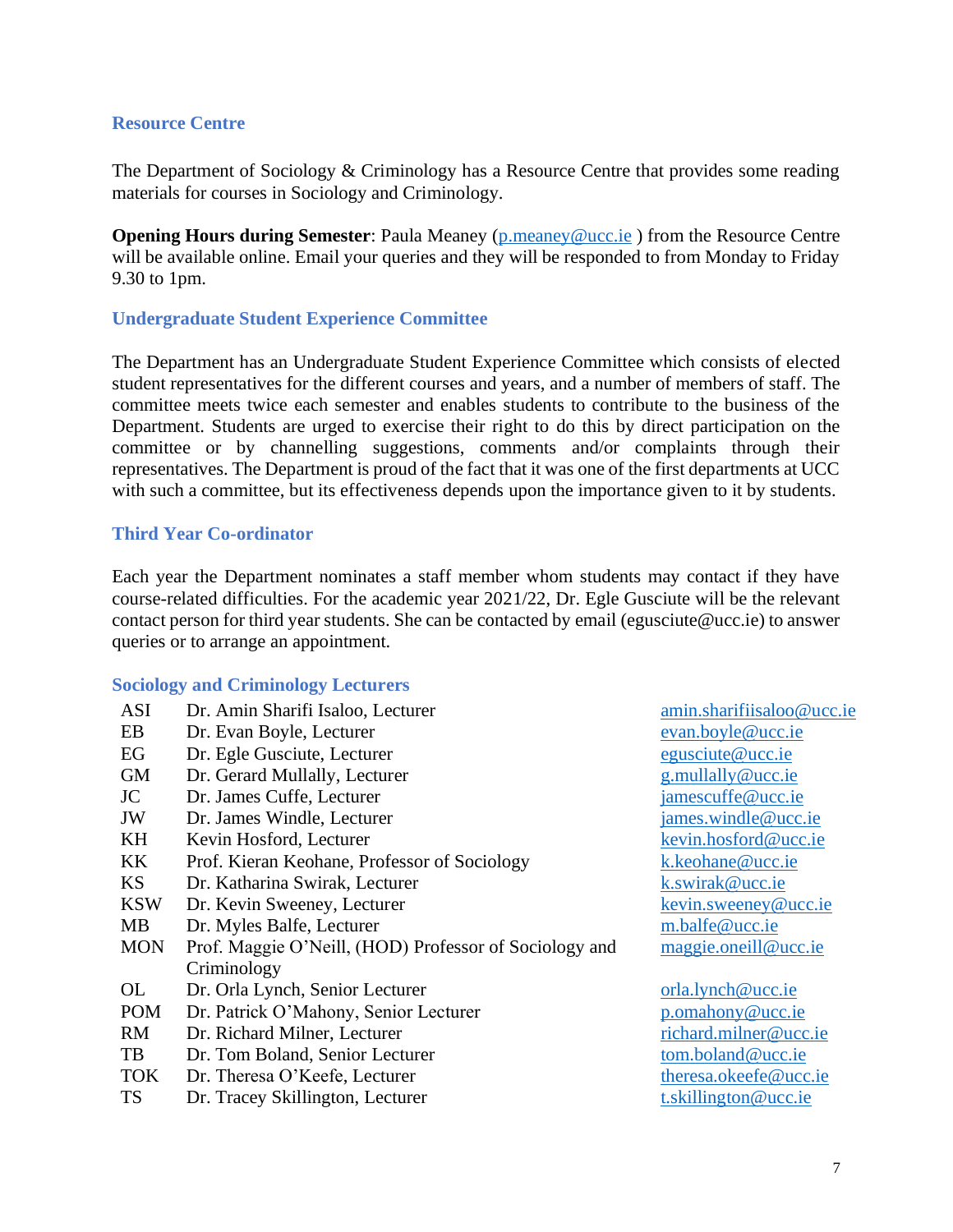## <span id="page-7-0"></span>**Overview of Modules and Module Requirements**

## **Third Year Modules offered 2021/2022:**

| SC3001 | Social Theory: Paradigms & Perspectives                          | (5 credits)            |
|--------|------------------------------------------------------------------|------------------------|
| SC3003 | Sociology of Development and Globalization                       | (5 credits)            |
| SC3004 | The Sociology of Community                                       | (5 credits)            |
| SC3007 | Introduction to Planning and Sustainable Development             | (5 credits)            |
| SC3009 | Sociology of Religions and Civilisations                         | (5 credits)            |
| SC3012 | Sociology of the Media                                           | (5 credits)            |
| SC3025 | Health and Scientific Deviance (for Public Health students only) | (5 credits)            |
| SC3029 | Sociology of the Environment                                     | (5 credits)            |
| SC3039 | Philosophy of Social Science                                     | (5 credits)            |
| SC3046 | Gender, Sexuality and Inequality                                 | (5 credits)            |
| SC3055 | <b>Research Project</b>                                          | $(15 \text{ credits})$ |
| SC3058 | Sociology of Memory, Trauma & Collective Denial                  | $(10 \text{ credits})$ |
| SC3059 | Sociology of Law: Legal Justice, Human Right and Social Change   | $(10 \text{ credits})$ |

## **The offering of a particular module will depend on the required minimum number of students (10) registering for it.**

### **Module Requirements:**

## **3 rd Year Single Honours (50 credits):**

Students taking Single Honours Sociology are required to take 50 credits: SC3001 (5 credits) *plus* 45 credits from: SC2017, SC2018, SC2034, SC3003, SC3004, SC3007<sup>1</sup>, SC3009, SC3012, SC3029, SC3039, SC3046, SS3033<sup>1</sup>, (5 credits per module), SC3058 (10 credits), SC3059 (10 credits), SC3055 (15 credits).

*Note*: <sup>1</sup> Students cannot select both SC3007 and SS3033.

### **3 rd Year Major Honours (40 credits):**

Students taking Major Honours Sociology are required to take 40 credits: SC3001 (5 credits), *plus*  35 credits from: SC2017, SC2018, SC2034, SC3003, SC3004, SC3007<sup>1</sup>, SC3009, SC3012, SC3029, SC3039, SC3046, SS3033<sup>1</sup>(5 credits per module), SC3058 (10 credits), SC3059 (10 credits), SC3055 (15 credits).

*Note*: <sup>1</sup> Students cannot select both SC3007 and SS3033.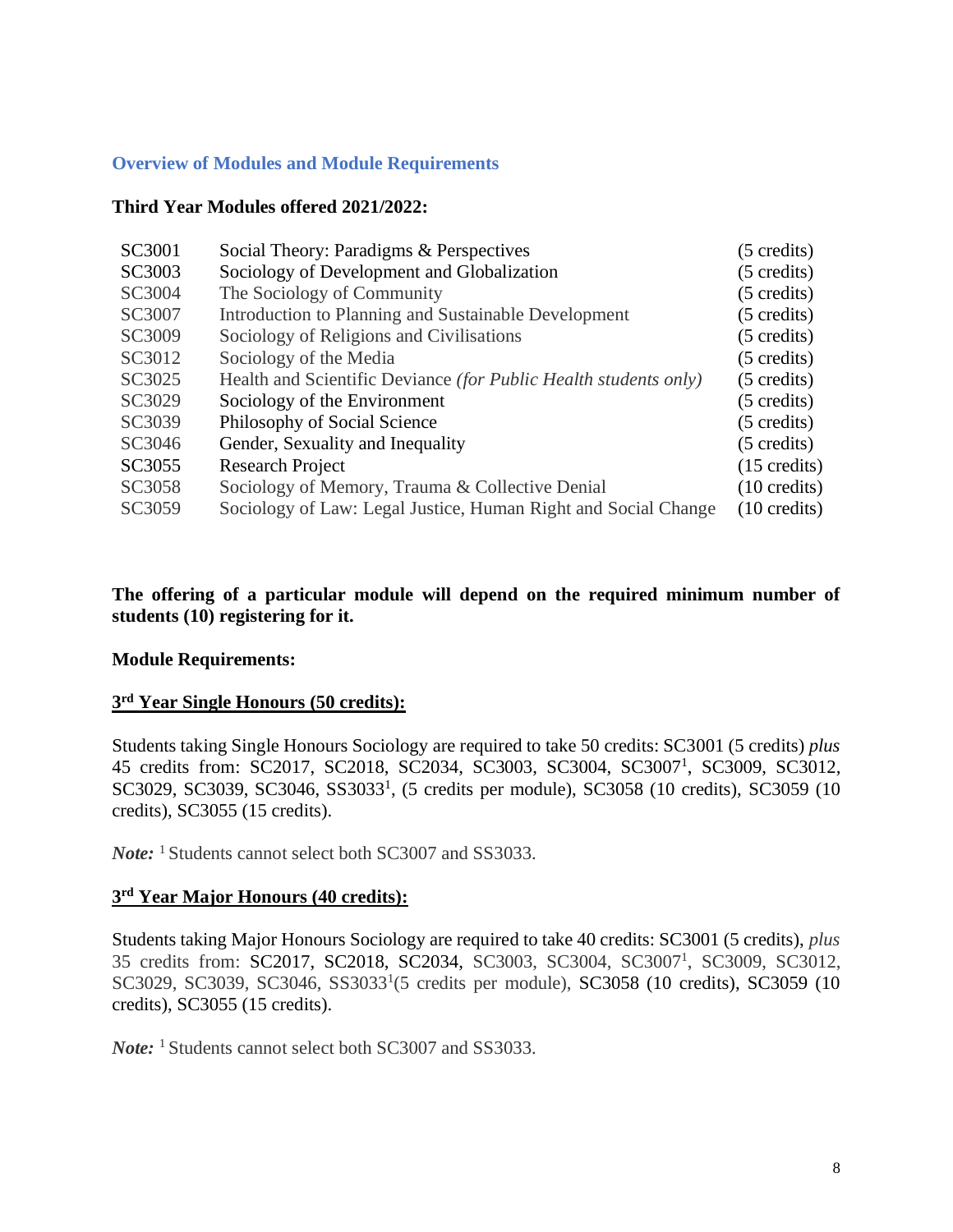# **3 rd Year Joint Honours (30 credits):**

Students taking Joint Honours Sociology are required to take 30 credits: SC3001 (5 credits), *plus* 25 credits from: SC2017, SC2018, SC2034, SC3003, SC3004, SC3007<sup>1</sup>, SC3009, SC3012, SC3029, SC3039, SC3046, SS3033<sup>1</sup>, (5 credits per module), SC3058 (10 credits), SC3059 (10 credits), SC3055 (15 credits).

*Note*: <sup>1</sup> Students cannot select both SC3007 and SS3033.

# **3 rd Year Major Honours (20 credits):**

Students taking 20 credits of Sociology may select from the modules on offer, excluding SC3055 from: SC2017, SC2018, SC2034, SC3001, SC3003, SC3004, SC3007<sup>1</sup>, SC3009, SC3012, SC3029, SC3039, SC3046, SS3033<sup>1</sup>, (5 credits per module), SC3058, SC3059 (10 credits per module).

*Note:* <sup>1</sup> Students cannot select both SC3007 and SS3033.

## **3 rd Year Single Honours Minor:**

Students taking Single Honours Sociology Minor are required to take 10 credits from the modules on offer, excluding SC3055.

## **3 rd Year Applied Psychology:**

Students taking Applied Psychology can take 5 credits from the modules on offer.

# **3 rd Year Social Science:**

Students following Sociology in Third Year Social Science are required to take SC3001 plus two further modules from the module list (10 credits) under Sociology & Society III. For further requirements, please consult the Department of Applied Social Studies.

**Students who fail SC3055 should apply to the Department for guidance on how to fulfil this requirement for repeat examinations. Students who are repeating a module must contact the Department regarding course requirements for that module.** 

**NOTE FOR SOCIAL SCIENCE STUDENTS: Students wishing to undertake postgraduate studies in Sociology are encouraged to take at least 45 credits of Sociology overall in Second and Third Social Science, including SC2001, SC2065, SC3001 and SC3055.** 

### **Sociology Department Undergraduate Timetable 2020-2021.**

Please check with the Department or our Department website on <https://www.ucc.ie/en/sociology/undergraduate/current/> for the final version of the timetable.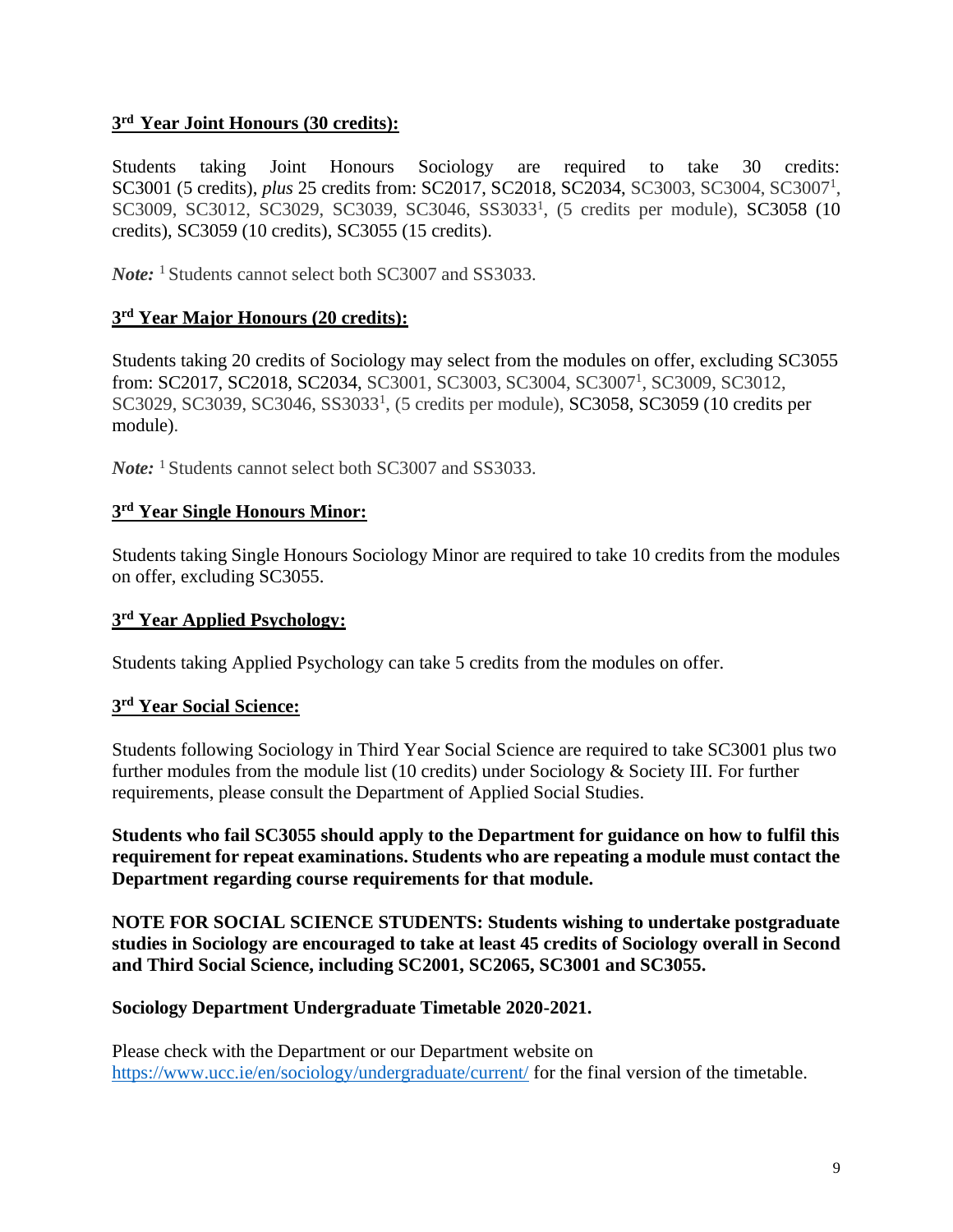## **Year's Work Requirements**

All sociology students are required to submit work during the year in relation to each of the modules they follow. The requirements for individual modules can be found in the outlines contained in this booklet and on Canvas. This work is an integral part of the module concerned, and it is also an indispensable source of feedback for the student. **Please check the Book of Modules for full details.** 

You are strongly advised to ensure that you fulfil all module work requirements, and that you do so in accordance with the deadlines laid down. **Past experience shows that students who neglect to fulfil year's work requirements either fail or get poor results.** 

# <span id="page-9-0"></span>**General Guidelines for Essays**

## *(N.B. Guidelines for projects are contained in a separate research project handbook)*

Essays should be written in correct **language**, from spelling through syntax to punctuation. They should have an introduction, a development and a conclusion.

The **introduction** should address the following:

- what it is the author intends to focus on (the problem or issue);
- what the author seeks to accomplish in the essay (the aim);
- how the author intends to deal with the problem and reach the aim of the text (the methodology);
- the reason or reasons why the author sees fit to select this problem, to pursue this aim, and apply this methodology (the rationale); and finally
- the contribution the author seeks to make by writing the text (e.g. systematizing existing knowledge, filling a gap in the literature, exploring a new area, producing new knowledge, etc.).

In the **development** of the text, the following should be covered:

- a review of literature relevant to the problem;
- a theoretical clarification or framework in terms of which sense can be made first of the problem and, second, of the aim of the essay;
- an extended treatment of the problem in pursuit of the realisation of the aim.

The **conclusion** should include a summary of the following:

- the state of the development of the problem reached;
- the degree to which the aim was achieved;
- a self-critical, reflexive assessment of the limitations and strengths of the work done, including a statement of the contribution of the author to the literature and how it could be taken further.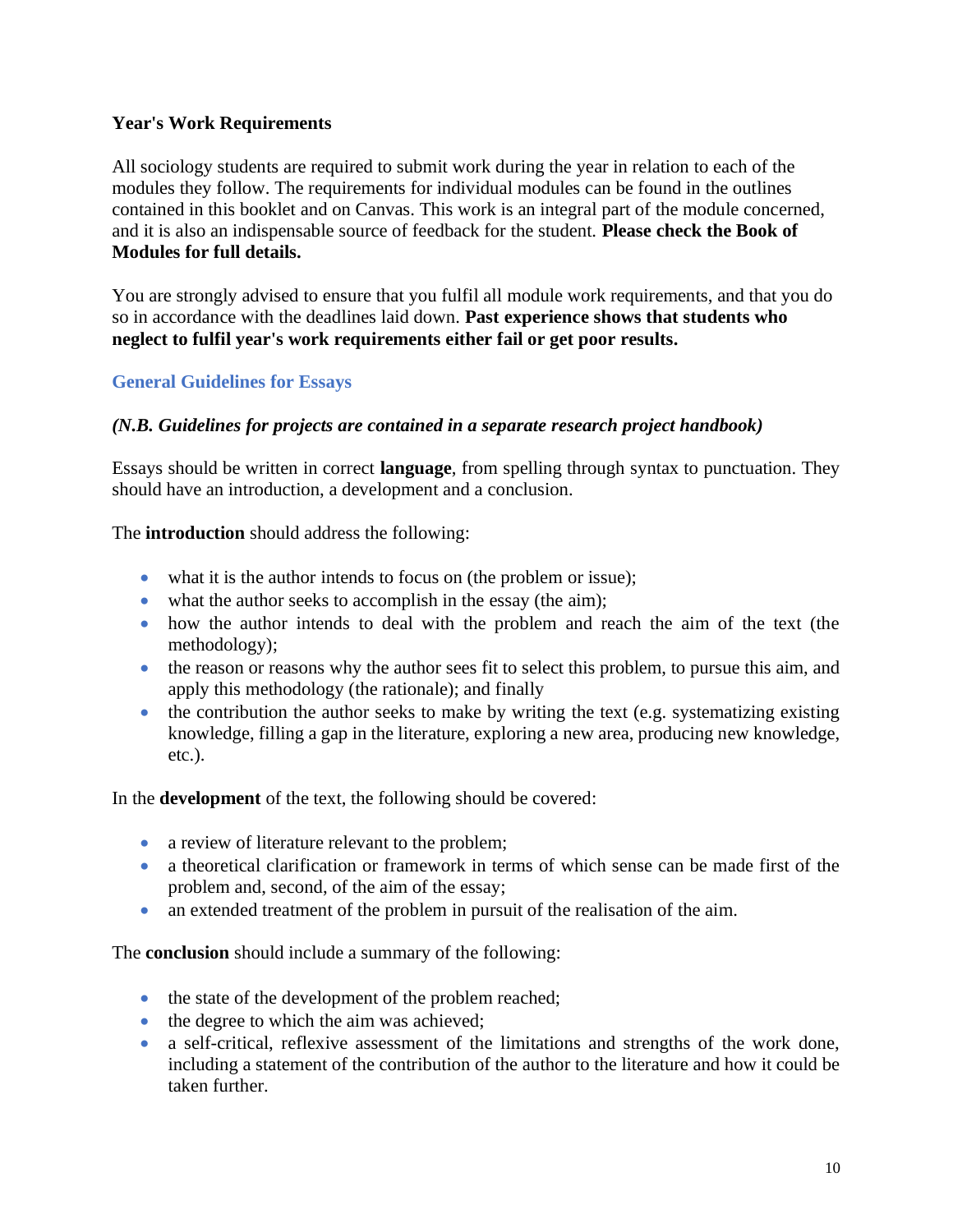Such work should comply with the technical requirements expected of sociological work. They should contain:

- **a table of contents** specifying the structure and direction of argumentation of the text according to section and sub-section titles, as well as page numbers (for dissertations, final year projects, reports etc).
- **references in the text** to literature employed according to the reference system learned in First Year and consistently applied by the author;
- **footnotes or end notes** in order to comment on any point or to situate it in the context of current debates;
- **a bibliography** or list of works referred to at the end of the text, including author's name and initials, title, place of publication, publisher and date of publication; and in the case of articles also the journal title, volume, and page numbers.

The Department recommends the currently most widely used system, the Harvard system of referencing. We have a *Referencing Booklet* available on our website and on the Canvas module homepage.

**Plagiarism:** It is important in all written work to avoid plagiarism. Plagiarism is the presentation of material taken directly and without explicit acknowledgement from another source, whether that is a book, an article, the Internet or another student's work, as your own. Your essay or project must be substantially your own work. When you draw on someone else's work, you must acknowledge your source. You do this by giving the reference to it, following the guidelines to referencing learned in First Year. If you quote directly, you must put that quotation in inverted commas, indicating clearly where the quotation begins and ends (see below for guidelines on plagiarism).

# **It is also strongly recommended that students keep copies of all of the work that they submit, as the department may have to retain the originals for examination purposes**.

The following are the regulations of the department in relation to the submission and return of module work:

All work submitted to meet module requirements must have a *signed* departmental *cover sheet*  which can be downloaded from our website at <https://www.ucc.ie/en/sociology/undergraduate/current/>

This should include:

- Student's name
- Student I.D. number
- Year of study, i.e.  $1<sup>st</sup>$ ,  $2<sup>nd</sup>$  or  $3<sup>rd</sup>$
- Type of Degree, e.g. B.A., B. Soc. Sc., Visiting Student, Higher Diploma
- Module Title and Code, e.g. Social Theory SC3001
- Type of Degree, i.e. Joint Honours, Single Honours, Major, Minor, Language and Cultural **Studies**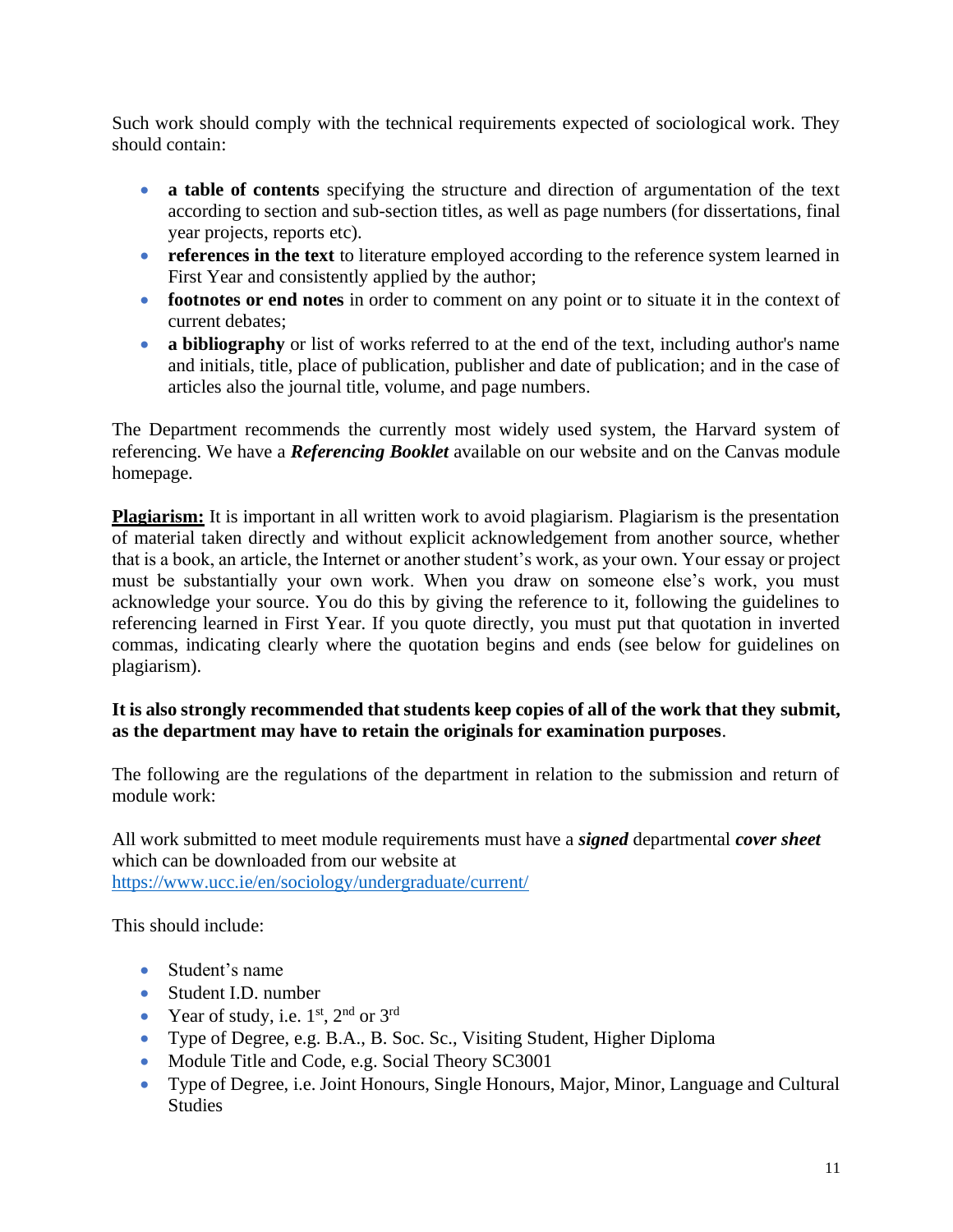This information is essential to ensure that the marks are assigned correctly. We regret that we are unable to accept work that does not contain this information.

All module work must be submitted by the stated deadlines. These deadlines will be set by individual lecturers and are available in the department's booklet of module outlines or will be communicated directly to students in class.

Penalties will be applied to late work. These are:

- 1-3 days late a **5%** deduction will be made from the assigned mark.
- 4 -7 days late a **10%** deduction will be made from the assigned mark
- 8-14 days late a **20%** deduction will be made from the assigned mark.

*Example*: If a piece of work is given a mark of 60% by the lecturer and the work is 1-3 days late, the mark recorded for examination purposes will be 57%. If the work is 4 - 7 days late, the recorded mark will be 54, and if 8 -14 days late, it will be 48.

**We regret that we cannot accept work that is submitted 14 days or more after the submission deadline**.

**Plagiarism: Please note that any work containing material that is transcribed from books, articles, or web sources (other than normal, properly acknowledged quotations) will be given a mark of 0.** 

### **Good academic practice guidelines for students (Dept. of Sociology & Criminology)**

All work submitted by students of the Department of Sociology & Criminology, UCC is expected to represent good academic practice.

Students are advised to ensure they make use of RED @UCC (Resources for Education) to familiarize themselves with some of the issues around academic cheating but also to be aware of what constitutes good academic practice.

Both RED@UCC and internal documentation supplied by the Dept. of Sociology & Criminology (style sheet and handbook) - available on the department home page - provide information about referencing, writing and academic misconduct.

The University has produced a plagiarism policy [\(https://www.ucc.ie/en/exams/procedures](https://www.ucc.ie/en/exams/procedures-regulations/)[regulations/\)](https://www.ucc.ie/en/exams/procedures-regulations/) that clearly outlines what constitutes plagiarism and the procedure to be followed when a case of plagiarism is suspected. This document informs all Department policy in such instances and laid out as follows:

In the case of suspected plagiarism in 'non-invigilated' assessment (e.g. essays/dissertations), the assignment in question will be, in the first instance, referred to the Head of School/Dept. or nominee.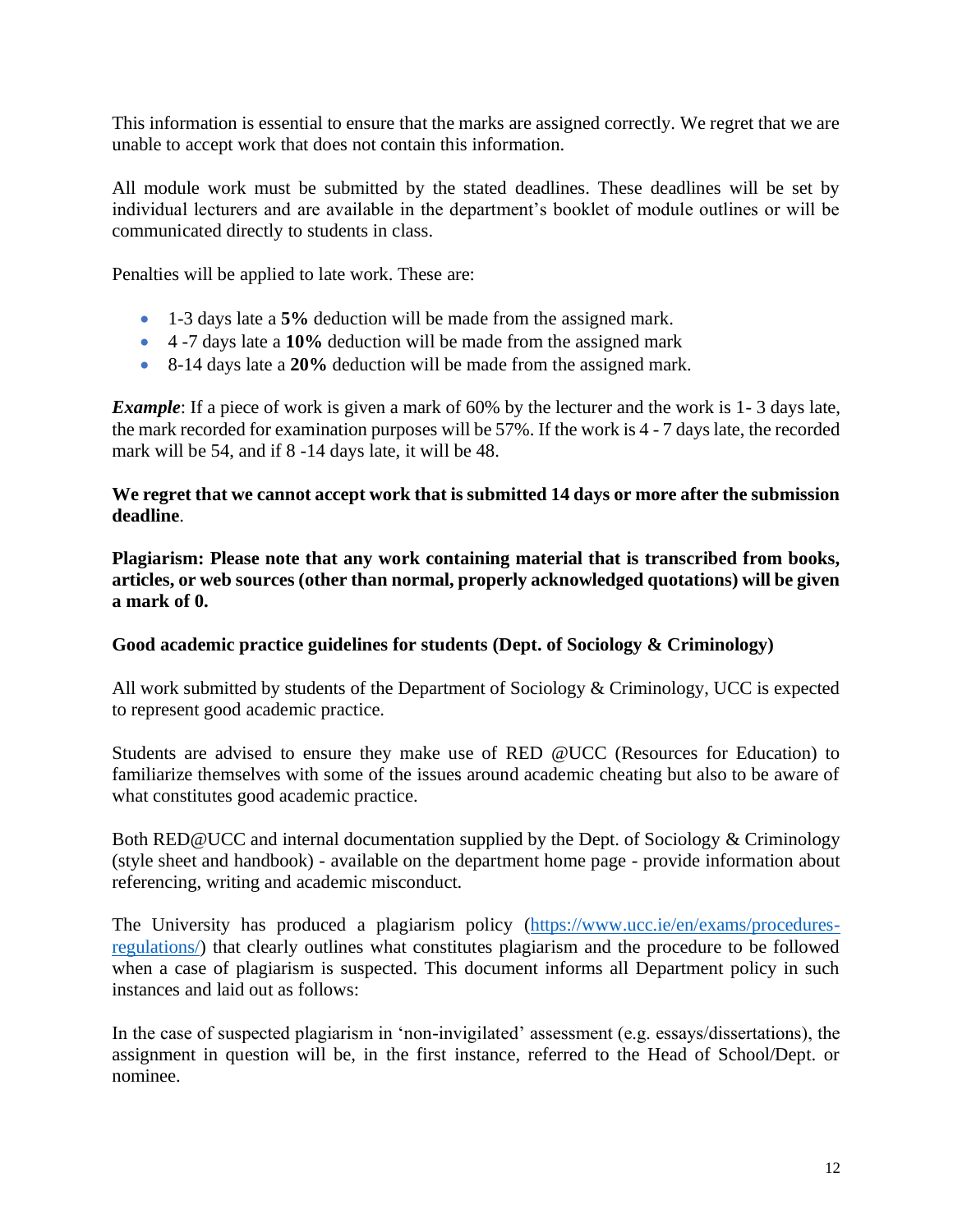If the HOS, HOD or nominee deems that there is a case to answer, the case can be either passed to the Exams and Records office, or a penalty can be applied locally.

The penalties include:

- A reduction in mark
- Award of zero

If there is evidence of plagiarism (or other academic misconduct) the student will be given the opportunity to respond to the allegation via email or in person. If a meeting is held, students are entitled to have a witness (non-contributing) present.

If a penalty is applied locally, the student can choose to accept this penalty, or refer their case to the Exams and Records office (see the University Plagiarism Policy).

As a means of ensuring good academic practice, the Dept. of Sociology & Criminology reserves the right to use Turnitin software on any and all student submissions.

If we suspect plagiarism in 'non-invigilated' assessment (e.g. essays), the assignment will be in the first instance be referred to the Head of School/Dept or nominee. Consultation with the HOD, HOS or nominee must occur PRIOR to informing the student that there is a potential issue with their work.

If the Head of School/Dept or nominee deems that there is a case to answer, the case can be either passed to the Exams and Records office (in the form of a report from the HOD/HOS) or a penalty can be applied locally.

If the case is to be dealt with locally, the options for penalty include:

- A reduction in mark
- Award of zero

Prior to reporting a grade, the student must be given the opportunity to respond to the allegation (via email, or in person). If a meeting is held, a witness (non-contributing) should be present.

If a penalty is applied locally, the student can choose to accept this penalty, or refer their case to the Exams and Records office.

### <span id="page-12-0"></span>**Awards**

The Department of Sociology & Criminology awards six certificates at the end of  $3<sup>rd</sup>$  Year:

### *\*\*\* Outstanding Sociology Student of the Year*

This certificate is awarded to the student who receives the highest grade in the graduating Sociology class of that college year.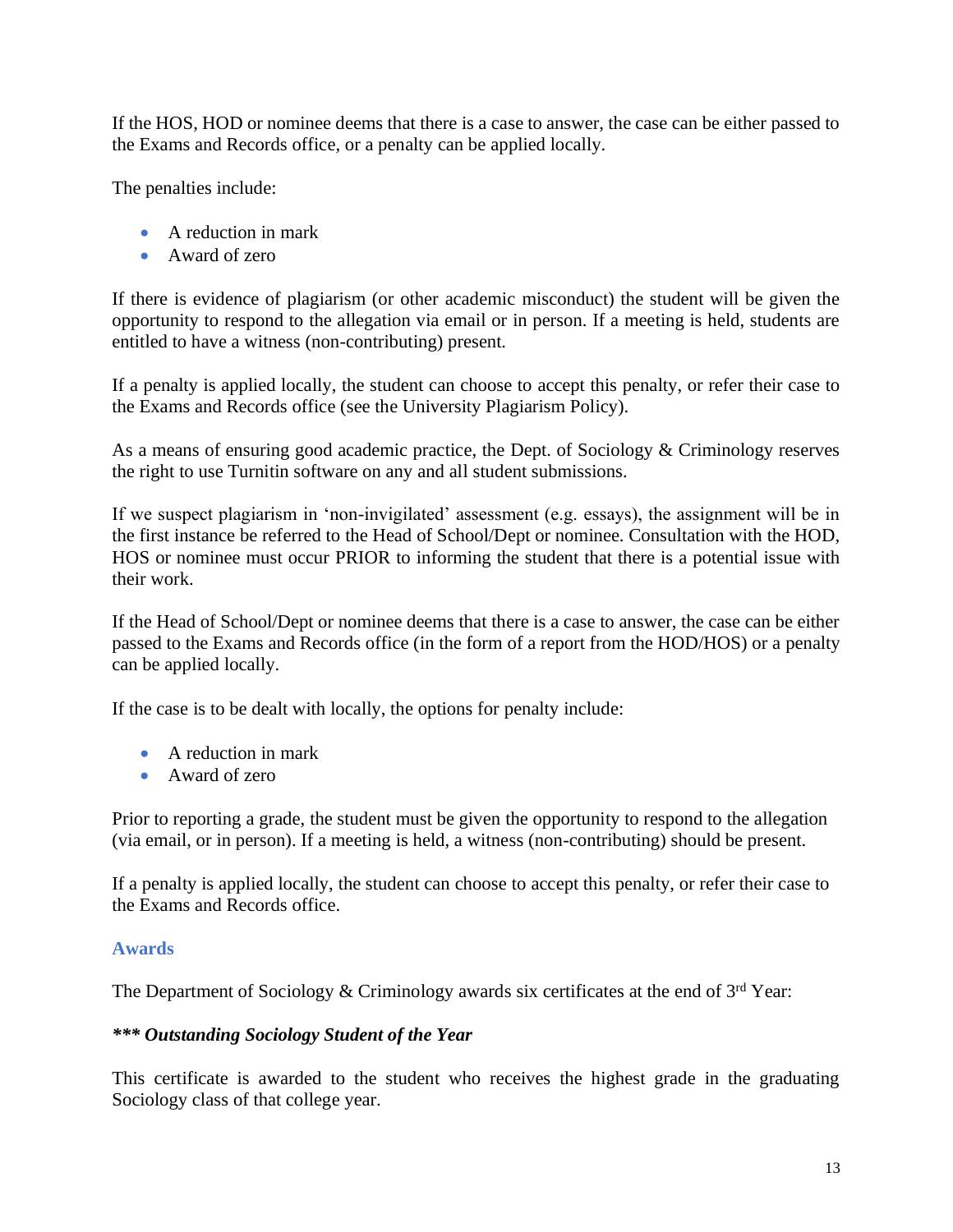## *\*\*\* Outstanding Criminology Student of the Year*

This certificate is awarded to the student who receives the highest grade in the graduating Criminology class of that college year.

## *\*\*\* Best Final Year Project in Sociology*

This certificate is awarded to the student who receives the highest grade in the Final Year project, SC3055. **PLEASE NOTE:** Late submissions will **not** be considered for this award.

## *\*\*\* Best Final Year Project in Criminology*

This certificate is awarded to the student who receives the highest grade in the Final Year project, **PLEASE NOTE:** Late submissions will **not** be considered for this award.

### *\*\*\* Active Citizenship Award*

This certificate is awarded to a student of Sociology and/or Criminology who has demonstrated exceptional engagement with and as part of the UCC community.

## <span id="page-13-0"></span>**Guidance on Self-Directed Study**

Due to Covid-19 health and safety requirements it is expected that all Sociology modules for 2021- 22 will be delivered either partially (face-to-face and online) or wholly online. This may in fact change throughout the course of the academic year as this is an evolving situation. Each module will therefore require some individual or self-directed study. Here is some tips on how you might spend your study time:

- *Required reading:* Be sure to complete any required reading for the week it is assigned. If you neglect to do the reading or leave it for subsequent weeks you may have difficulty catching up or understanding the remaining module material.
- *Further reading:* Make use of the further reading list that many module co-ordinators and lecturers provide. Using the reading list selectively will help you not only to deepen your understanding of key issues, but will also allow you to make connections across readings and themes. This will improve your ability to write critically and analytically.
- *Keep a learning journal.* It's a good idea to take notes on the readings and what is covered in the module. Keep your ideas and reflections on module material in one place by starting a learning journal. Following the lecture you should be looking over any relevant lecture notes and link these to the required reading. More importantly and in addition, you should be reading and taking notes from relevant texts cited in the reading list (or using material you have found yourself) so that you can extend your understanding of the subject.
- *Find your own sources*: No reading list can be exhaustive and there is always scope to use material gained from other sources. The most likely sources of relevant information, which you can locate for yourself, are to be found in the library, books and journals as well as newspapers, scholarly blog, podcasts and online magazines.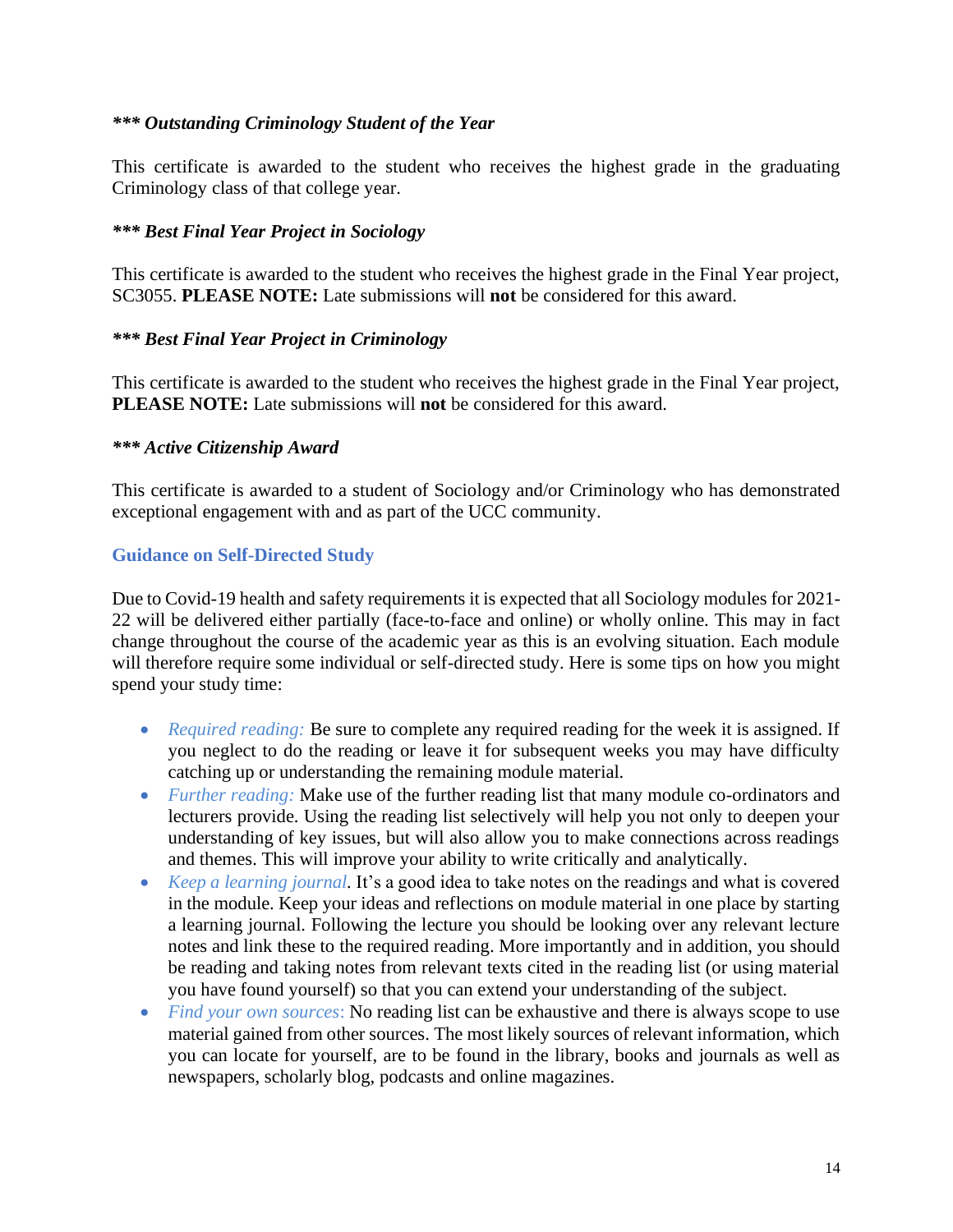• *Essay preparation*: Greater depth of reading will better prepare you for essays. You should spend time not only reading texts and taking notes, but also planning the structure and development of your essay so that the final product is coherent, well-argued critical and analytical, and soundly organised. The notes you've taken on module material are an important resource to draw on too.

# **Sociology Modules 2021-22**

<span id="page-14-0"></span>

| <b>Semester 1</b>                                                          | <b>Semester 2</b>                                              |
|----------------------------------------------------------------------------|----------------------------------------------------------------|
| SC3001 Social Theory: Paradigms &<br>Perspectives                          | SC3003 Sociology of Development and<br>Globalization           |
| SC3004 The Sociology of Community                                          | SC3007 Introduction to Planning and<br>Sustainable Development |
| SC3025 Health and Scientific Deviance (for<br>Public Health students only) | SC3009 Sociology of Religions and<br>Civilisations             |
| SC3055 Research Project                                                    | SC3055 Research Project                                        |
| SC3058 Sociology of Memory, Trauma &<br><b>Collective Denial</b>           | SC3012 Sociology of the Media                                  |
| SC3059 Sociology of Law: Legal Justice,<br>Human Right and Social Change   | SC3029 Sociology of the Environment                            |
|                                                                            | SC3039 Philosophy of Social Science                            |
|                                                                            | SC3046 Gender, Sexuality and Inequality                        |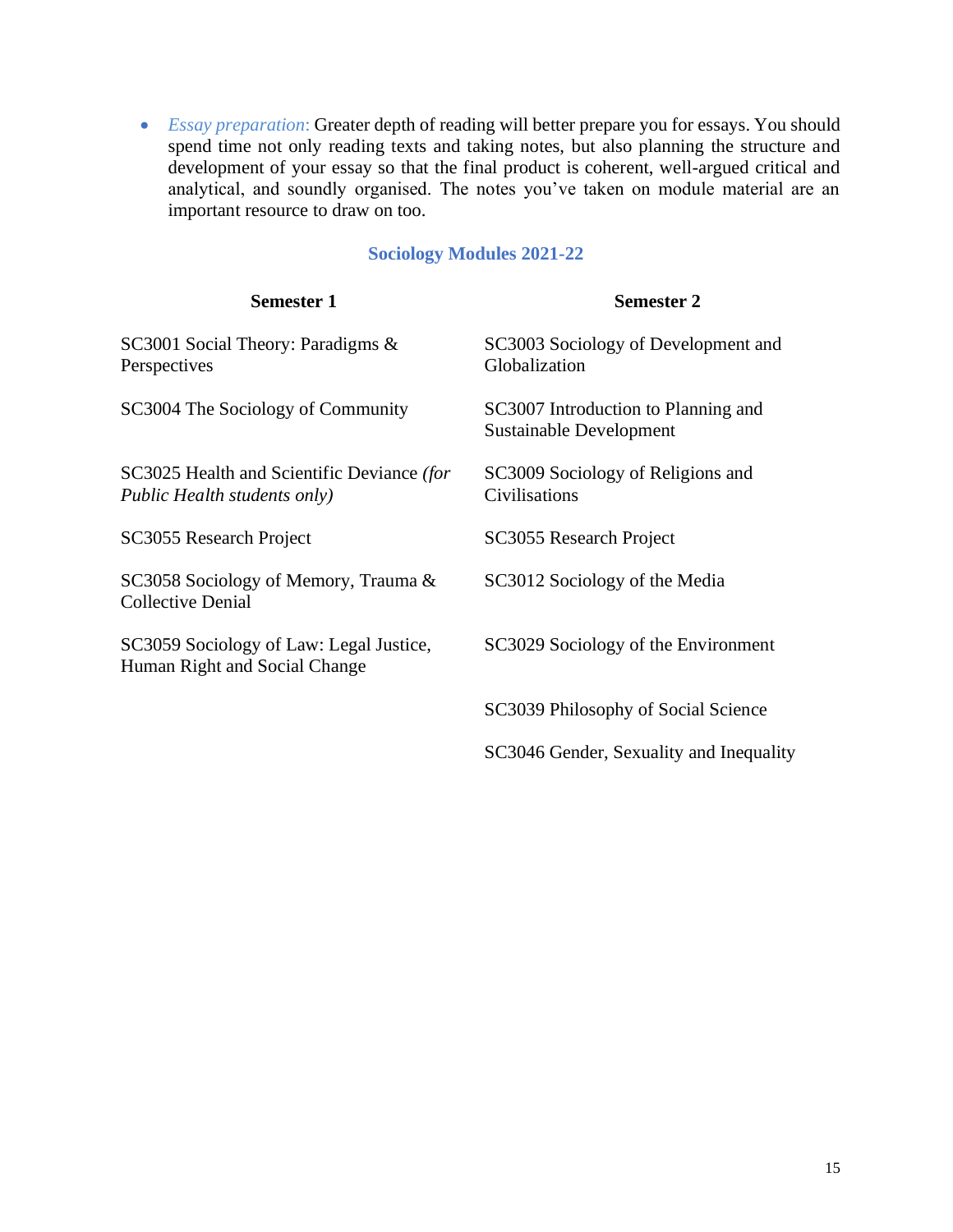## <span id="page-15-0"></span>**SC3001 Social Theory: Paradigms & Perspectives (Semester 1)**

**Module Coordinator:** Dr. Tom Boland **Lecturers:** Department of Sociology Staff

**Mode of Delivery:** Blended format consisting of an in-person and online teaching, depending on public health advice.

**Course Order:** Weeks 1-4 Dr. Tom Boland: Weeks 5-8 Prof. Kieran Keohane, Weeks 9-12 Dr. Patrick O'Mahony. Essay questions will be released and deadlines set in October. (2x1,500 word essays.)

**Module Objective:** To provide an overview of contemporary social theory with a view to clarifying the principles of theory construction.

**Module Content:** This module provides a general yet contextually sensitive overview of the contemporary landscape of Social Theory, across a range of paradigms and perspectives from the 20th and 21st century. The major theoretical traditions are covered in a way that allows the student to develop an understanding both of leading authors and of basic concepts and theoretical models taking into account recent developments in social theory, for instance, the cultural turn, pragmatic sociology, actor network theory, discourse analysis, psycho-analytic approaches, intersectionalism, post-structuralism and beyond. Connections between social theory and modes of enquiry and methods of research will be highlighted in the course.

**Learning Outcomes:** On successful completion of this module, students should be able to:

- On successful completion of this module, students should be able to:
- Give a historical overview of the development of social theory in relation to its changing socio-historical context between the mid-20th century and the present.
- Outline what social theory is, and identify the major contemporary directions and the figures representing them.
- Present and analyse the basic contemporary social theoretical concepts and models.
- Apply various perspectives in social theory to illuminate contemporary cases.
- Identify the range of options available for the construction of social theory, and demonstrate a justified choice of position.

**Assessment:** Total Marks 100: Continuous Assessment 100 marks (2 x 1500 word essays - 50 marks each)

Some readings for the course are available in the Resource Centre. The **Resource Centre** is **ONLINE** this College Year 2021-22, email [p.meaney@ucc.ie](mailto:p.meaney@ucc.ie) with request for readings.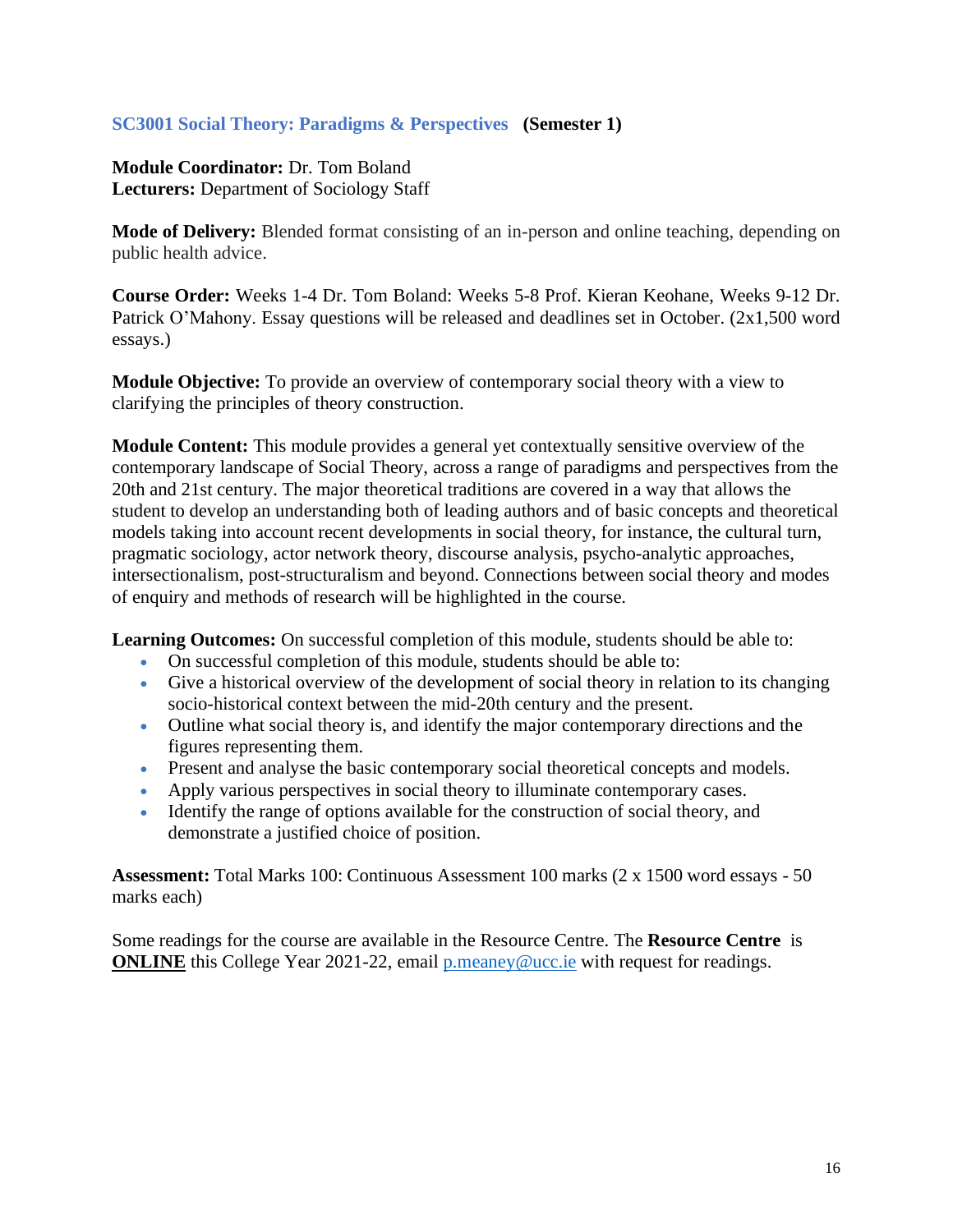## **Section 1 (8 hours, weeks 1-4) – Dr. Tom Boland**

Crises provoke us to think – they reveal something about our world; the Covid-19 pandemic demonstrates the uncertainty, precariousness and vulnerability of modern society, but also poses questions for social theory. Despite the extreme disruption of everyday life, certain elements persisted: For instance, the state played a prominent role in regulating and monitoring the population – supporting society, yet personal and individual lives continued in pods, bubbles and households; Despite the 'pause' on life, most sectors of the economy continued and others grew – even if ecologically unsustainable, business as usual went on; Lock-downs notwithstanding, political protests, especially #BLM and populist movements…

For Social Theory, the state, the economy, the individual, politics and criticism are all generated by society, in complex ways. Yet that also begs the question; What is Society? What does it mean to call something social? Does the adjective 'social' always mean the same thing? (compare 'social interaction' and 'social justice' for instance). Indeed, social theorists recognise that how society is though about matters – whether we think about ourselves as merely a population – like a herd – or a community with solidarity changes our perception, actions and eventually, social structures.

This section of the course introduces the thought of key thinkers Michel Foucault, Judith Bulter and Zygmunt Bauman. Each theorist also provides a perspective on modern society which helps us clarify the peculiarity of the present in its contradictions: increased personal freedom balanced against state control, relativism and conspiracy theory amid technological and scientific development, individualism, yet homogenisation, more productive workers who are more avid consumers.

# **Reading List:**

### **1: Michel Foucault**

Foucault, M. (1984). The Subject and Power. Critical Inquiry 8(4), 777-795.

Foucault, M. (1981) Omnes et Singulatim: Towards a criticism of 'Political Reason'. In:

McMurrin SM (ed.), The Tanner Lectures on Human Values. Salt Lake City, UT: The University of Utah Press, 223– 254.

Foucault, M. (1993) About the Beginning of the Hermeneutics of the Self: Two Lectures at Dartmouth Political Theory, 21(2): 198-227.

Foucault, M. (1997) "What is Critique?" in The Politics of Truth, eds. Sylvère Lotringer and Lysa Hochroth, New York: Semiotext(e)Foucault, M. (2005) The Hermeneutics of the Subject: Lectures at the College De France, 1981–1982. London: Palgrave.

Foucault, M. (1977) Discipline and Punish: The Birth of the Prison. New York: Random House LLC.

Foucault, M. (2008) *The Birth of Biopolitics.* London, Palgrave. (selected lectures.

# **2. Judith Butler**

Butler, J. (1989) 'Performative Acts and Gender Constitution: An Essay in Phenomenology and Feminist Theory' *Theatre Journal:* 40(4): 519-531.

Butler, J. (1999) *Gender Trouble.* London, Routledge.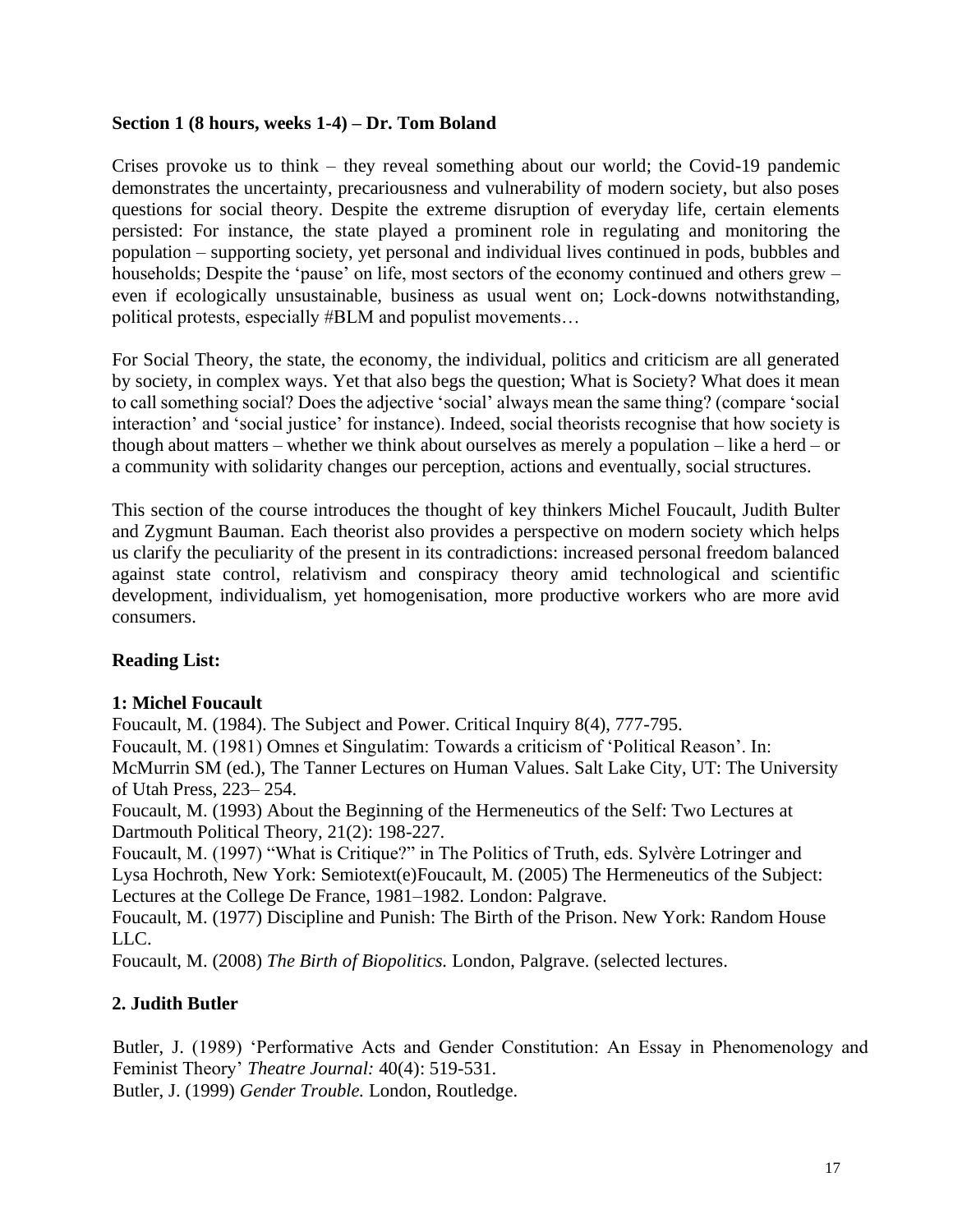Butler, J. (1997) *The Psychic Life of Power: Essays in Subjection.* Stanford, Stanford University Press. Butler, J. (2004). Giving an Account of Oneself. *Diacritics* 31(4), 22-40.

Butler, J. (2004) "What is Critique? An Essay on Foucault's Virtue" pp 302-322 in Salih, S. (Ed.) *The Judith Butler Reader*. Oxford, Blackwell.

Butler, J., (2014) 'Bodily Vulnerability, Coalitions, and Street Politics.' *Critical Studies,* **37**, pp. 99- 119,247

## **3. Zygmunt Bauman:**

Bauman, Z. (2002) 'The 20th Century: the End or a Beginning?', *Thesis Eleven*, 70(1), pp. 15– 25.

Bauman, Z. (2000) *Liquid Modernity.* Polity, Cambridge University Press. (extracts)

Bauman, Z. (1988) 'Sociology after the Holocaust" *British Journal of Sociology,* 39(4): 469-497.

Bauman Z. (2001) 'Consuming Life.' *Journal of Consumer Culture*. 1(1):9-29

Bauman, Z. (2007) 'Collateral Casualties of Consumerism." *Journal of Consumer Culture* 7(1): 25–56.

Additional readings will be made available on CANVAS. The **Resource Centre** is **ONLINE** this College Year 2021-22, email [p.meaney@ucc.ie](mailto:p.meaney@ucc.ie) with request for readings.

## **Section 2 (8 hours) – Prof. Kieran Keohane**

If 'every revolution sets afoot a new man' (Fanon) and 'every society imagines an ideal-type subject who is the cornerstone of the whole social edifice' (Durkheim) who is the subject of the neo-liberal revolution, and what is the edifice of our present form of civilization?

We will begin by sketching some contexts: democracy eclipsed by populist authoritarianisms; legitimation deficits and the European Union; resurgent nationalisms, sectarianisms, tribalisms, illiberalisms; ultra-liberal market fundamentalism and the neo-monarchal restoration in the form of a global corporate technocratic oligarchy enabled by a web of 'command-control-communications intelligence' [Cx3AI] plus weaponized social media -the 'Panopticon reloaded'; all in the context of planetary climate breakdown. Against this backdrop we will consider the problem of 'the unnamable present' (Calasso). Is the 21<sup>st</sup> century 'a recurring nightmare of the 19<sup>th</sup> century' (Benjamin) or the historical *ricorso* of a new dark age of barbarism (Vico)? Can we explain and understand our times in terms of 'dialectics of Enlightenment' (Arorno & Horkheimer); the 'disenchantment of the world' and a culture of nihilism (Weber)?; 'fragmentation of consciousness' (Jameson) and 'intensification of mythic consciousness' (Benjamin)? Is our present age to be grasped and understood in terms of "the ongoing unfinished project of modernity"; "post-modernity"; "late-modernity"; "hypermodernity". We will look particularly at two contemporary social theories, Hartmut Rosa's theory of 'social acceleration', dysrhythmia, and loss of resonance; and Dany Robert Dufour's focus on the loss of master-signifiers, scrambling the symbolic orders of society, destabilizing subject formation and generating social pathologies of contemporary civilization; and we will consider their respective diagnoses, prognoses, and their sociological-therapeutics.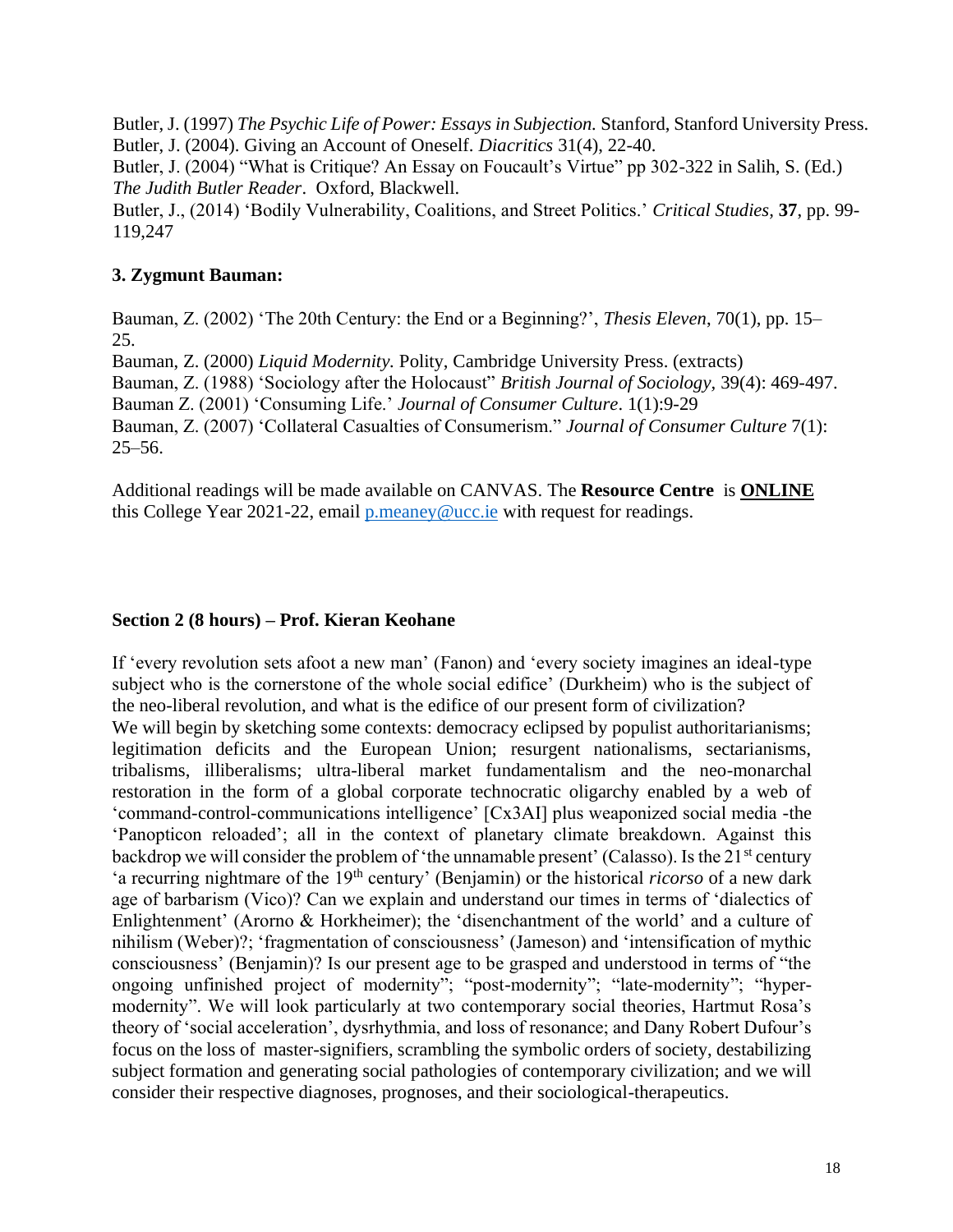#### INDICATIVE READINGS:

- R. Calasso (2017) *The Unnamable Present.* New York: Picador
- D-R. Dufour (2009) *The Art of Shrinking Heads: The New Servitude of the Liberated in an Age of Total Capitalism*. Cambridge: Polity.
- J. Habermas (2018) '"New" perspectives for Europe' *Social Europe*, October 22nd 2018
- F. Jameson (1991) *Postmodernism, or the cultural logic of late capitalism*? Chapel Hill NC: Duke University Press.
- K.Keohane, A. Petersen, B. van den Bergh (2017) *Late Modern Subjectivity and its Discontents*. London; Routledge.
- L. Layton (2013) "The psycho-social effects of neoliberalism" *Psychoanalysis, Culture & Society* vol 19 (1) 1-4.
- H. Rosa (2013) *Social Acceleration: a new Theory of Modernity*. New York: Columbia University Press.

Some readings for the course are available in the Resource Centre. The **Resource Centre** is **ONLINE** this College Year 2021-22, email [p.meaney@ucc.ie](mailto:p.meaney@ucc.ie) with request for readings.

#### **Section 3 (8 hours) – Dr. Patrick O'Mahony**

This series of lectures will mainly concentrate on the critical sociology of Pierre Bourdieu, one of the most resonant social theories of the last half century. It will begin by placing Bourdieu in the context of social theory generally, and then examine his core concepts of habitus, social field, and reflexivity. This will be the substance of the first three lectures. The last lecture will return to the theme of Bourdieu in the context of other important social theories of Habermas and Luhmann and suggest in what ways his approach compares with and differs from these theories. The lectures will aim to generate insight into important dimensions of contemporary social theory, focalized through Bourdieu, but also giving insight into other theories.

Some readings for the course are available in the Resource Centre. The **Resource Centre** is **ONLINE** this College Year 2021-22, email [p.meaney@ucc.ie](mailto:p.meaney@ucc.ie) with request for readings. A full bibliography will be made available at the beginning of the lectures.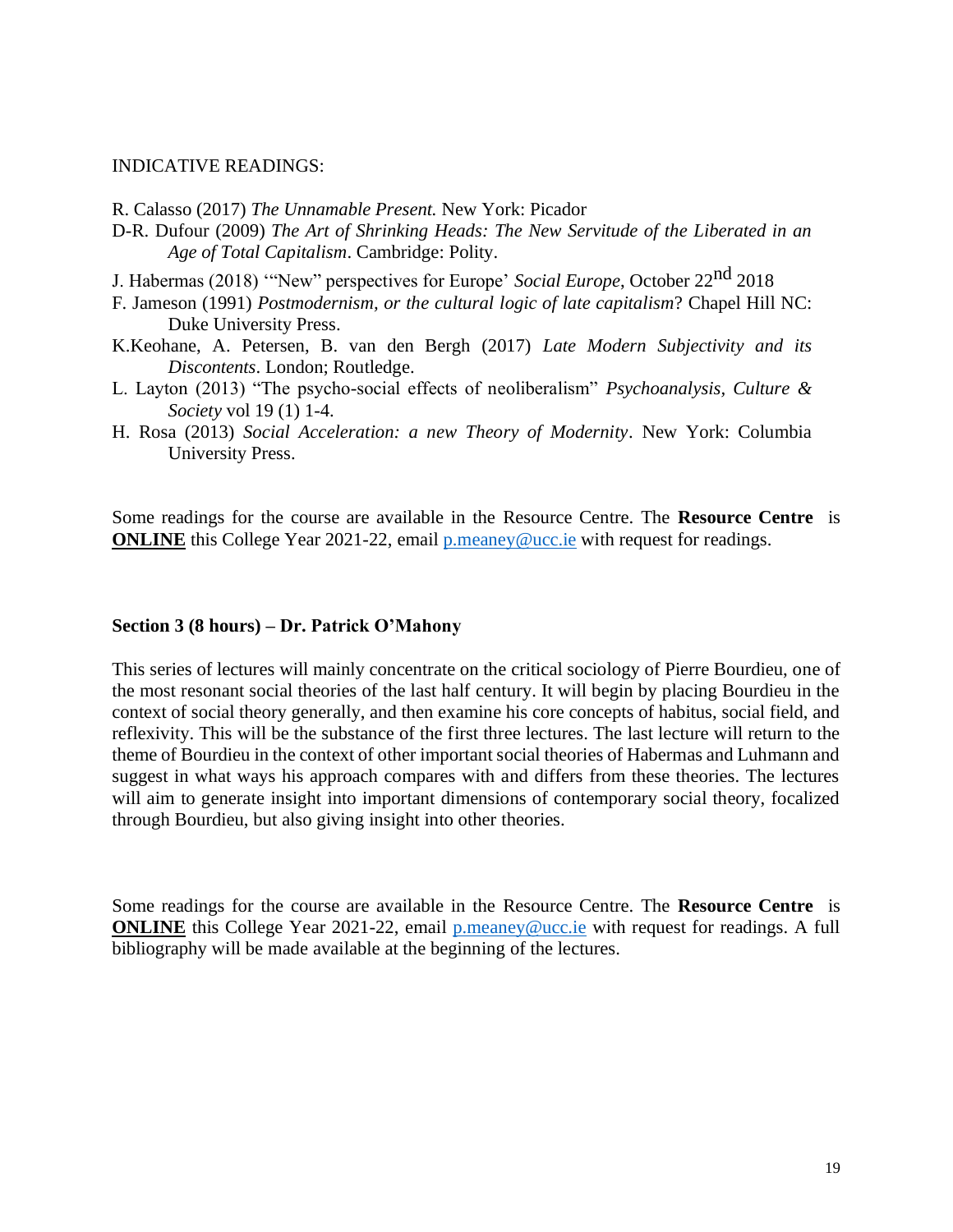# <span id="page-19-0"></span>**SC3003 Sociology of Development and Globalization (Semester 2)**

## **Module Coordinator:** Dr. Amin Sharifi Isaloo

**Mode of Delivery:** In person in the lecture theatre (subject to the evolving situation with Covid 19 pandemic). All updated on the situation will be communicated through Canvas. All communications concerning the module will be through Canvas and all materials for the module will be uploaded on Canvas containing three folders:

- PowerPoint slides, with audio.
- Readings
- Links to films / videos, and web resources.

There will be a weekly online group discussion on Canvas.

**Module Objective:** To introduce the current state of theory in the Sociology of Development and to illustrate how Globalization has transformed understandings of development.

**Course Content:** The first class of the course each week will consist of a lecture on the week's theme. The second hour will involve students group discussion of the subject based on the set reading for the week. All students are expected to attend all seminars and read the proscribed text before class.

The course begins by examining the historical context of development, examining the roots of the development project and the major schools of development theory– modernisation, dependency and world systems theory.

The next part of the course explores the concept of globalisation, reviewing various theories of globalisation and exploring how these frameworks have altered development theory. Neoliberalism and global economic institutions are examined in view of their role in structuring contemporary global economic inequality.

The final section of the course examines war and political instability and concludes with reflections on cosmopolitan theories and the relative weakness of global political institutions in terms of the global inequality debate.

**Learning Outcomes:** On successful completion of this module, students should be able to:

- List, describe and outline the main ideas and arguments of each of the theories presented in the course;
- Summarize, discuss and compare the theories and case studies presented in the course;
- Critically evaluate the relevance of sociological concepts, theoretical insights and research data for the analysis of global inequality in economic, political and cultural forms;
- Draw on their experiential knowledge and on theoretical and empirical knowledge in the synthesis of new understandings of contemporary globalization and development issues.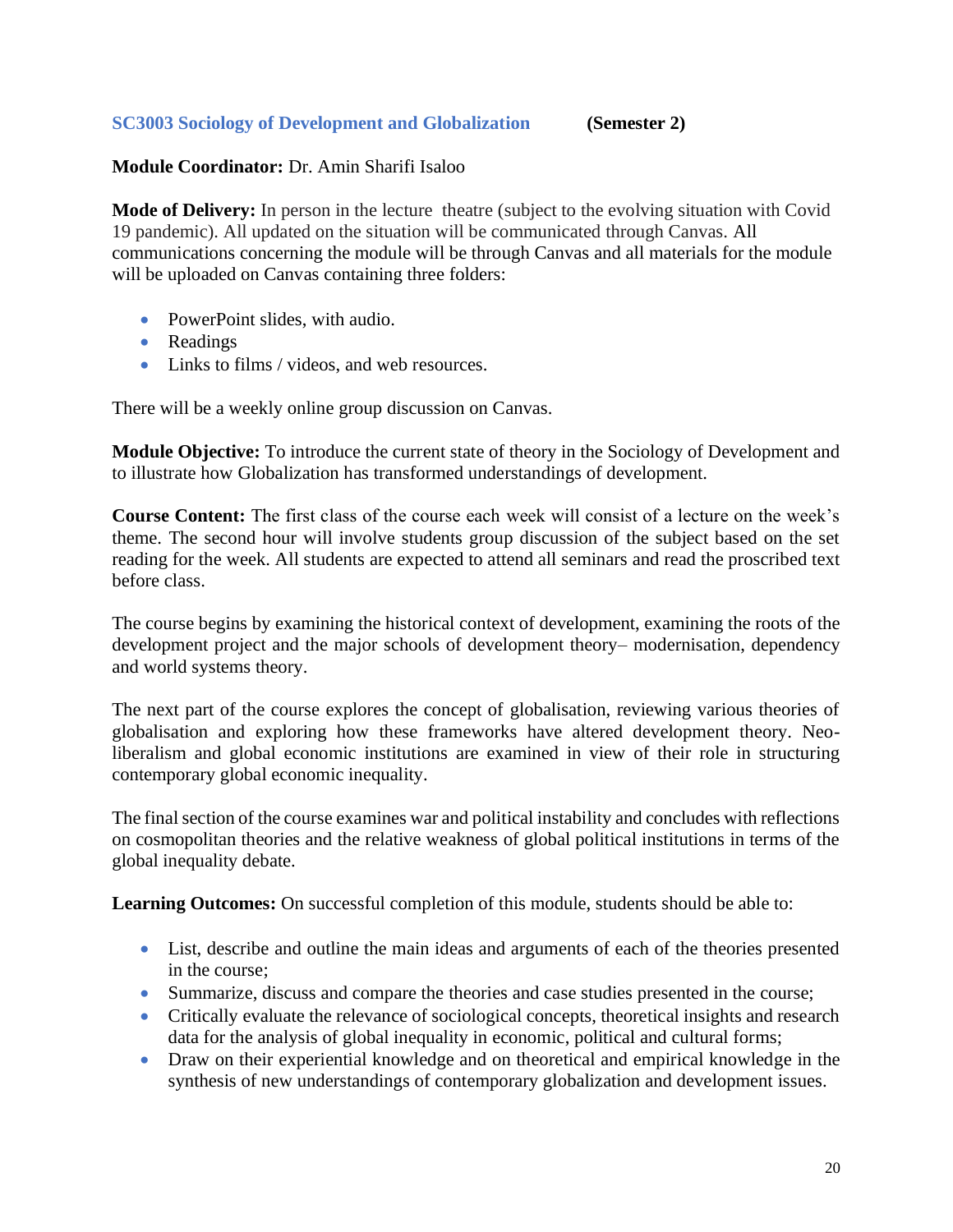**Assessment:** Total Marks 100: Continuous Assessment 100 marks (1 x 3,000 word Essay).

# **LECTURES AND READINGS**

## **Week 1: Course Introduction and Historical Context of Development**

## **Week 2-3: Theories of Development: Modernisation Theory, Dependency Theory, World Systems Theory, etc.**

- Valenzuela, J. S. and Valenzuela, A. (1978) 'Modernization and Dependency: Alternative Perspectives in the Study of Latin American Underdevelopment', *Comparative Politics, 10 (4):* 535-557.
- Robinson, W. I. (2011) 'Globalization and the sociology of Immanuel Wallerstein: A critical appraisal', *International Sociology,* 26 (6): 723-745

## **Week 4: Liminality and schismogenesis theories: Explaining Development and Globalisation**

Szakolczai, A. (2016) Processes of social flourishing and their liminal collapse: elements to a genealogy of globalization, *The British Journal of Sociology,* 67 (3): 435-455

## **Week 5: From Development to Globalisation**

Robinson, W. I. (2011) 'Global Capitalism Theory and the Emergence of Transnational Elites', *Critical Sociology,* 38(3): 349– 363.

### **Week 6: Conceptualising Globalisation: Changing Relations between Time and Space**

Birth, K. (2007) 'Time and the Biological Consequences of Globalization', *Current Anthropology,*  48 (2): 215-236.

### **Week 7: Globalisation and Identity**

Van Der Bly, M. C. E. (2007) 'Globalization and the Rise of One Heterogeneous World Culture: A Microperspective of a Global Village', *International Journal of Comparative Sociology,*   $48(2-3)$ : 234 – 256.

## **Week 8: Globalisation and its Discontents: Contemporary Global Economic and Inequality**

Mills, M. (2009) 'Globalization and Inequality', *European Sociological Review* 25 (1): 1–8. Sassen, S. (2014) 'These Charts Show Growing Numbers of People Being Excluded from the Economy', *Huffington Post,* November 11, 2014.

### **Week 9: Problematising and Critiquing Development and Globalisation as a Project**

Sylvester, C. (1999) 'Development studies and postcolonial studies: Disparate tales of the "Third World",' Third World Quarterly, (4): 703-721.

### **Week 10: Gender, Development and Globalisation**

Acker, J. 'Gender, Capitalism and Globalization', *Critical Sociology,* 30 (1): 17-41.

# **Week 11: Democracy, War and Political Instability**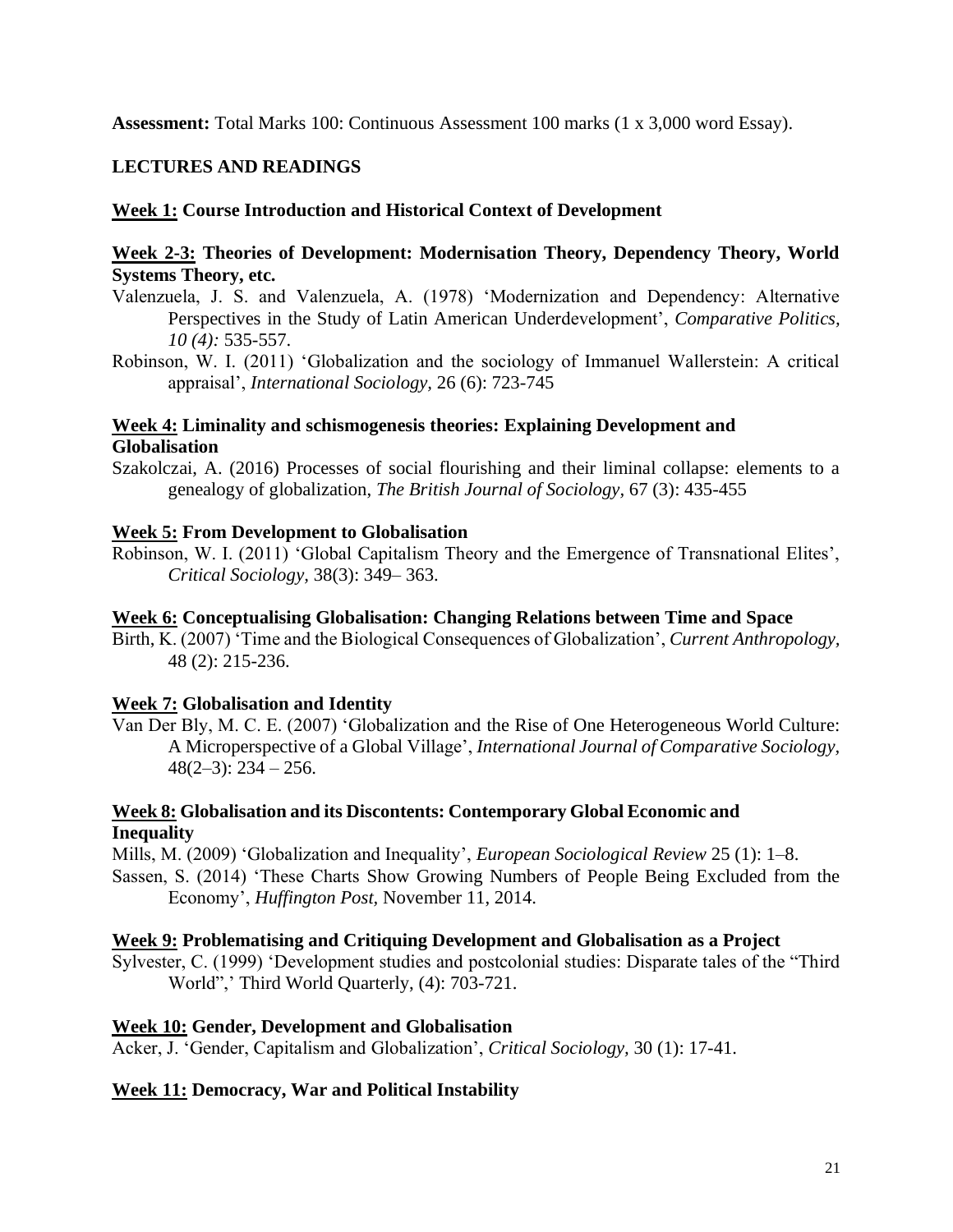Barber, B. (1992) 'Jihad versus McWorld', *The Atlantic, 269, (3):* 53-65.

#### **Week 12: Cosmopolitanism, Global Political Institutions and Conclusion**

Dallmayr, F. (2003) 'Cosmopolitanism: Moral and Political'. *Political Theory*, 31 (3): 421-442. Bardhan, P. (2001) 'Social Justice in the Global Economy', Economic and Political Weekly,36 (5): 467-480.

### *Additional Readings*

- Bichler, R. M. and V. Gaderer (2009) 'Position Paper Number 2 for the Workshop "Towards Criteria of Sustainability and Social Meaningfulness in Development": Critical Reflections on Modernization Theoretical Thinking and its Implications for ICTs in Development', tripleC 7(2): 408-414.
- Brucato, B. (2012) 'The Crisis and a Way Forward: What We Can Learn from Occupy Wall Street', *Humanity & Society, 36(1):* 76-84.
- Chirot, D. and T. D. Hall (1982) 'World-System Theory', *Annual Review of Sociology, 8:* 81-106.
- Clayton, T. (2004) 'Competing Conceptions of Globalization" Revisited: Relocating the Tension between World‐Systems Analysis and Globalization Analysis', *Comparative Education Review, 48 (3):* 274-294
- Cottle, S. (2011) 'Taking global crises in the news seriously: Notes from the dark side of globalization', *Global Media and Communication, 7(2):* 77–95.
- Esteva, G. (2003) 'Development', in W. Sachs (eds) The Development Dictionary. London: Zed Books.
- Greig, A., D. Hulme and M. Turner (2007) *Challenging Global Inequality: Development Theory and Practice in the 21st Century*. New York: Palgrave Macmillan.
- Habermas, J. (2001) *The Postnational Constellation: Political Essays.* Cambridge: Polity.
- Haynes, J. (2008) *Development Studies*. Cambridge: Polity Press.
- Kapoor, I. (2002) 'Capitalism, Culture and Agency: Dependency versus Post-Colonial Theory', *Third World Quarterly*. 23 (4): 647-664.
- McMichael, P. (2002) *Development and Social Change*. London: Pine Forge.
- Morvairidi, B. (2008) *Social Justice and Development*. New York: Palgrave Macmillan.
- Noel, A. (2006) 'The New Global Politics of Poverty'. *Global Social Policy*. 6 (3): 304-333.
- Norris, P. (2000) 'Global Governance and Cosmopolitian Citizens' In Held, D. and A. McGrew (eds) *Global Transformations Reader*. Cambridge: Polity.
- Nye, J. (2008) 'Public Diplomacy and Soft Power'. *The Annals of the American Academy of Political and Social Science*, 616: 94-109.
- Omar, S. M. (2012) 'Rethinking Development from a Postcolonial Perspective', *Journal of Conflictology. 3 (1):* 42-49. Campus for Peace, UOC.
- Pieterse, J. N. (1995) 'Globalization as Hybridisation' in M. Featherstone et al (eds) Global Modernities. London: Sage.
- Potter, R. et al. (2008) *Geographies of Development: An introduction to Development Studies.* New York: Prentice Hall.
- Ritzer, G. (2010) *Globalization: A Basic Text.* John Wiley & Sons.
- Ritzer, G. (1996) *The McDonaldisation of Society*. Newbury Park: Sage.
- Robertson, R. (1992) *Globalization: Social Theory and Global Culture*, London: Sage.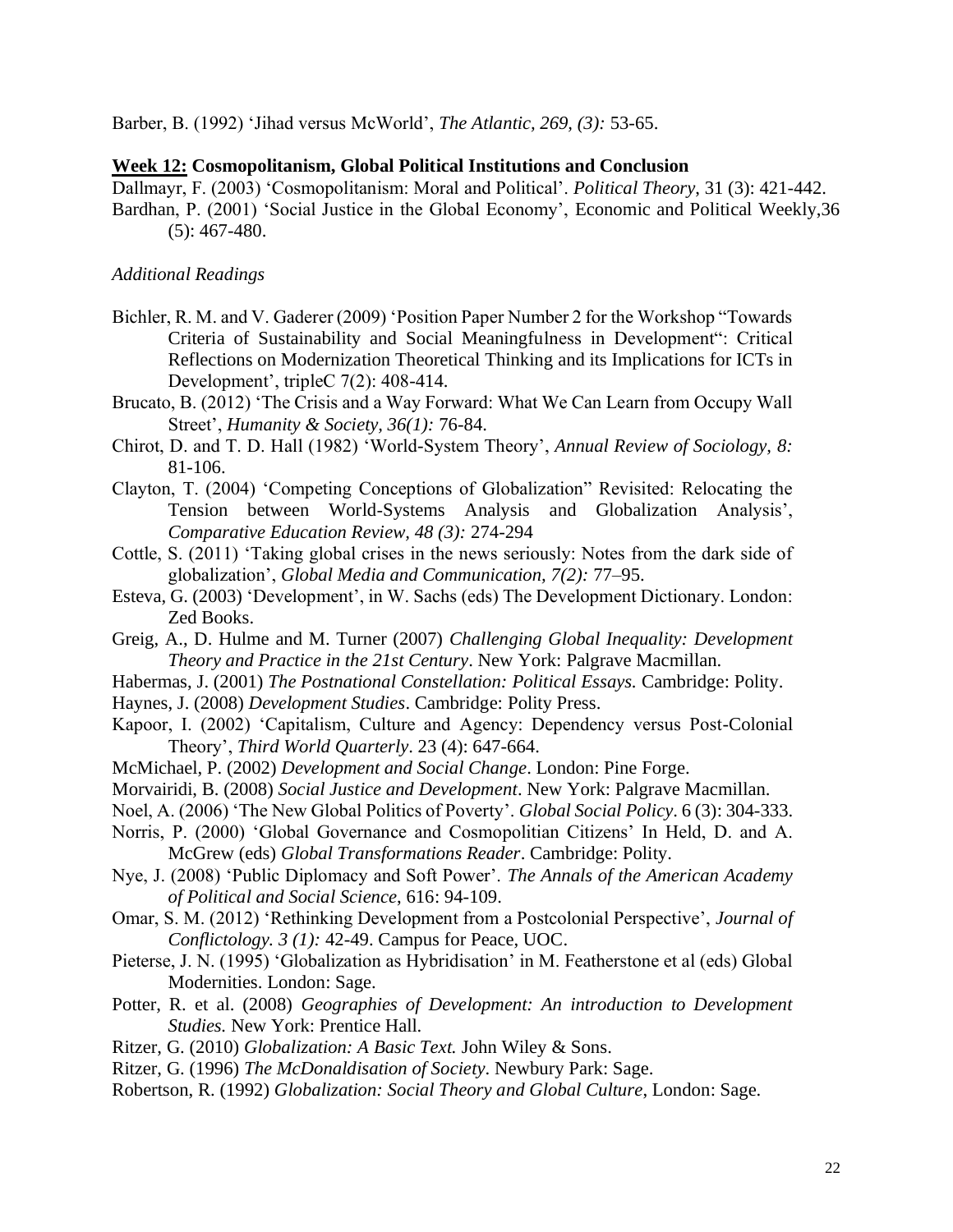- Robinson, W. I. (2002) 'Remapping Development in light of Globalisation: From a Territorial to a Social Cartography', *Third World Quarterly* 23 (6): 1047-1071.
- Robins, K. (1997) 'Encountering Globalization' In Held, D. and A. McGrew (eds) *Global Transformations Reader*. Cambridge: Polity.
- Sassen, S. (2007) *A Sociology of Globalization.* New York: WW Norton.
- Scholte, J. A. (2000) *Globalization: A Critical Introduction*. London: Palgrave.
- Sengupta, C. (2001). 'Conceptualising Globalisation: Issues and Implications'. *Economic and Political Weekly*, *36 (33):* 3137-3143.
- Sklair, L. (2002) *Globalization: Capitalism and its Alternatives* (3rd Edition) Oxford: Oxford: University Press.
- Smith, A. D. (1990) 'Towards a Global Culture' in Featherstone, M. (ed) *Global Culture:Nationalism, Globalization and Modernity*. London: Sage.
- Smith, M. (2006) *Beyond the African Tragedy: Discourses on Development and the Global Economy.* Aldershot: Ashgate.
- Stiglitz, J. (2002) *Globalisation and its Discontents*. London: Penguin.
- Timmons, R. J. and Hite, A. (2007) *The Globalisation and Development Reader: Perspectives on Development and Global Change*. London: Blackwell, 2007.
	- Tomlinson, J. (2000) 'Globalization and Cultural Identity' In Held, D and A. McGrew (eds) *Global Transformations Reader*. Cambridge: Polity.
	- Waters, M. (2001) *Globalisation*. London: Routledge.
	- White, S. (2002) 'Thinking Race, Thinking Development', *Third World Quarterly.* 23(3): 407-419.

Some readings for the course are available in the Resource Centre. The **Resource Centre** is **ONLINE** this College Year 2021-22, email [p.meaney@ucc.ie](mailto:p.meaney@ucc.ie) with request for readings.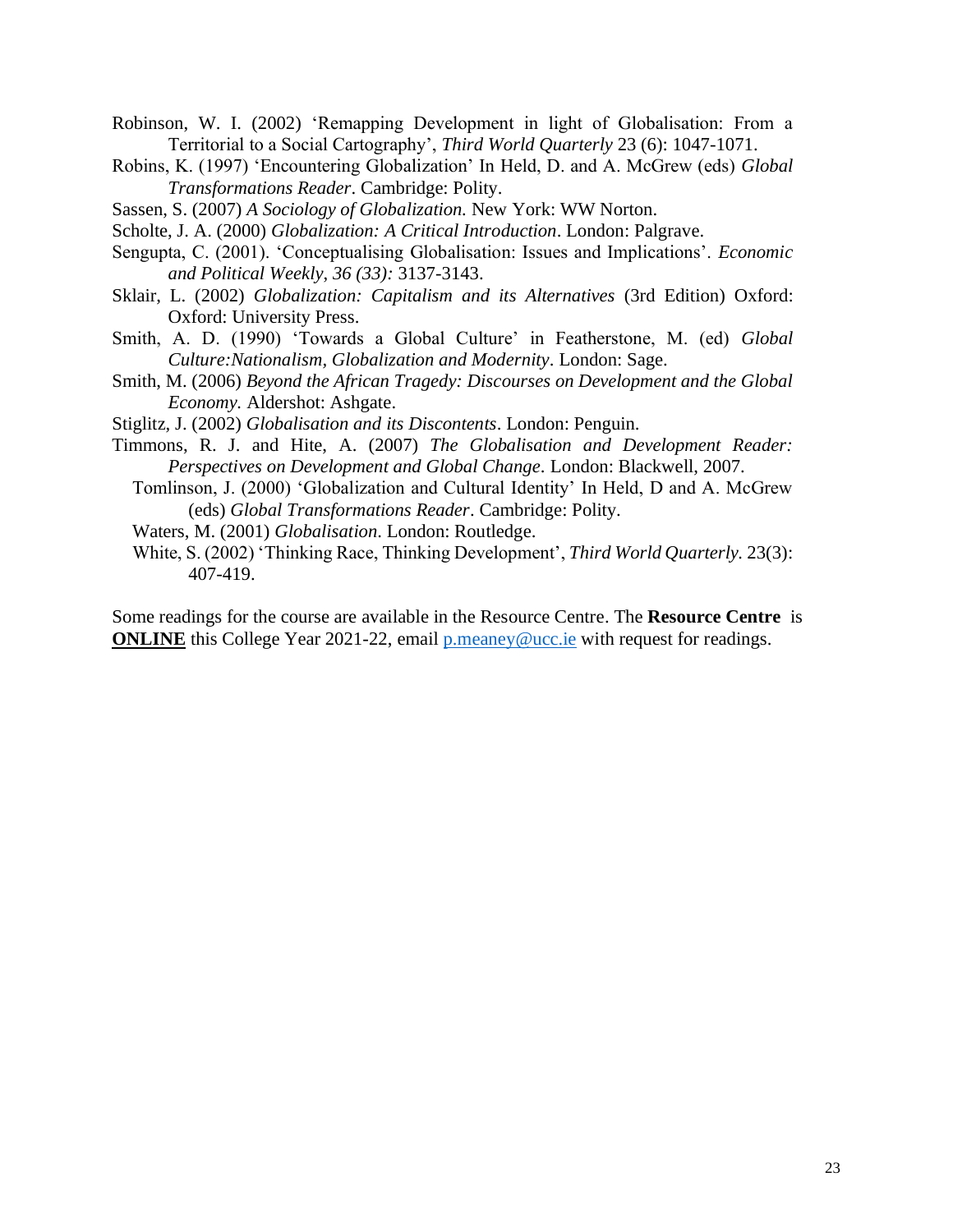## <span id="page-23-0"></span>**SC3004 The Sociology of Community (Semester 1)**

**Module Coordinator:** Dr Gerard Mullally **Teaching Staff:** Dr. Evan Boyle

**Mode of Delivery:** Online. All communications concerning the module will be through Canvas and all materials for the module will be uploaded on Canvas containing three folders:

- All materials for the module are on Canvas.
- All communications concerning the module will be through Canvas.
- There will be a weekly live online discussion forum on 'Teams' at the conventionally scheduled lecture time.

### **Module Objective**

The aim of the module is twofold: first, to sensitise the student to the many manifestations of community and second, by means of this growing sensitisation to the phenomenon, to encourage greater awareness of developments in both sociological theory and method.

### **Module Content**

- Contested Community: The Concept of Community Today
- Community and Classical Sociology
- Urban Communities and the Chicago School
- Community, Identity and Difference
- Collective Identity and Boundary Construction
- Sociology, Anthropology and Irish Communities
- Communities in Cyberspace
- Cosmopolitan Communities: The Local and the Global
- Post-modern communities?
- Community Revisited

**Assessment:** Total Marks 100: Continuous Assessment 100 marks (2 x 1500 word essays, 50 marks each.).

**Compulsory Elements:** Lecture attendance, essay submission.

**Core Readings:** Delanty, G. (2003) *Community*. London: Routledge.

**Additional Readings:** Topic-related readings will be assigned in class and made available through Canvas. and/ or the Departmental Resource Centre. The **Resource Centre** is **ONLINE** this College Year 2021-22, email **p**.meaney@ucc.ie with request for readings.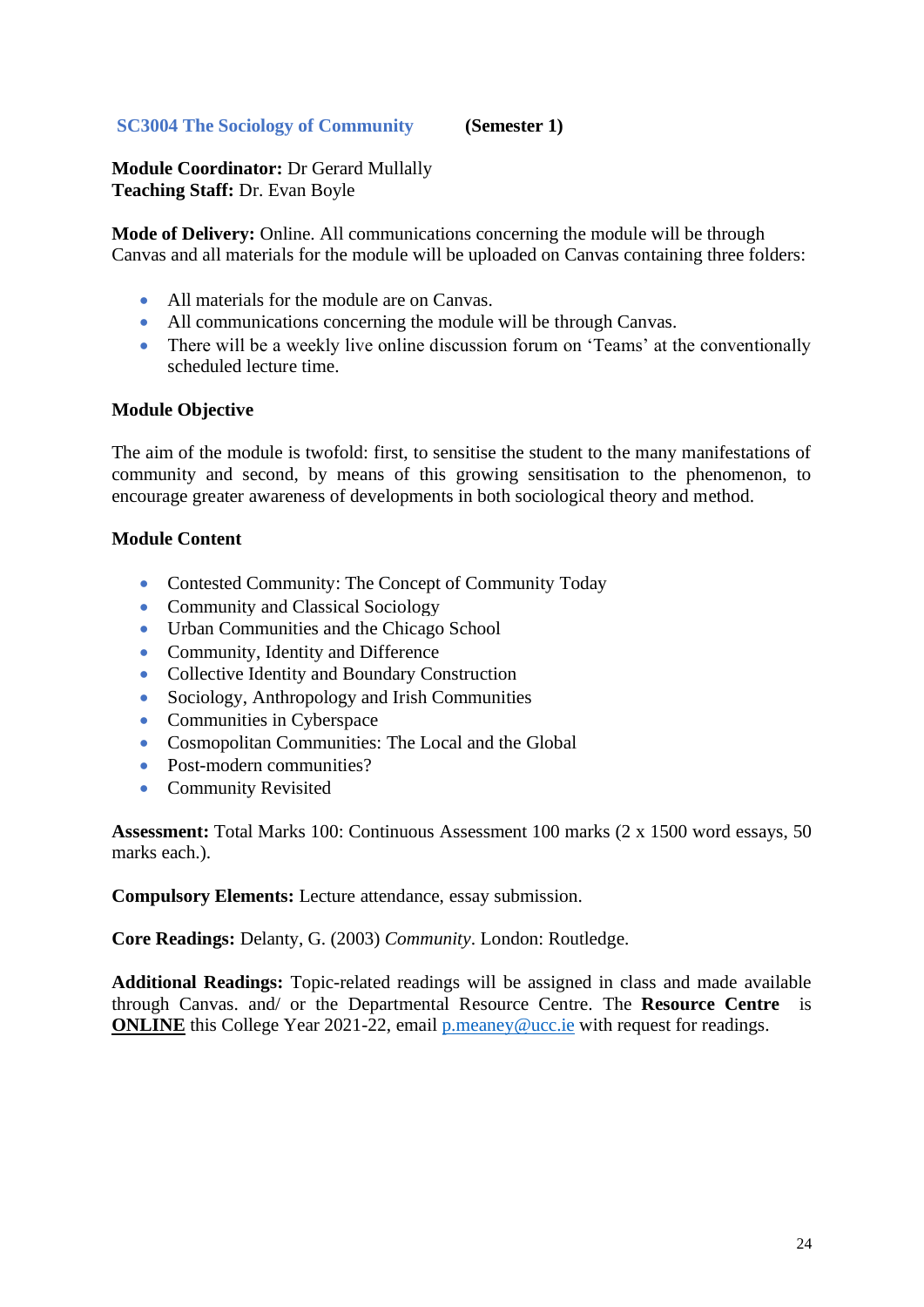## <span id="page-24-0"></span>**SC3007 Introduction to Planning and Sustainable Development (Semester 2)**

**Module Coordinator:** Prof. Kieran Keohane; with Staff from the Centre for Planning Education & Research.

**Mode of Delivery:** Blended learning. Live, in-class lectures & exercises (recorded on Panopto for asynchronous learning); walking classes/ site visits.

The covid 19 pandemic is an ongoing dynamic situation, and our delivery of this module may change, in accordance with Public Health guidelines. All updates and changes will be communicated through Canvas.

## **Module objective**

Planning has enjoyed significant interest in recent decades both as a discipline and profession. This can be attributed to unprecedented population and economic growth, but also the need to address social, economic and environmental issues in an increasingly globalized and unequal society. It has become widely accepted that planning offers potential in addressing the problems of present day society, finding long term solutions for current and future generations, and working towards the goal of sustainable development. The objective, therefore, for this module is to introduce students to the principles and practice of planning and sustainable development, and highlight the strategic role of planners in shaping our society.

## **Module content**

Students will be introduced to contemporary issues and debates surrounding planning and sustainable development at local, national and international levels. Through case studies and real world challenges, students will be introduced to planning practice and procedures, and will get a hands-on experience of planning techniques. Students are also exposed to the key theoretical and intellectual dimensions of the discipline. Students will be stimulated and challenged through debates and group discussion. Module assessment is established in way that exposes students to the practicalities of the challenges in dealing with the urban environment. This includes self-directed urban exploration, city field work exercises, report writing and in-class feedback and discussion.

The Learning Outcomes are as follows:

- Demonstrate an understanding of issues in strategic planning
- Describe the main planning processes
- Understand the dynamic influence of society, the environment and the economy
- Engage with contemporary dialogues in planning.

### **Teaching philosophy and delivery**

This is a very dynamic module that makes a concerted effort to relate theories and practices in planning. We deliberately avoid focusing on the more mundane and descriptive accounts of planning processes, emphasizing much more an exploration of a series of narratives around key subjects – urban space, place making, movement and access, international planning, heritage, public consultation, metropolitan thinking – seeking to draw on students' learning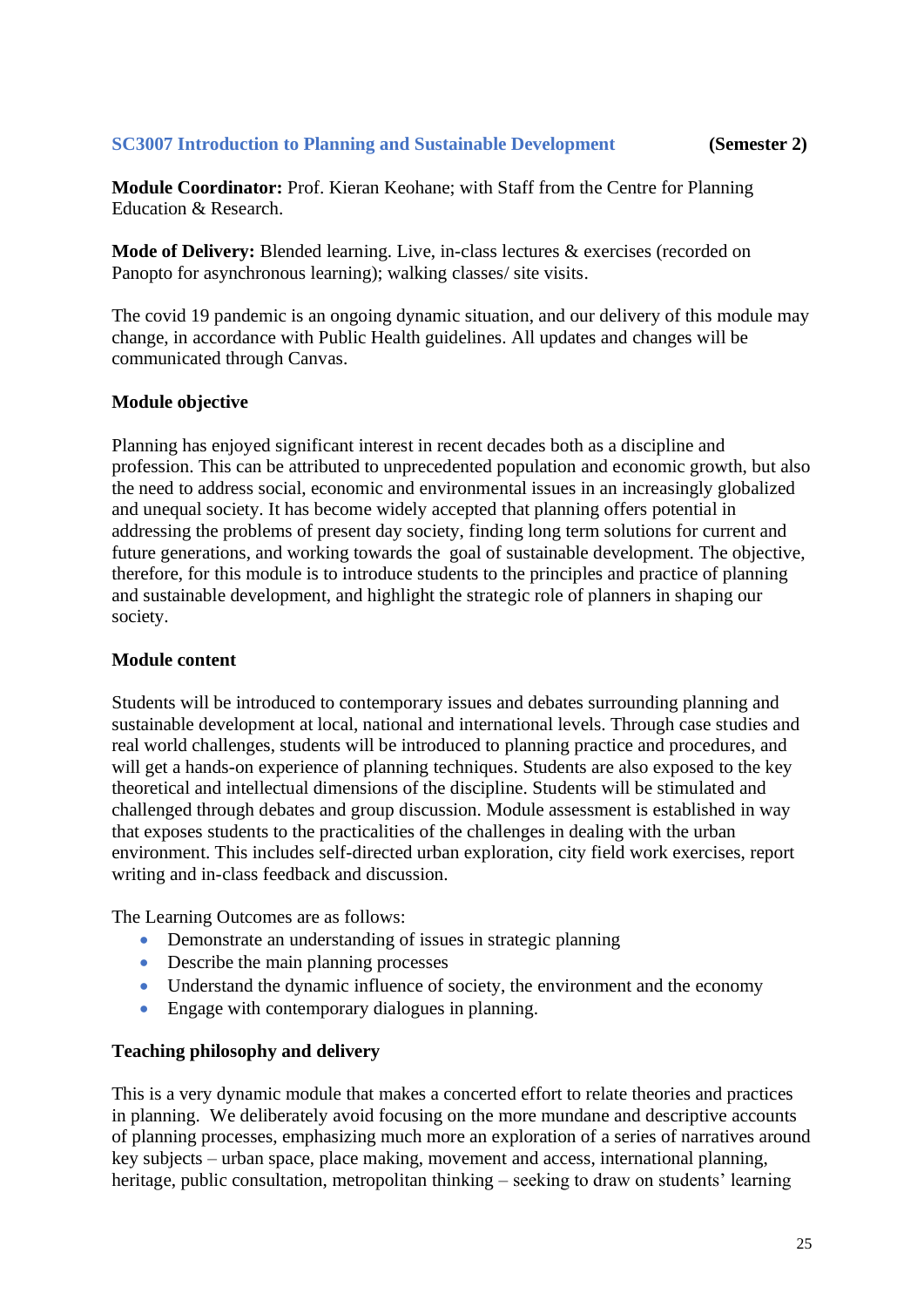from other subject areas - as well as from their own experiences and knowledge of places and planning relevant issues. The lectures therefore try to accommodate engagement with both the theories and practices of planning - involving a blend of learning and teaching techniques.

In addition, we are particularly concerned with trying to encourage students to engage in both a critical and applied way with some key themes in contemporary planning. In this way, we endeavour to bring to life some of the principal strands of planning thinking in a classroom environment. This involves active student engagement, group work, in-class exercises, spatial critiques and the assessment also involves a blend of applied and conceptual work this module attracts many international students; this mix adds depth to the discussion of places and planning issues, and enhances peer-to-peer learning through the varied perspectives of students.

The covid 19 pandemic is an ongoing dynamic situation, and our delivery of this module may change, in accordance with Public Health guidelines. All updates and changes will be communicated through Canvas.

**Assessment:** This module is 100% Continuous Assessment. The first is typically an urban exploration/urban critique based on a walking tour that students take following a prescribed route across Cork City. The second is an essay/reflection based on contemporary planning issues in the media.

## **CORE READINGS**

- Aalen, F. (1997) The Challenge of Change, in: Aalen, Whelan & Stour (Eds) Atlas of the Irish Rural Landscape (Cork, Cork University Press).
- Alexander, C., Ishikawa, S., Silverstein, M., Jacobson, M., Fiksdahl-King, I., & Shlomo, A. (1977). A pattern language?: towns, buildings, construction / Christopher Alexander, Sara Ishikawa, Murray Silverstein, with Max Jacobson, Ingrid Fiksdahl-King, Shlomo Angel. Oxford University Press.
- Appleyard, D., Gerson, M., & Lintell, M. (1981). Livable streets / Donald Appleyard, with M. Sue Gerson and Mark Lintell. University of California Press.
- Atlas of Cork City, J. Crowley, R. Devoy, D. Linehan & P. O'Flanagan, Eds. (2005) (Cork, Cork University Press).
- Bannon, M. J. (1985) The Emergence of Irish Planning 1880-1920 (Dublin, Turoe Press 1985).
- Beatley, T. (1994). Ethical land use : principles of policy and planning / Timothy Beatley. Johns Hopkins University Press.
- Breheny M. (Ed.) (1992) Sustainable development and urban form, Pion, London
- Carson, R., Darling, L., & Darling, L. (1962). Silent spring / by Rachel Carson ; drawings by Lois and Louis Darling. Houghton Mifflin Company.
- Couch, Chris. (2016) Urban Planning: An Introduction. London: Macmillan Education, Palgrave; New York, NY: Palgrave Macmillan.
- Cullen, Gordon. (1971) The concise townscape. New York: Van Nostrand Reinhold Company.
- Edwards, Claire and Imrie, Rob. (2015) The Short Guide to Urban Policy. Bristol, UK : Policy Press.
- Engels, Friedrich. (1844) The Condition of the Working-Class in England. London :Swan Sonnenschein & Co. Paternoster Square.
- Faludi, A. (1973). A reader in planning theory. ([1st ed.].). Pergamon Press.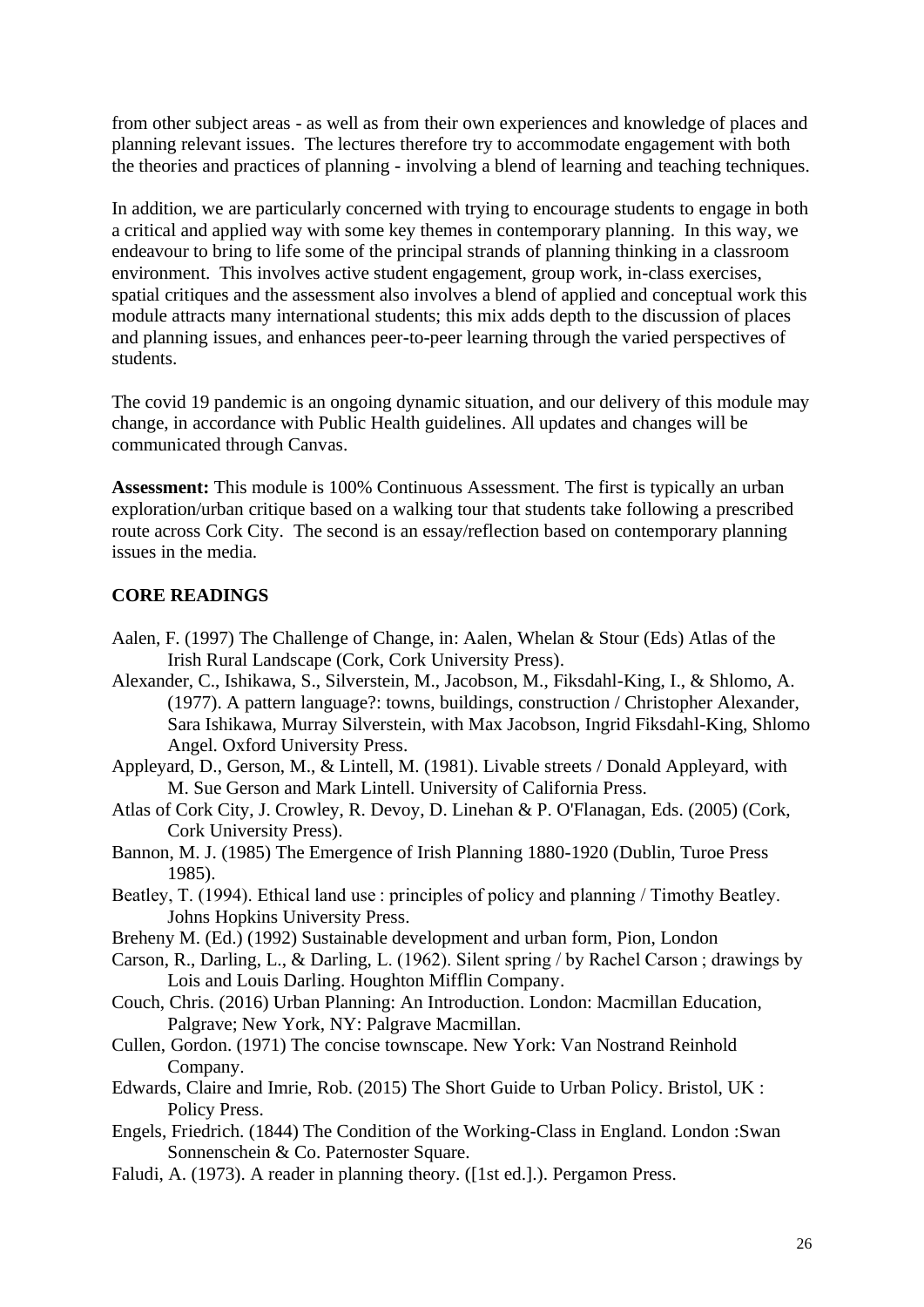Garreau, J. (1991). Edge city : life on the new frontier / Joel Garreau. (1st ed.). Doubleday.

- Geddes, P. (1968). Cities in evolution; an introduction to the town planning movement and to the study of civics. With a new introd. by Percy Johnson-Marshall. H. Fertig.
- Gehl, J. (1987). Life between buildings : using public space / Jan Gehl ; translated by Jo Koch. Van Nostrand Reinhold.
- Gehl, Jan and Svarre, Birgitte. (2013) How to Study Public Life. Washington; London: Island Press.
- Gehl, Jan. (2010) Cities for People. Washington, DC; London: Island Press.
- Hall, P. (1988). Cities of tomorrow : an intellectual history of urban planning and design in the twentieth century / Peter Hall. Blackwell.
- Hall, P. (1992) Urban and Regional Planning, Third edition (London, Routledge).
- Hall, P. (2002) Cities of Tomorrow : An Intellectual History of Urban Planning and Design in the Twentieth Century, Third edition (Oxford, Blackwell).
- Jacobs, J. (1961). The death and life of great American cities / Jane Jacobs. Random House.
- Jacobs, Jane. (1993) The Death and Life of Great American Cities. New York : Modern Library.
- Jenks M., Burton E. and Williams K. (1996) The Compact city : a sustainable urban form? E&F Spon.
- Katz, P., Scully, V., & Bressi, T. (1994). The new urbanism : toward an architecture of community / Peter Katz ; afterword by Vincent Scully ; essays by Todd Bressi [and others]. McGraw-Hill.
- Kunstler, J. (1993). The geography of nowhere : the rise and decline of America's man-made landscape / James Howard Kunstler. Simon & Schuster.
- LeGates, Richard T. and Stout, Frederic. Eds. (2011) The City Reader. London ; New York : Routledge.
- Lynch, K. (1981). A theory of good city form / Kevin Lynch. MIT Press.
- Lynch, Kevin. (1960) The Image of the City. Cambridge, Mass. : MIT Press.
- May, A.D., (2013). Urban transport and sustainability: The key challenges. International journal of sustainable transportation., 7(3), pp.170-185.
- McDonald, F. & Nix, J. (2005) Chaos at the Crossroads (Kinsale, Co. Cork, Gandon Books).
- McHarg, I. (1969). Design with nature [by] Ian L. McHarg. ([1st ed.].). Published for the American Museum of Natural History [by] the Natural History Press.
- Mumford, L. (1961). The city in history : its origins, its transformations, and its prospects / by Lewis Mumford. Harcourt, Brace & World, Inc.
- Putnam, R. (2000). Bowling alone : the collapse and revival of American community / Robert D. Putnam. Simon & Schuster.
- Schumacher, E. (1976). Small is beautiful : economics as if people mattered / E.F. Schumacher. (1st Perennial Library ed.). Harper & Row.
- Urban Task Force (1999). Towards an urban renaissance : mission statement.. Final report of the urban task force chaired by Lord Rogers of Riverside, DETR, London.
- Vuchic, V. (1999). Transportation for livable cities / Vukan R. Vuchic. Center for Urban Policy Research.
- Whyte, W. (1980). The social life of small urban spaces / by William H. Whyte. Conservation Foundation.
- Williams, K., Burton, E. and Jenks, M. (Eds.) (2000). Achieving sustainable urban form. E & F Spon

Additional readings to be issued throughout the delivery of the module by lecturers/ contributors.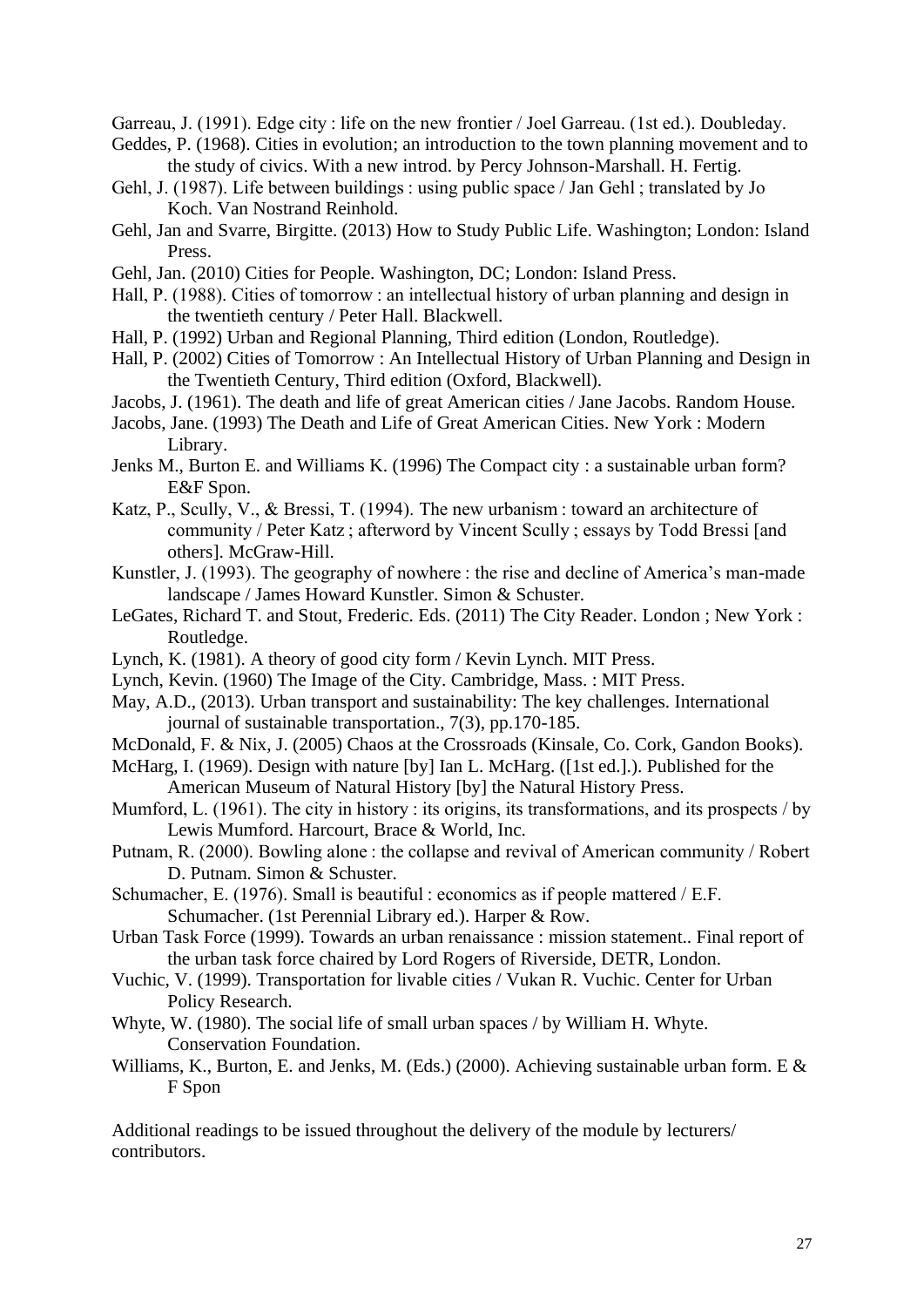# <span id="page-27-0"></span>**SC3009 Sociology of Religions and Civilisations (Semester 2)**

**Module Coordinator:** Dr. Amin Sharifi Isaloo **Lecturers:** Dr. Amin Sharifi Isaloo and Dr. Tom Boland

**Mode of Delivery:** In person in the lecture theatre ( subject to the evolving situation with Covid 19 pandemic). All updated on the situation will be communicated through Canvas. All communications concerning the module will be through Canvas and all materials for the module will be uploaded on Canvas containing three folders:

- Recorded lectures
- PowerPoint slides.
- Readings
- Links to films/videos, and web resources.

There will be a weekly online group discussion on Canvas.

**Module Objective:** To develop themes and issues in the sociological study of religion, in the framework of comparative civilisational analysis. The course will incorporate developments in related disciplines like anthropology and archaeology.

**Module Content:** This course will serve as an introduction to some of the main issues in the sociology of religions and civilisations. Its central theme will be the connection between religion and modern civilisation, addressing questions like the following: what role did certain religious ideas and movements play in the rise of modernity? Why is it that modernity is usually associated with the loss of importance of religion? And is this assertion, formulated in the 'secularisation' thesis correct, or rather should one talk about the return of religion under contemporary conditions?

**Learning Outcomes**: On successful completion of this module, students should be able to:

- present a historical overview of the main approaches in the sociology of religion, especially the historically and anthropologically based ones;
- understand and evaluate the theories of secularisation and their problems:
- gain an understanding of the contexts in which the main world religions emerged and developed;
- gain familiarity with some of the main current issues in the sociology of religion, like fundamentalism, the practice of pilgrimage, and the nature of religious experiences;
- compare the rise and spread of Christianity and Islam.

### **This course is divided into two sections:**

### **Section 1**: Weeks 1-6, Dr. Amin Sharifi Isaloo

After reviewing some stories and facts on the link between religion and modernity, this course part of the course will continue by reviewing the anthropological and historical backgrounds and the conceptual foundations of the sociology of religion. Subsequently, it will employ sociological and anthropological theories and concepts to explore links between religion and the practice of walking (including pilgrimage), religion and the practice of gift-giving, religion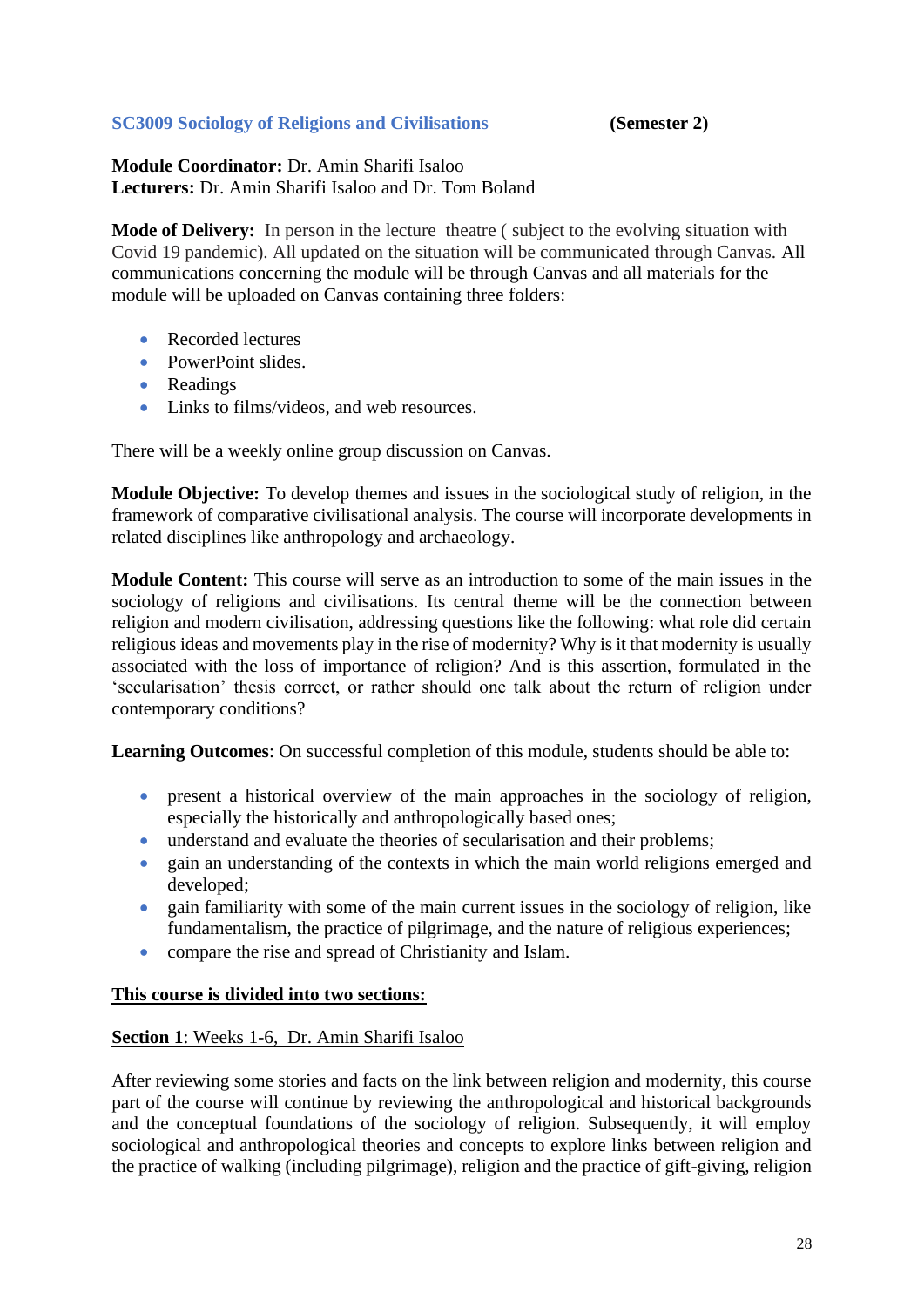and the practice of sacrifice, religion and the practice of ritual performance, and religion and the public sphere.

Finally, some comparisons will be drawn between religions, particularly Christianity and Islam, and the question of religious fundamentalism, a theme also central for contemporary politics, will be discussed.

#### READINGS:

- **Week 1***: Introduction: Historical background (Art and walking culture)*
- Ingold, T. (2004) Culture on the ground: The world perceived through the feet. *Journal of Material Culture* 9, 315-40.
- Lewis-Williams, David (2002) *The Mind in the Cave: Consciousness and the Origins of Art*. Thames and Hudson, London. Ch. 7, 9 & 10
- Szakolczai, A. and Horvath, A. (2018) *Walking into the Void: A Historical Sociology and Political Anthropology of Walking*. Routledge, London, Ch. 2 & 4
- Szakolczai, A (2008) 'Anthropology beyond Evolutionism: On Prehistoric Cave Art', *International Political Anthropology* 1, 1: 149-160.
- Victor and Edith Turner (1978), *Image and pilgrimage in Christian Culture* (N.Y., Columbia U.P., ), 95-7, 102-3, 249-55.
- **Week 2:** *Religions, Civilisations and Archaeology*
- Durkheim, E. (1995) *The elementary forms of religious life*, New York; London; Toronto; Sydney; Tokyo; Singapore: The Free Press.
- Jones, R. A. (1986) Source Durkheim, Frazer, and Smith: The Role of Analogies and Exemplars in the Development of Durkheim's Sociology of Religion, *American Journal of Sociology*, Vol. 92, No. 3, pp. 596-627.
- Girard, R. (1966) *Deceit, Desire and the Novel,* Baltimore: The Johns Hopkins University Press
	- \_\_\_\_\_\_\_\_(1972) *Violence and the Sacred,* London: The Johns Hopkins University Press.
- Mauss, M. (2001) *The Gift: The Form and Reason for Exchange in Archaic Societies*, London: Routledge.

#### **Week 3:** *Secularisation/desecularisation*

- Grace Davie (2004) 'New Approaches in the Sociology of Religion: A Western Perspective', in *Social Compass* 51, 1: 73-84.
- Grace Davie (2000) *Religion in Modern Europe*. Oxford UP, esp. Ch. 1 & 2. Martin Riesebrodt (2008) 'Theses on a Theory of Religion', *International Political Anthropology* 1, 1: 25-41.
- Peter Berger (1999) *The desecularization of the world: resurgent religion and world politics*. Washington, D.C.: Ethics and Public Policy Center, selected passages.

#### **Week 4:** *The Axial Age*

Arnason, J. P., Eisenstadt, S. N., Wittrock, B. (2005) *Axial Civilizations And World History* (Jerusalem Studies in Religion and Culture), Leiden, Boston: Brill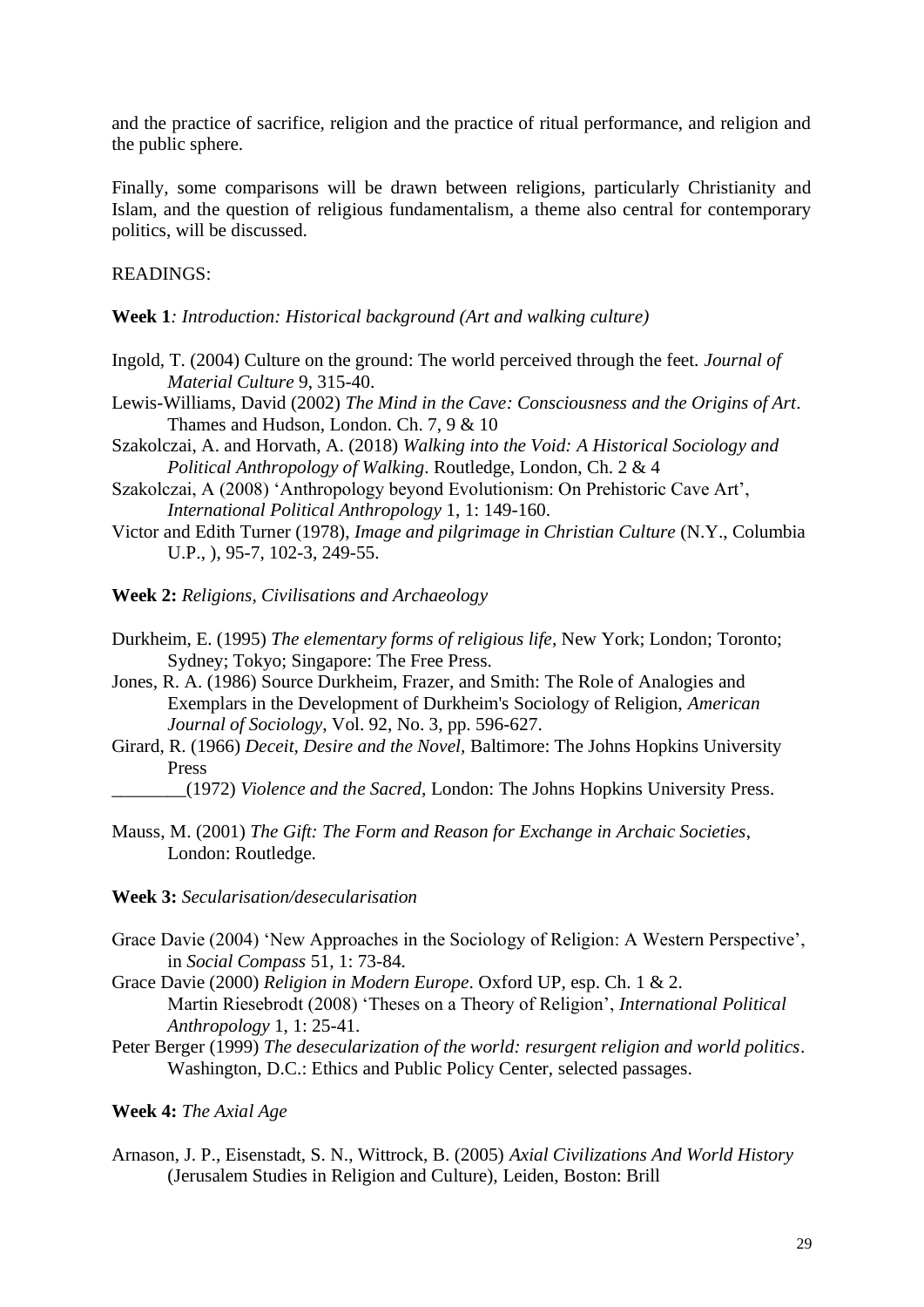Radin, Paul (1972) *The Trickster: A Study in American Indian Mythology*, with commentary by Karl Kerényi and Carl G. Jung. New York, Schocken, selected passages.

- Sanderson, S. K (1018) *Religious Evolution and the Axial Age: From Shamans to Priests to Prophets*, London, Oxford, New York, New Delhi and Sydney: Bloomsbury, Ch. 3
- Szakolczai, A (2017) 'Empires: rise, decline and fall', entry in Bryan S. Turner (editor-inchief) *Wiley-Blackwell Encyclopaedia of Social Theory*, Oxford: Wiley Blackwell.

#### **Week 5:** *World Religions*

- Linda Woodhead and Paul Heelas (eds.) (2000) *Religion in Modern Times: An Interpretive Anthology*. Oxford: Blackwell.
- Masud, M. K., Salvatore, A., and Bruinessen, M. V (2009) *Islam and Modernity: Key Issues and Debates*, Edinburgh: Edinburgh University Press.
- Szakolczai, A. (2006) 'Identity Formation in World Religions: A Comparative Analysis of Christianity and Islam', in Johann P. Arnason, Armando Salvatore and Georg Stauth (eds) *Islam in Process: Historical and Civilizational Perspectives*, *Yearbook of the Sociology of Islam* (Bielefeld, Transcript-Verlag), Vol. 7, pp. 68-93.

#### **Week 6:** *Fundamentalism and Case study*

- Eisenstadt, S. N. (1999) *Fundamentalism, Sectarianism, and Revolution: The Jacobin Dimension of Modernity*, Cambridge Cultural Social Studies, Cambridge; New York: Cambridge University Press.
- Davie, G. (2007) *The Sociology of Religion*, London, California: SAGE Publications, Ch. 9
- Isaloo, A. S. (2017) *Power, Legitimacy and the Public Sphere: The Iranian Ta'ziyeh Theatre Ritual, London*; New York: Routledge. Ch. 2, 3, 5
- Riesebrodt, M. (2000) Fundamentalism and the Resurgence of Religion, *Numen*, Vol. 47, No. 3, pp. 266-287.

Some readings for the course are available in the Resource Centre. The **Resource Centre** is **ONLINE** this College Year 2021-22, email [p.meaney@ucc.ie](mailto:p.meaney@ucc.ie) with request for readings.

#### **Section 2:** Weeks 7-12 : Dr. Tom Boland

While there are many different factors influencing society, religion is most often dismissed as antiquated, or even denigrated as 'mere superstition' or relegated to the sphere of personal morality. However, sociologists – since Weber at least – have recognised how religion shapes us today. In this part of the course we will examine the persistence of religious models of human nature and society in the arenas of politics, economics and ordinary life.

Notably, contemporary sociologists are concerned with 'economic theology', how the uncertainties of the market are interpreted and even constituted by Judeo-Christian thinking. For instance, the 'hand of the market' is akin to the 'hand of God', and how the economy reflects the idea of 'Providence' – an order which tests and rewards us each individually. Refreshing Weber's 'Protestant Work ethic' thesis, religious ideas about 'debt' as guilt or sin, moral meanings given to prosperity and poverty and so forth will be examined in this course. Overall the sense of life itself as a test or trial which demonstrates an individual's worth emerges from the religious idea of the economy.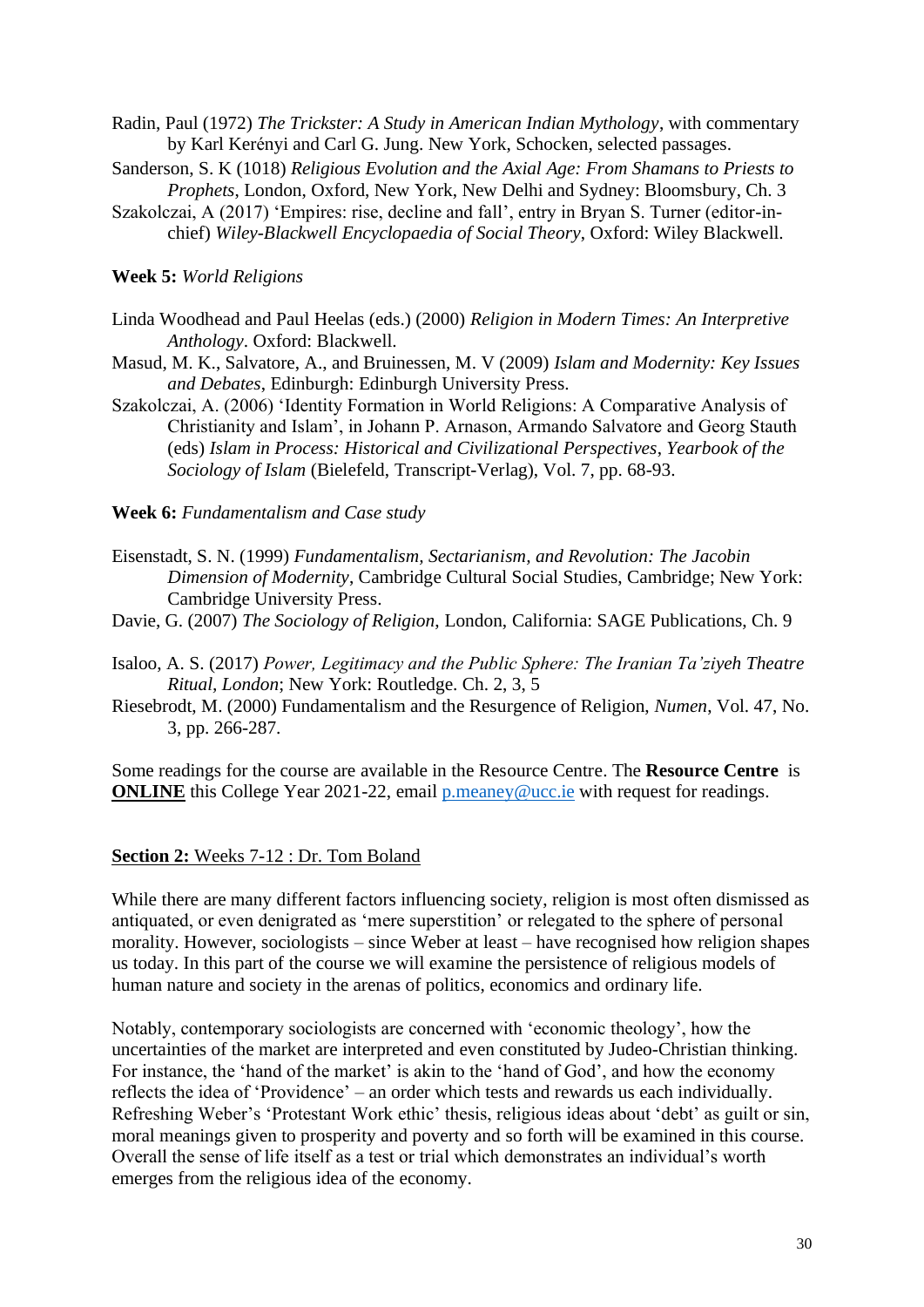# READINGS

## **Key Text:**

Schwarzkopft, S. (2020) *The Routledge Handbook of Economic Theology*. Routledge, London.

## **Select Bibliography**

Agamben, G. (2011) *The Providential Machine' from The kingdom and the glory: For a theological genealogy of economy and government*. Stanford University Press.

Benjamin, W. (1996) "Capitalism as Religion" Selected Writings Vol.1, Belknap Harvard Press.

Beder, S. (2000) *Selling the work ethic. From Puritan Pulpit to Corporate PR*. New York: Scribe Publications.

Boland, T. & Griffin, R. (2021) *The Reformation of Welfare: The New Faith of the Labour Market*. Bristol, Policy Press.

Cohn, N. (1993). *Cosmos, chaos, and the world to come: the ancient roots of apocalyptic faith*. Yale University Press.

Coleman, S. & Eade, J. (2004) *Reframing pilgrimage : cultures in motion*. London, Routledge.

Cox, H., 2016.*The Market as God*. Boston, Harvard University Press.

Dean, M. (2019). What is Economic Theology? A New Governmental-Political Paradigm? *Theory, Culture & Society*. 36(3), 3–26.

Dubisch J. (1996) Anthropology as Pilgrimage' *Etnofoor*: 9(2): 66-77.

Hien, J. (2019) The Religious Foundations of the European Crisis. JCMS: *Journal of Common Market Studies*, 57: 185– 204.

Kahl S. (2005) The religious roots of modern poverty policy: Catholic, Lutheran and Reformed Protestant traditions compared. *European Journal of Sociology* 46: 91–126.

Loewenberg, F. M. (1994). On the Development of Philanthropic Institutions in Ancient Judaism: Provisions for Poor Travelers. *Nonprofit and Voluntary Sector Quarterly*, 23(3), 193–207.

Pecchenino R (2015) 'Have we cause for despair?' *Journal of Behavioural and Experimental Economics* 58(3): 56-62.

Purser, G. & Hennigan, P. (2018) Disciples and dreamers: job readiness and the making of the US working class.' *Dialect Anthropol* (2018) 42:149–161.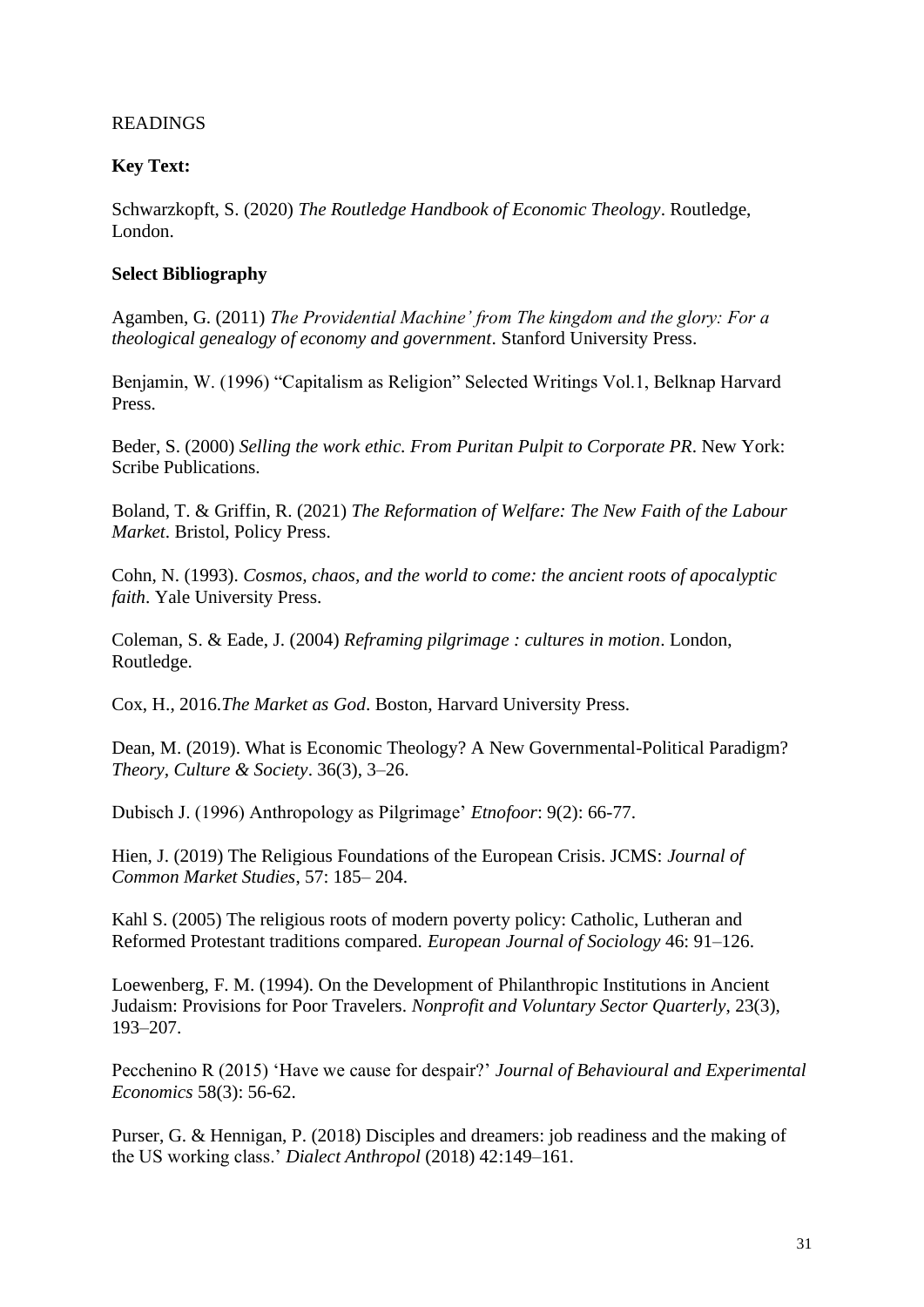Stimilli, E. (2019) Debt Economy and Faith: Philosophy in the Age of Terror Diacritics: 47:(2) 4-21

Willis E (2008) The invention of purgatory: Contributions to abstract time in capitalism. *Sociology* 44(3): 249-264.

Some readings for the course are available in the Resource Centre. The **Resource Centre** is **ONLINE** this College Year 2021-22, email **p**.meaney@ucc.ie with request for readings.

**Assessment:** Total Marks 100: Continuous Assessment 100 marks (2 x 1,500 word essays throughout the semester (40 marks each); Participation 20 marks (assessed by online discussions on Canvas).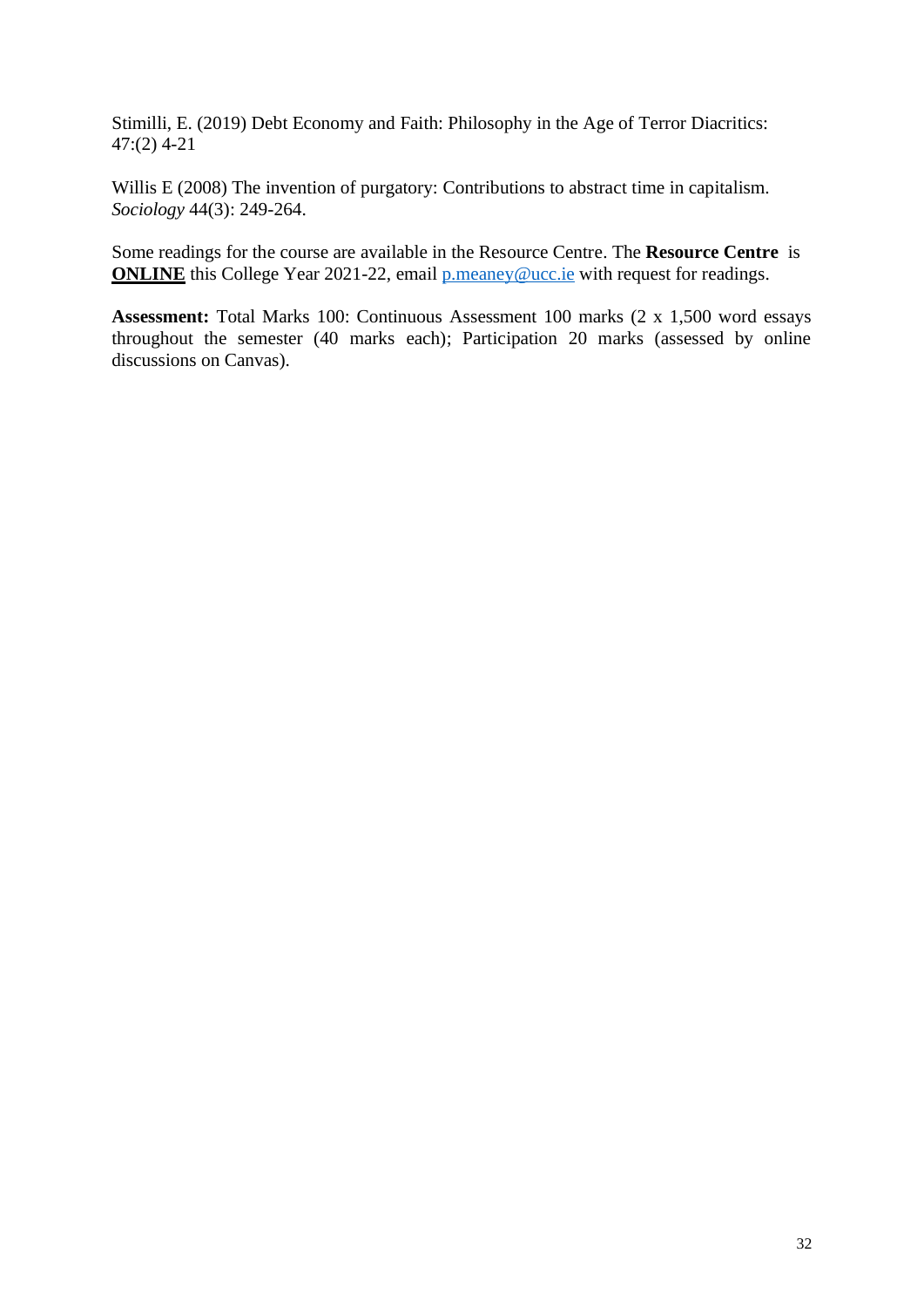## <span id="page-32-0"></span>**SC3012 Sociology of the Media (Semester 2)**

### **Module Coordinator:** Dr. Tom Boland

**Mode of Delivery:** In person in the lecture theatre ( subject to the evolving situation with Covid 19 pandemic). Due to Covid-19 this module will be delivered in blended format with in person teaching when possible, depending on public health advice. Updates on the situation will be communicated through Canvas. All communications concerning the module will be through Canvas and all materials for the module will be uploaded on Canvas containing three folders:

- Powerpoint slides, with audio.
- Readings
- Links to films / videos, and web resources.

Discussion board on Canvas for sharing in-class exercises. Occasional (bi-weekly/monthly) Live Discussion Board on Canvas by arrangement.

Modern society is media saturated, from printed text to radio, television and the internet. Rather than simply viewing the media as a 'medium' for the communication of information and ideas, sociologists explore how forms of media transform individuals and society. Indeed, contemporary 'social media' are not just devices which facilitate social interaction, but actively re-shape how we relate and react to each other, the world around us and current events.

How should the ascendency of the media be understood? For some, the emergence of the press is associated with liberty, democracy and social revolutions, as the free exchange of ideas contributes to enlightenment and progress. For others, the media appears as a source of propaganda and ideology, both creating global homogenisation and the fragmentation of shared culture, the tool of political domination and economic exploitation. These perspectives feed into contemporary controversies around free-speech, cancel-culture, political correctness, internet- trolls, conspiracy theories, electoral manipulation by social media, algorithmic surveillance and so on.

Key to understanding this complexity are sociological models which account for the media as a specific and distinctive field; the public, variously conceived as a space of free speech and debate, the public sphere, an arena of performances and a place of transformation. Every day more text, photographs and videos are published on-line than could be viewed in a whole lifetime: Therefore we need sophisticated theories and the sociological imagination to detect wider trends and underlying discourses within the cacophony or pandemonium of communication.

Beyond these wider debates about the character of the contemporary media scene, this course will also equip students with methods of media analysis which they can apply to stories, scandals or controversies which interest them. As a preliminary, the course will examine contemporary modes of news production – how stories are selected, analysed and presented – with due attention to the ownership and business model of news outlets. Multiple models of how to analyse news text will be offered to students, from propaganda and ideology to framing, interpellation, encoding & decoding and discourse analysis.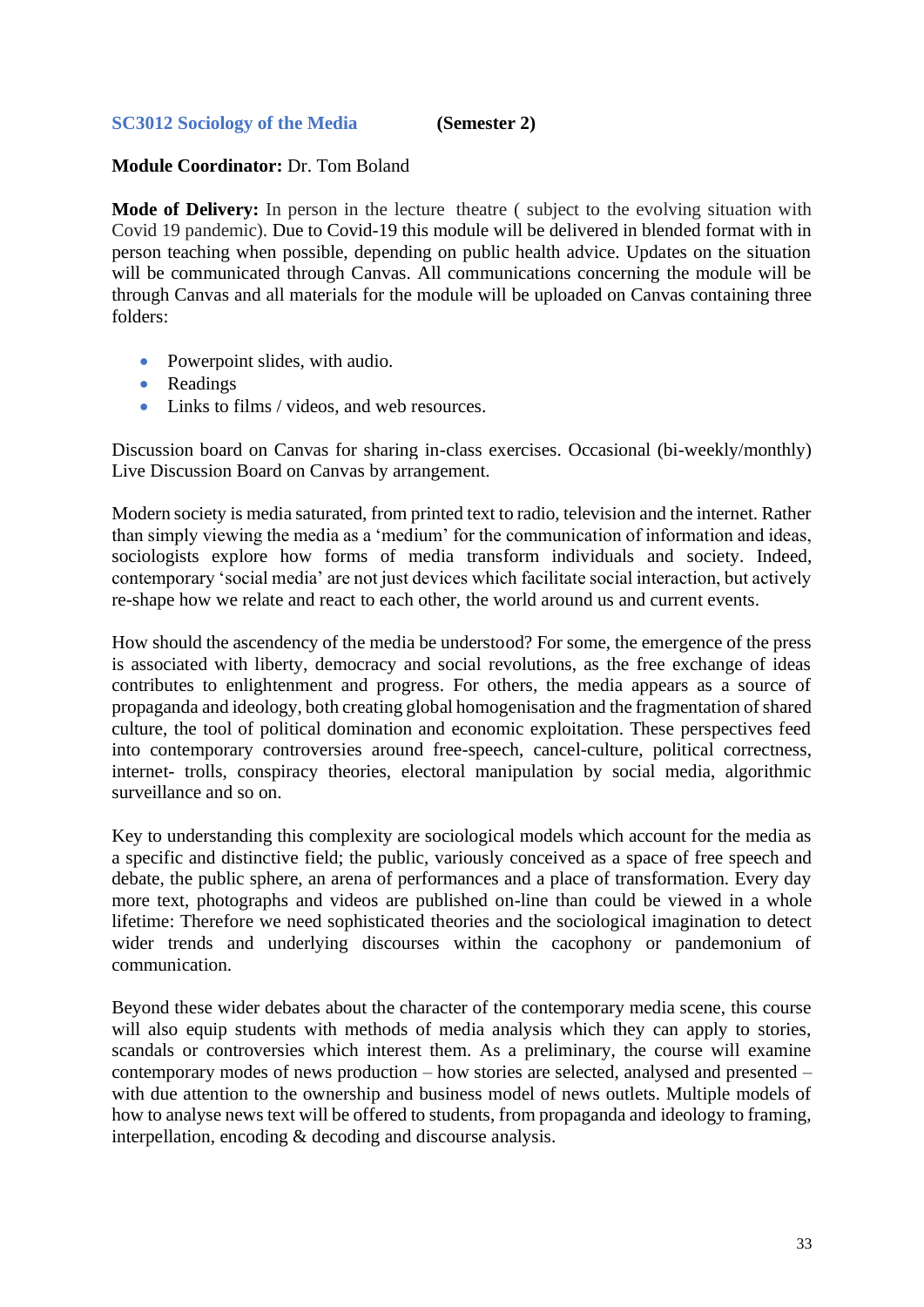#### **CORE READINGS: (These and other texts will be available on Canvas)**

Alexander, J. C. (2011) *Performance and Power.* Oxford, Wiley.

Althusser, L. (1971) "Ideology and Ideological State Apparatuses (Notes towards an Investigation)" *Lenin and Philosophy and Other Essays.* New York, Monthly Review Press.

Baehr, P. (2019) *The Unmasking Style in Social Theory.* London, Routledge.

- Boland, T. (2019) *The Spectacle of Critique: From Philosophy to Cacophony.* London, Routledge.
- Chomsky, N. And Herman, E. (1995) *Manufacturing Consent: Political Economy of the mass media.* New York, Vintage.
- Fuchs, C. (2017) *Social Media: A Critical Introduction*. London: Sage Publications Habermas, J. (1974) 'The Public Sphere: An Encyclopedia Article', *New German Critique*, 3, 49-55
- McLuhan, M. (2001) *Understanding Media: The Extensions of Man.* London, Routledge. Mill
- J.S. (1963) *On Liberty and other Essays.* Oxford, OUP.
- Ong, W. (1982) *Orality and Literacy: The Technologizing of the Word* London: Methuen.

Zuboff, S. (2019) *The Age of Surveillance Capitalism.* New York, Profile Books.

The **Resource Centre** is **ONLINE** this College Year 2021-22, email [p.meaney@ucc.ie](mailto:p.meaney@ucc.ie) with request for readings.

**Assessment:** Total Marks 100: Continuous Assessment 100 marks (2 x 1500 word essays (50 marks each)).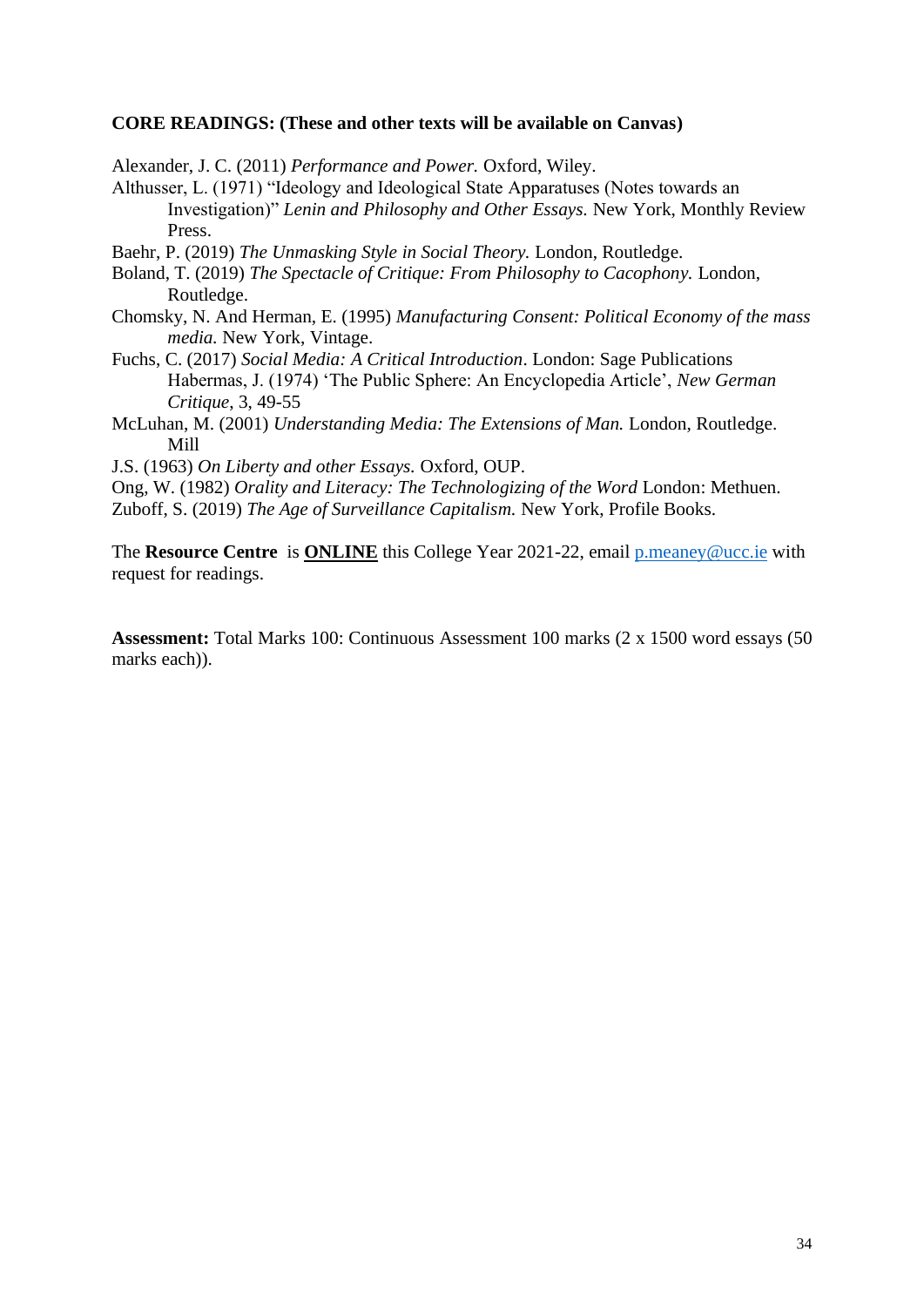## <span id="page-34-0"></span>**Module Coordinator:** Dr. Myles Balfe

## **This module is available to Public Health, and Public Health Education students only.**

## **Mode of Delivery:** Online

**Module Objective:** To introduce students to key examples of health-related and scientific deviance; and to understand why health-related and scientific deviance occurs.

**Module Content:** This module will provide an overview of health-related and scientific deviance, explore key examples of this type of deviance and investigate why it occurs. The module will examine in detail the corruption of public health under the Nazi regime during World War 2. Additional topics will examine: healthcare professionals and torture; deviant human experimentation; cults; the use of science and public health knowledge to facilitate apocalyptic terrorism; forbidden data; corruption and whistle blowing in healthcare organisations; and fraud and deception in research.

**Learning Outcomes:** On successful completion of this module, students should be able to:

- Explain what health-related and scientific deviance is;
- Identify and define key sociological concepts and ideas that can explain health-related and scientific deviance;
- Apply these concepts to new deviance related problems, issues and phenomena.

**Assessment:** Total Marks 100: Continuous Assessment 100 marks (1 x 3,000 word essay).

**Compulsory Elements:** Continuous Assessment.

**Penalties (for late submission of Course/Project Work etc.):** Where work is submitted up to and including 7 days late, 10% of the total marks available shall be deducted from the mark achieved. Where work is submitted up to and including 14 days late, 20% of the total marks available shall be deducted from the mark achieved. Work submitted 15 days late or more shall be assigned a mark of zero.

**Pass Standard and any Special Requirements for Passing Module:** 40%.

**Formal Written Examination:** No Formal Written Examination.

**Requirements for Supplemental Examination:** Marks in passed element(s) of Continuous Assessment are carried forward, Failed element(s) of Continuous Assessment must be repeated (as prescribed by the Department).

Some readings for the course are available in the Resource Centre. The **Resource Centre** is **ONLINE** this College Year 2021-22, email [p.meaney@ucc.ie](mailto:p.meaney@ucc.ie) with request for readings.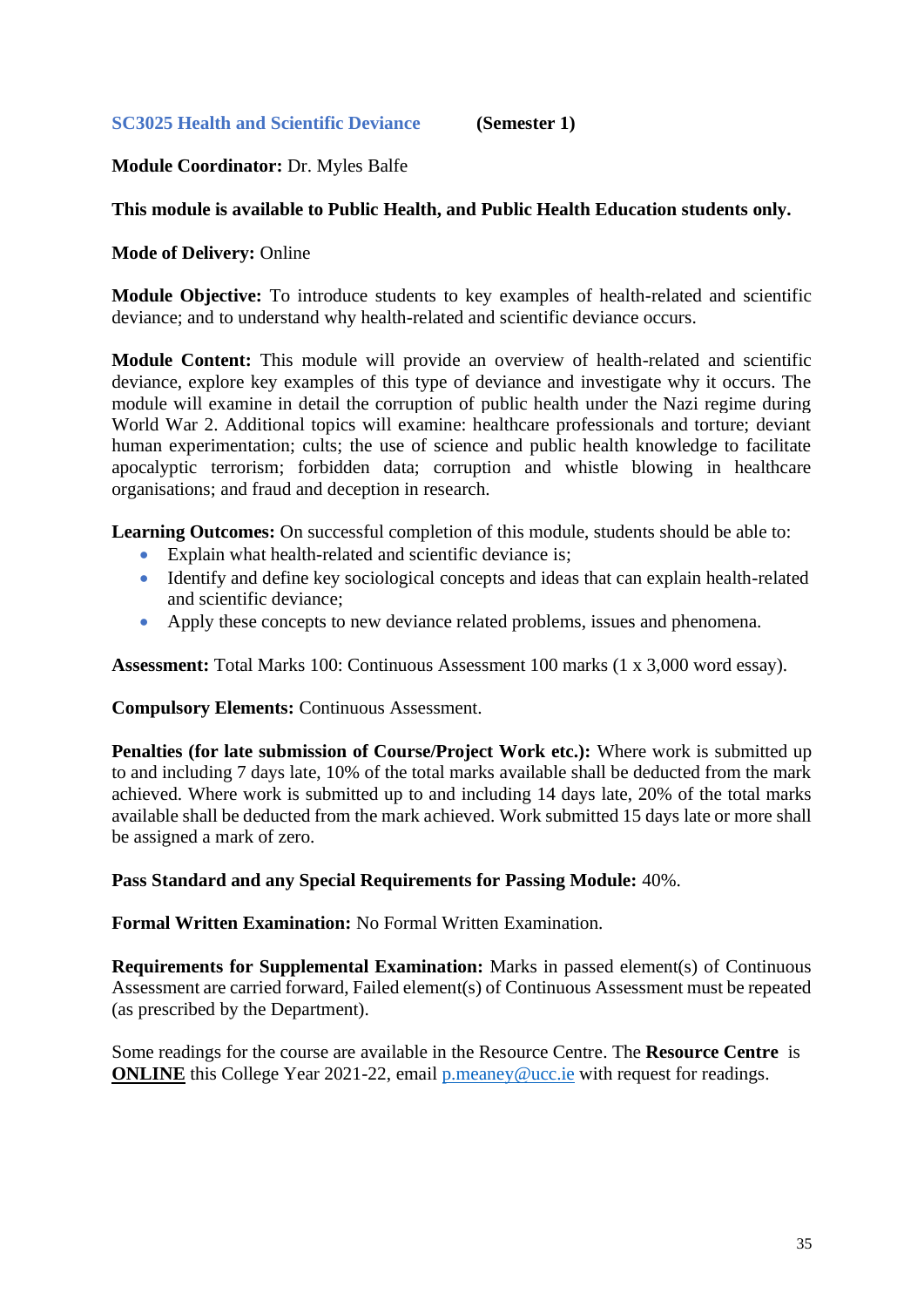# <span id="page-35-0"></span>**SC3029 Sociology of the Environment (Semester 2)**

## **Module Coordinator:** Dr. Gerard Mullally

**Mode of Delivery:** In person in the lecture theatre ( subject to the evolving situation with Covid 19 pandemic). Due to Covid-19 this module will be delivered in blended format with in person teaching when possible, depending on public health advice. Updates on the situation will be communicated through Canvas.

- All materials for the module are on Canvas.
- All communications concerning the module will be through Canvas.
- There will be a weekly live online discussion forum on 'Teams' at the conventionally scheduled lecture time.

**Module Objectives:** To trace the social, historical, and cultural bases of environmental concern and the development of the institutional framework for environmental protection in Ireland. To explore the concepts of resilience and transitions to low-carbon societies.

**Module Content:** The module examines the evolution of environmental concern in Ireland in a comparative sociological perspective. This module looks at the formation of voluntary organisations, the construction of a state apparatus for environmental protection and the key changes in environmental concern up to the 1980s. Specific attention will be given to recent developments in social theory regarding the relationship between culture and nature. In particular, the module will explore the basis of environmental controversy in Ireland, in the context of broader changes in attitudes towards nature. It will examine the contemporary shift in framing environmental concerns from sustainable development in the twentieth century to a growing emphasis on transition to low carbon societies prompted by the climate change debate.

# **Module Topics**

- Nature and Sociology
- Environmental Sociology and Beyond
- Nature and Society: The Historical Context.
- The Social Organisation of Environmental Concern.
- The Politics of the Environment.
- 'From Environmentalism to Ecological Discourse?' Questioning Sustainable Development.
- Governance, Democracy and Sustainability: Resilience and Transitions to Low Carbon Societies?
- The Emergence of the Sociology of Climate Change.

**Assessment:** Total Marks 100: Continuous Assessment 40 marks (1 X 3000 word Essay (100 Marks),).

**Compulsory Elements:** Lecture attendance and continuous assessment and written examination.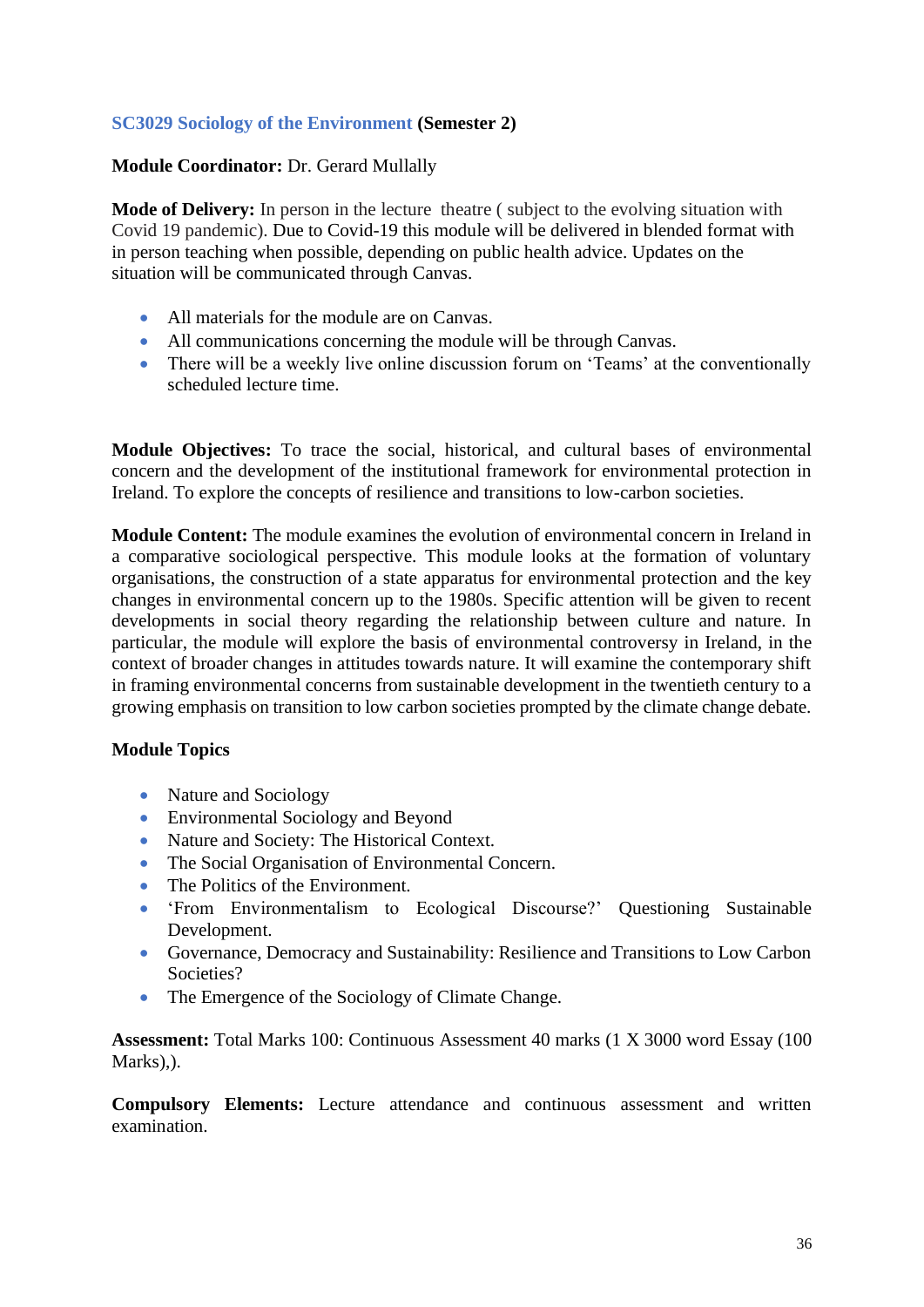**Key Readings:** Barry, J. (2007) *Environment and Social Theory*. (2nd Edition) London: Routledge.

**Additional Readings:** Topic-related readings will be assigned in class and made available through CANVAS and/ or the Departmental the **Resource Centre**. The **Resource Centre** is **ONLINE** this College Year 2021-22, email [p.meaney@ucc.ie](mailto:p.meaney@ucc.ie) with request for readings.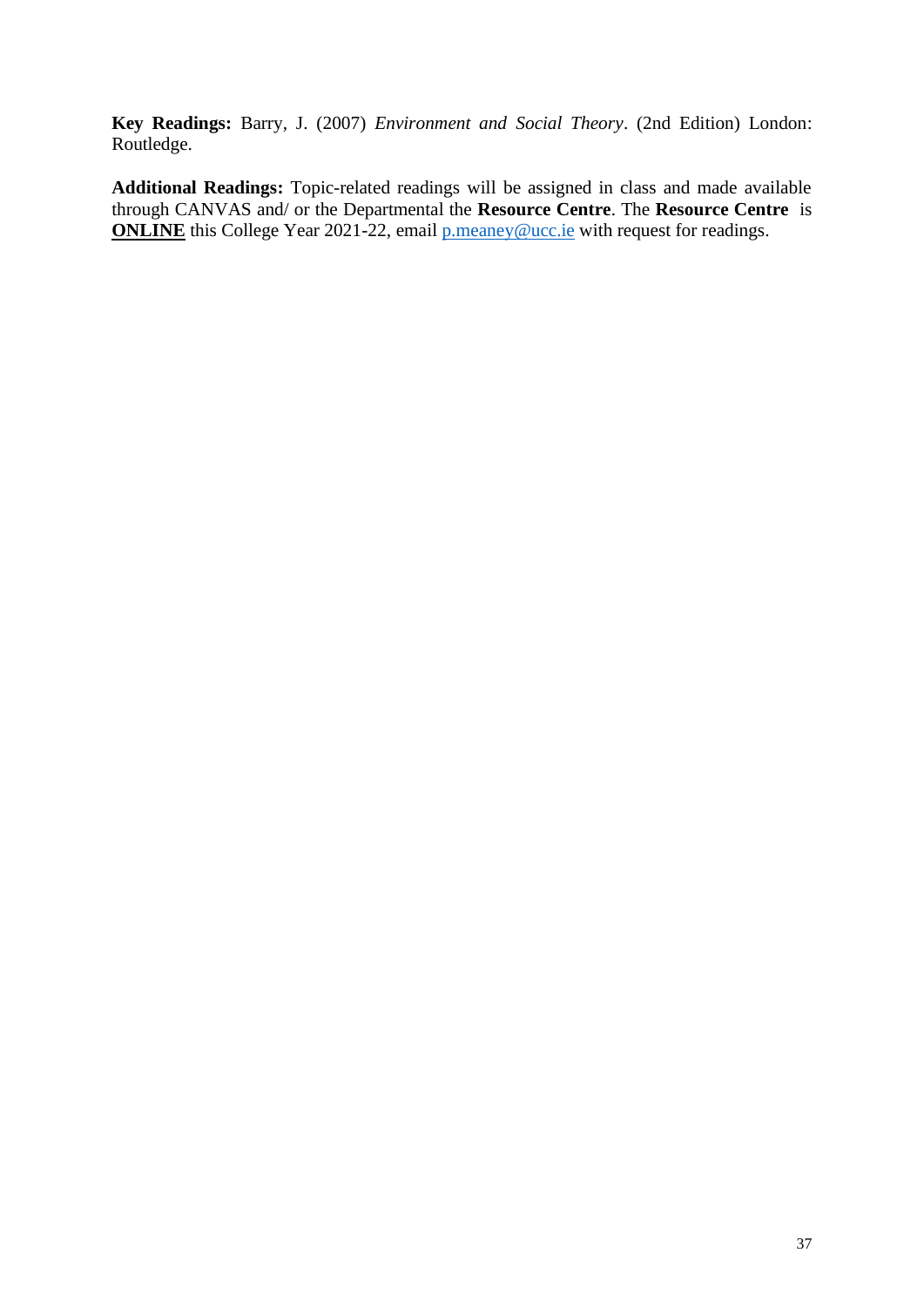# <span id="page-37-0"></span>**SC3039 Philosophy of Social Science (Semester 2)**

#### **Module Coordinator:** Dr. Patrick O'Mahony

**Mode of Delivery:** Online (live classes via Teams)

**Objective:** This course seeks to encourage a thorough understanding of the nature of sociology as a social scientific discipline by focusing on its epistemological, ontological, methodological and ethical foundations and, thus, to develop the ability to apply methodological frameworks through which social theory is made serviceable for research purposes.

**Content:** Against the background of the major methodological controversies from the early nineteenth to the early twenty-first century, this course inquires into the different historical and contemporary epistemological-methodological paradigms as well as related cognitive practices relevant to sociology as a social scientific discipline. The framework of the course is provided, on the one hand, by the dominant tradition running via classical positivism and neo-positivism to the current post-positivist or post-empiricism and, on the other, by the suppressed or marginalised approaches, including the interpretative and the critical traditions, which have resurfaced and regained more general legitimacy since the second half of the twentieth century. The account culminates in a consideration of the current situation characterised by new challenges and new directions such as constructivism, feminism, realism, pragmatism, critical theory and cognitivism. The emphasis on particular developments will be determined in relation to the interests of students.

**Assessment:** Total marks 100: Continuous assessment (1 x 3000 word essay)

### **Reading List:**

Core Texts:

- Strydom, Piet (2009) 'Philosophies of the Social Sciences', *UNESCO Encyclopedia of Life Support Systems*. Oxford: Eolss Publishers (available on Canvas).
- Delanty, Gerard and Strydom, Piet eds. (2003) *Philosophies of Social Science: The Classic and Contemporary Readings*. Maidenhead and Philadelphia: Open University Press/McGraw-Hill.

### Supplementary Texts:

Delanty, Gerard (20052) *Social Science: Philosophical and Methodological Foundations*. Maidenhead: Open University Press/McGraw-Hill.

Bohman, James (1994) *New Philosophy of Social Science*. Cambridge: Polity. Outhwaite, William (1996) 'The Philosophy of the Social Sciences., in Bryan S Turner (ed.) *The Blackwell Companion to Social Theory*, Oxford: Blackwell, pp. 83-106.

The **Resource Centre** is **ONLINE** this College Year 2021-22, email [p.meaney@ucc.ie](mailto:p.meaney@ucc.ie) with request for readings.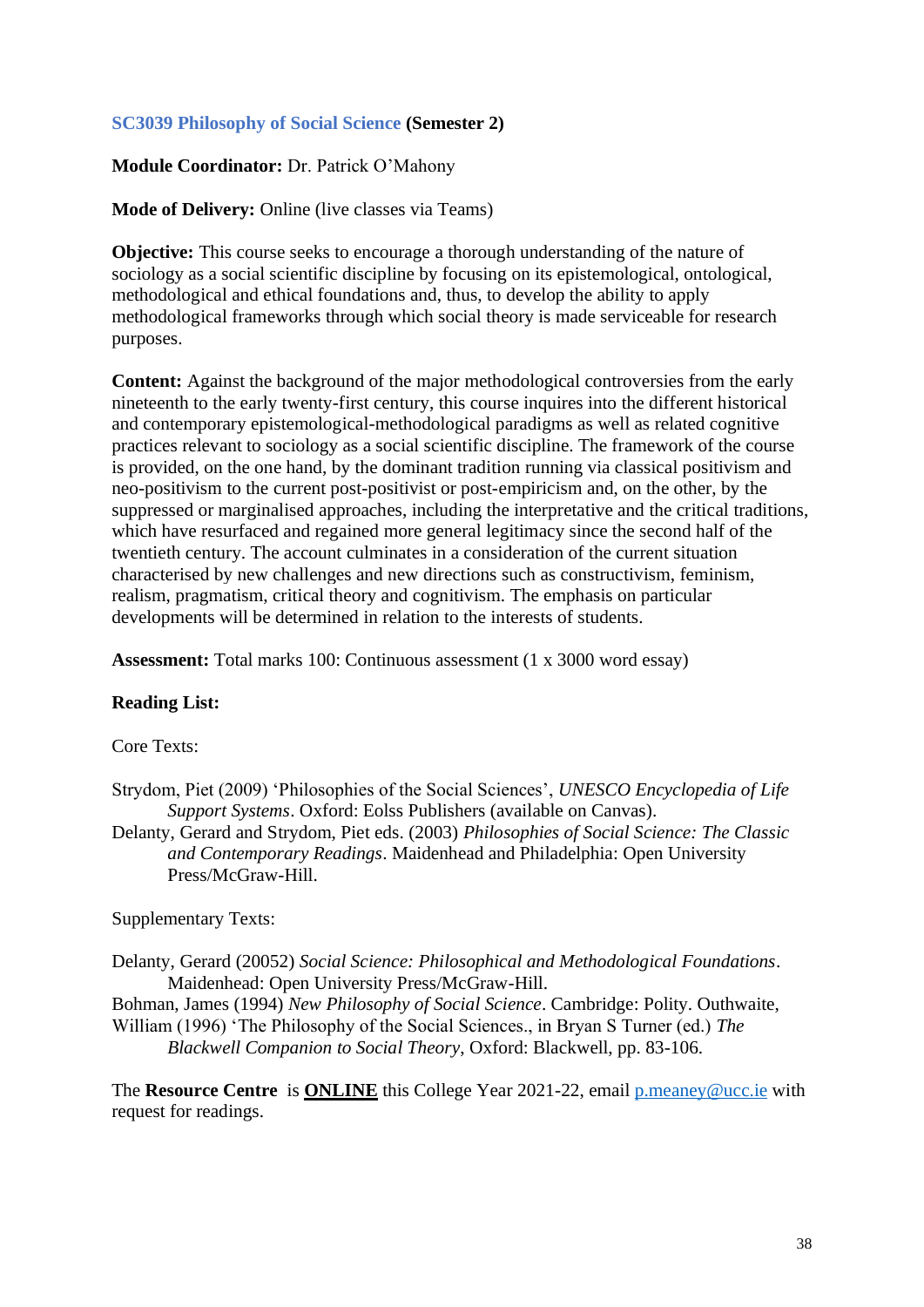# <span id="page-38-0"></span>**SC3046 Gender, Sexuality and Inequality (Semester 2)**

## **Module Coordinator:** Dr. Theresa O'Keefe

**Mode of Delivery:** Online (live classes via Teams)

**Teaching Method(s):** Due to Covid-19 protocols this module will be delivered ONLINE via Teams. *Covid-19 is an ongoing & changing situation, in which protocols may eventually enable a conventional face to face mode of delivery. Updates on the situation will be communicated through Canvas.* 

There will be a combination of online lectures, workshops, group work, directed and selfdirected study, including practical research exercises and digital discussion board contributions. Lecture and learning materials will be uploaded in the form of: powerpoint slides, readings, links to films, videos, podcasts and other web resources.

All materials for the module will be uploaded on Canvas. A full syllabus with a weekly outlined and assigned reading will be posted to the module page.

**Module Objective:** To examine specific aspects of gender and sexuality in relation to social research and theory.

**Module Content:** Identities and social relations linked to gender and sexuality have been significant sites of concern, activism and contestation over recent decades. Despite resultant shifts in how gender and sexuality are defined, expressed and normalised in everyday life, social inequalities based on gender and sexuality still persist. This module explores why this might be so by focusing on gender, sexuality and social inequality from both an analytical and practical perspective. It will concentrate on the concepts of gender and sexuality, trace the historical development of ideas on both and examine how such ideas inform political, economic and social struggles against structural inequalities. Each week we will use sociological approaches, including feminism and queer theory, to explore key themes on gender and sexuality including work, reproductive justice, violence, relationships, intimacy and power. Through this module students will develop their own critical theoretical abilities and be able to situate themselves in current debates on gender, sexualities and social inequalities.

This module is taught as a seminar, with student participation incorporated. Students taking this course are expected to read an identified journal article or book excerpt each week and to contribute to class discussion.

Learning Outcomes: On successful completion of this module, students should be able to:

- Examine specific aspects of gender and sexualities in relation to sociological research and social theory.
- Critically analyse theoretical approaches to gender, sexualities and social inequalities.
- Identify social trends and processes in the arena of gender and sexualities
- Evaluate the changes occurring in the sociology of personal life.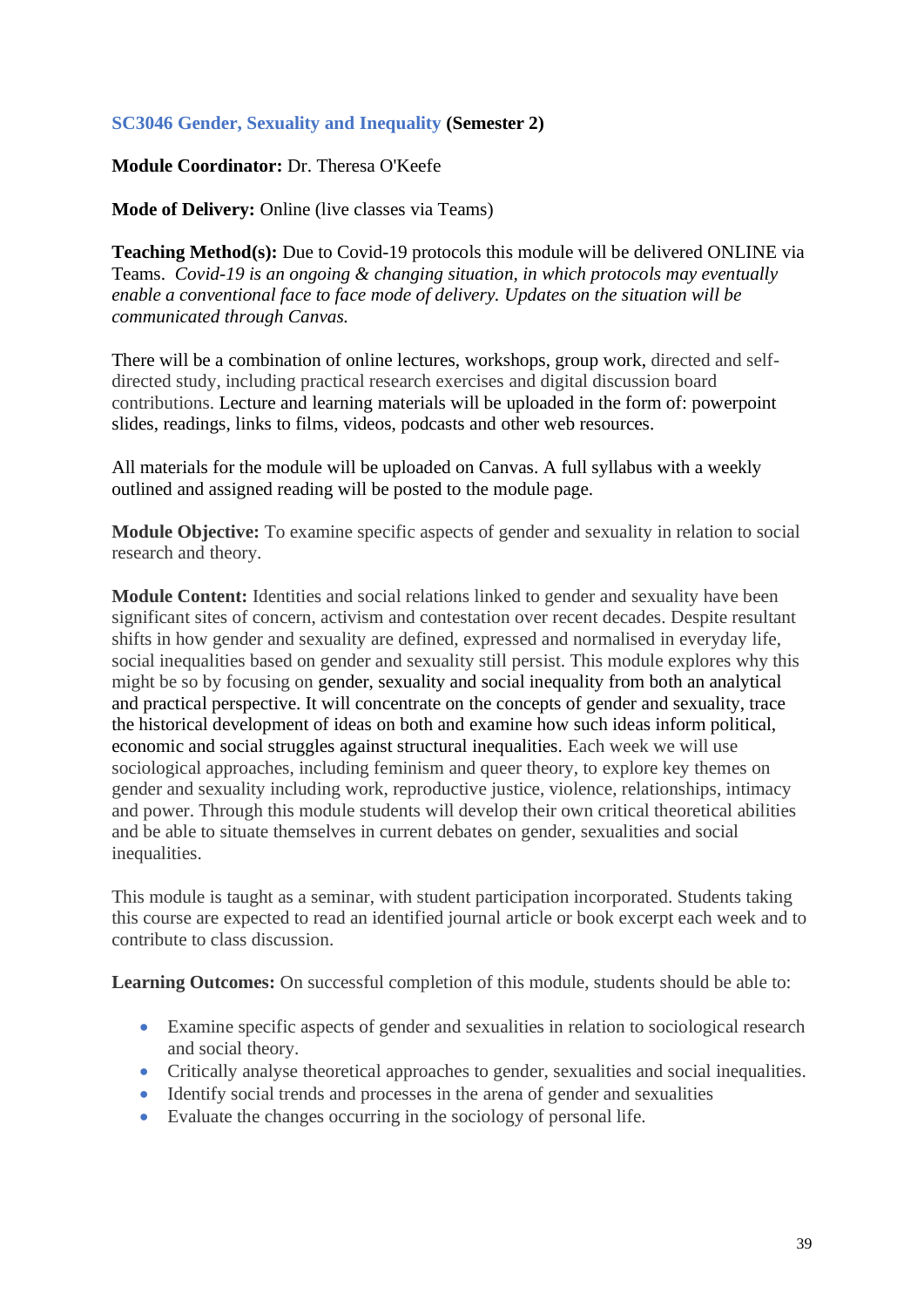**Assessment:** Continuous Assessment 100 marks (1 x 2,000 word Essay (85 marks); Participation (15 marks).

#### **Indicative readings:**

- Bartky, S (1995) 'Foucault, Femininity and the Modernization of Patriarchal Power' in *Free Spirits: Feminist Philosophers on Culture, Mehuron and Percesepe*. Englewood Cliffs, NJ: Prentice-Hall.
- Butler, J. (2011). *Gender trouble: Feminism and the subversion of identity*. Routledge.
- Davis, A. (1998). Surrogates and outcast mothers: Racism and reproductive politics in the nineties. In The Angela Y. Davis Reader. Malden, MA: Blackwell, 1998: 210-221.
- Foucault, M. (1990). *The history of sexuality: The use of pleasure* (Vol. 2). Vintage. Giddens, A. (2013). *The transformation of intimacy: Sexuality, love and eroticism in modern societies*. John Wiley & Sons.
- Hearn, J. (2004). From hegemonic masculinity to the hegemony of men. *Feminist Theory*, *5*(1), 49-72.
- Hochschild, A., & Machung, A. (2012). *The second shift: Working families and the revolution at home*. Penguin.
- Inglis, T. (1998). *Lessons in Irish sexuality*. Univ College Dublin Press.
- McRobbie, A. (2008). Young women and consumer culture: An intervention. *Cultural Studies*, *22*(5), 531-550.
- Oakley, A. (1974). Housewife. London: A. Lane.
- Rubin, G. (1984). Thinking sex: Notes for a radical theory of the politics of sexuality. *Social Perspectives in Lesbian and Gay Studies; A Reader*, 100-133.
- Smart, C. (2013). *The Ties That Bind (Routledge Revivals): Law, Marriage and the Reproduction of Patriarchal Relations*. Routledge.

The **Resource Centre** is **ONLINE** this College Year 2021-22, email [p.meaney@ucc.ie](mailto:p.meaney@ucc.ie) with request for readings.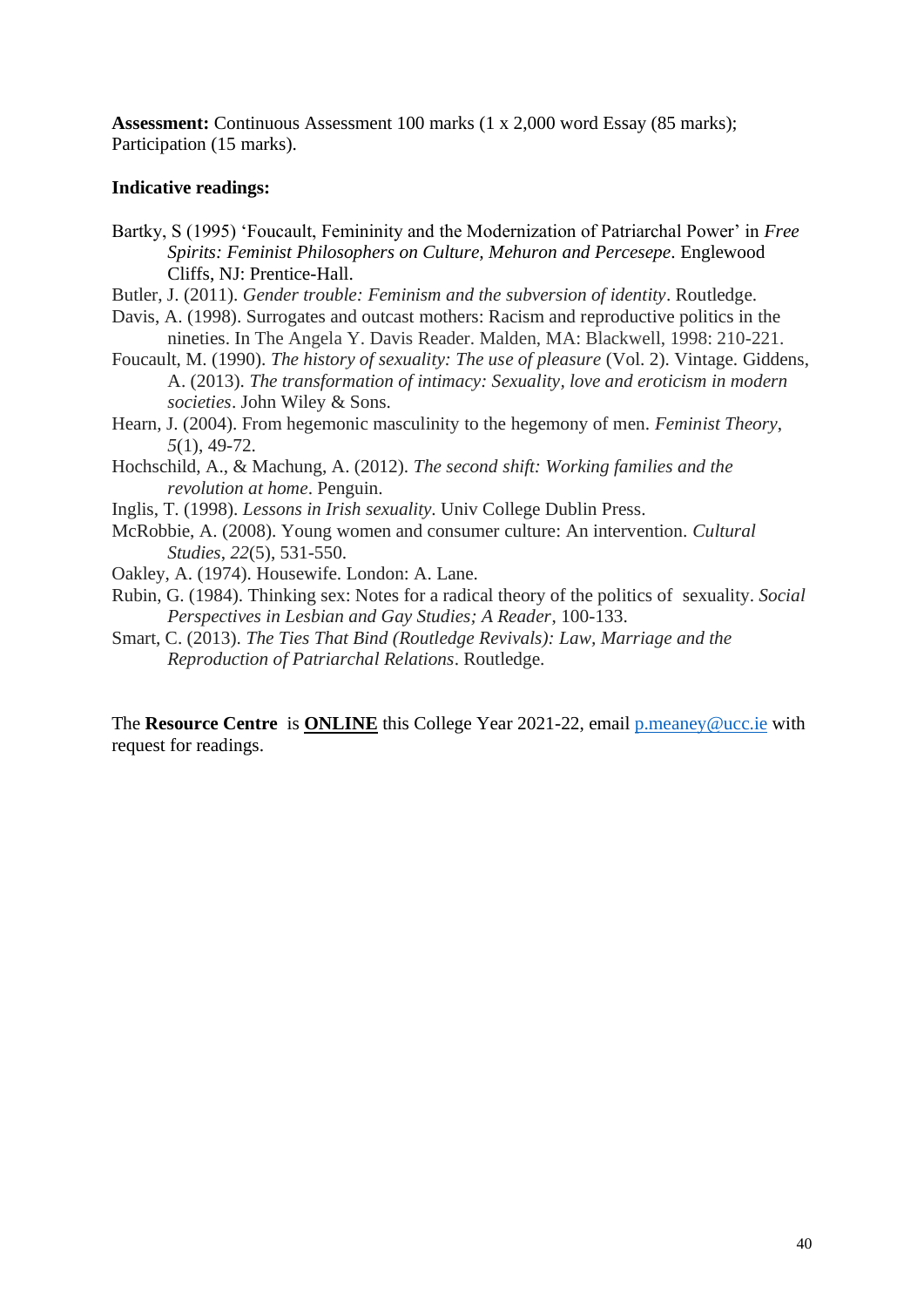## <span id="page-40-0"></span>**SC3055 Research Project (Semester 1 and 2)**

#### **Module Coordinator:** Dr. Egle Gusciute

**Supervisors:** Department of Sociology and Criminology Staff

**Mode of Delivery:** Blended model of online plus in person sessions. A meet and greet session as well as research workshop will be delivered in person in the first 2 weeks of semester 1, in line with public health advice.

**Supervision:** Supervision sessions will be in blended format, with online and in person meetings, depending on public health advice and guidelines, and staff circumstances.

**Module Objective:** To provide a discursive environment enabling student to carry out an extensive research project.

**Module Content:** This module allows students to pursue sociological research on a topic of their choice, based on a research proposal submitted at the end of Year 2. Students will be assigned to a member of staff who will act as their research supervisor. Please note that it may not be possible to assign students to the supervisor of their choice.

The research will consist of a literature review chapter to be compiled in Semester 1, and a final project based on primary research submitted at the end of Semester 2.

At the start of the term Sociology staff will deliver a workshop to familiarise students with the process of completing the research project. Topics to be covered include an overview of requirements and what is expected of the student, the role of the supervisor, elements of a strong research project, and a healthy timeline for successful completion the project.

Thereafter, students will be expected to meet with their supervisor on a regular basis to plan, research and write their module work. Please note that due to Covid-19 meetings with supervisors may take place either in person or online, depending on individual circumstances and public health advice.

#### **Assessment:** Total marks 300

Literature review (3,000 words): 45 marks (due in semester 1) and Final Project (10,000 words): 255 marks (due in semester 2).

Submission deadlines for completed work will be announced at a later date. Only typed or word-processed projects can be accepted.

**Compulsory Elements:** Meeting with supervisor, ethical review (if applicable), submission of literature review and final research project.

**Please note:** A **detailed information booklet** on the Research Project is available for download on our website at: <https://www.ucc.ie/en/sociology/undergraduate/current/>

The **Resource Centre** is **ONLINE** this College Year 2021-22, email [p.meaney@ucc.ie](mailto:p.meaney@ucc.ie) with request for readings.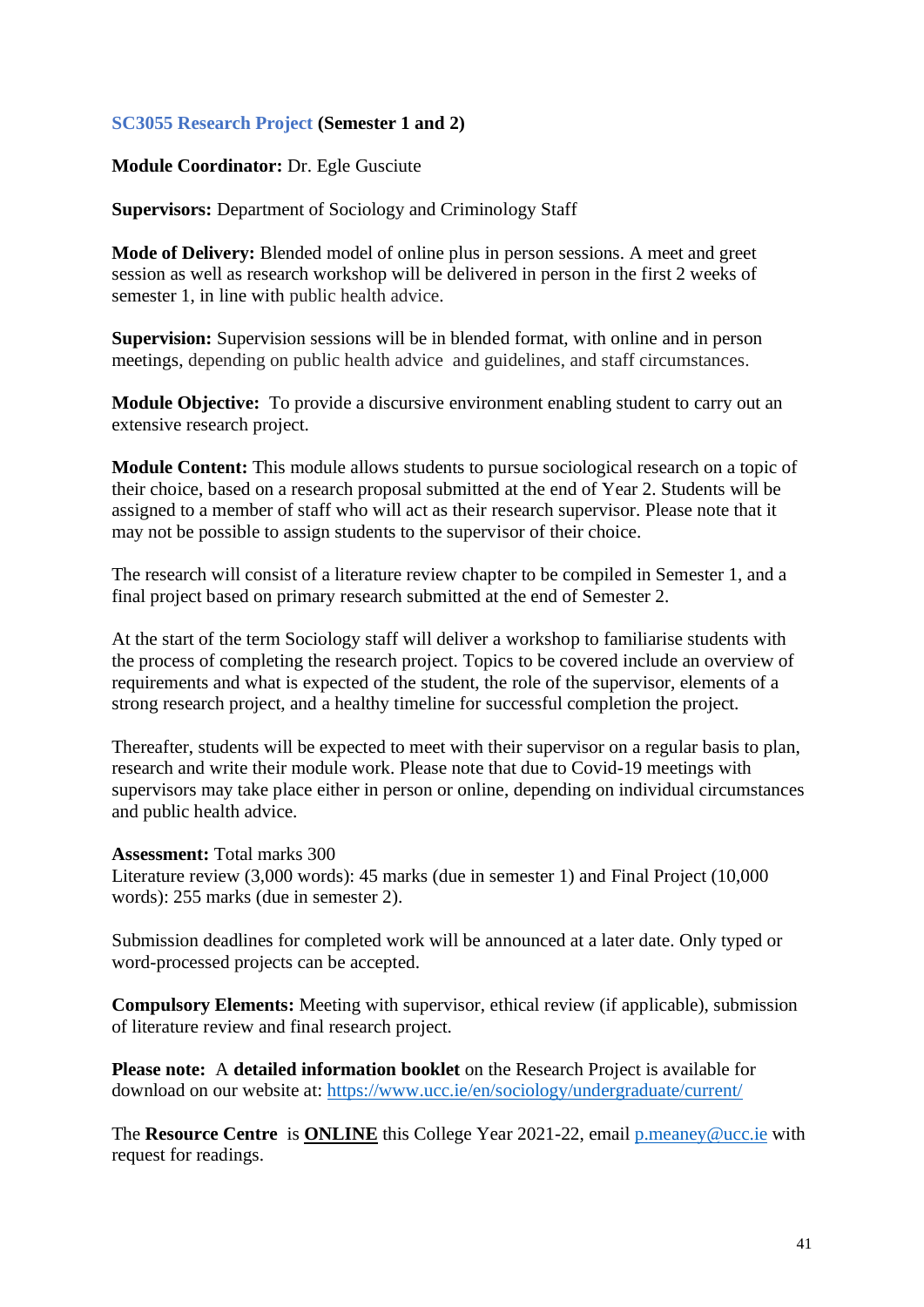## <span id="page-41-0"></span>**SC3058 Sociology of Memory, Trauma & Collective Denial (Semester 1)**

## **Module Coordinator:** Dr. Tracey Skillington

**Mode of delivery: Online.** For the academic year 2021-22, this module will be delivered online. All lectures, discussions and notes will be available to students registered for this module.

#### **This module is for students in Arts and Social Sciences only.**

This course explores various psychosocial aspects of health, especially in terms of how societies address experiences of collective trauma and devise means of coming to terms with memories of extreme violence (episodes of war, genocide, atrocities). It will assess the various psychosocial strategies used by societies to selectively know and understand inhumane conduct. The moral disengagement of publics from acts of extreme violence may center on a reframing of inhumane conduct, like that occurring during times of war, as 'necessary' by disregarding the injurious effects of military aggression, sanitizing the language of war atrocities, and displacing responsibility for the suffering of its victims ('bystander societies').

Here we will examine how societies adopt various collective strategies of 'unknowing' violence, looking at the social world without seeing it, or listening without hearing its distress cries. It asks if social and political under-reactions to widespread evidence of abuse, atrocity, ecological destruction, and human suffering today offer us any insights into the relationship between knowledge and social action? Does a greater knowledge of the extent of suffering caused by war, famine, drought, climate change, atrocity, for instance, undermine states of denial and compel us to act? This course examines the different social and political functions of collective denial and states of amnesia before considering those triggering mechanisms that occasionally compel a society to 're-engage' with traumatic memories of violence, address issues of abuse and come to terms with the question of responsibility.

### **Module Topics Include:**

- Memory & politics
- Violence
- Trauma
- Selective amnesia
- States of Denial Inhumanities
- Social responses to suffering Mourning
- Therapeutic interventions
- Truth commissions
- Recovery/discovery
- Forgiveness

**Assessment:** Total Marks 200; Continuous Assessment; 1 x 3,000 word essay 100 marks; Online learning exercise, 100 marks. There is no exam for this course.

**Some readings available in the Resource Centre.** The **Resource Centre** is **ONLINE** this College Year 2021-22, email [p.meaney@ucc.ie](mailto:p.meaney@ucc.ie) with request for readings.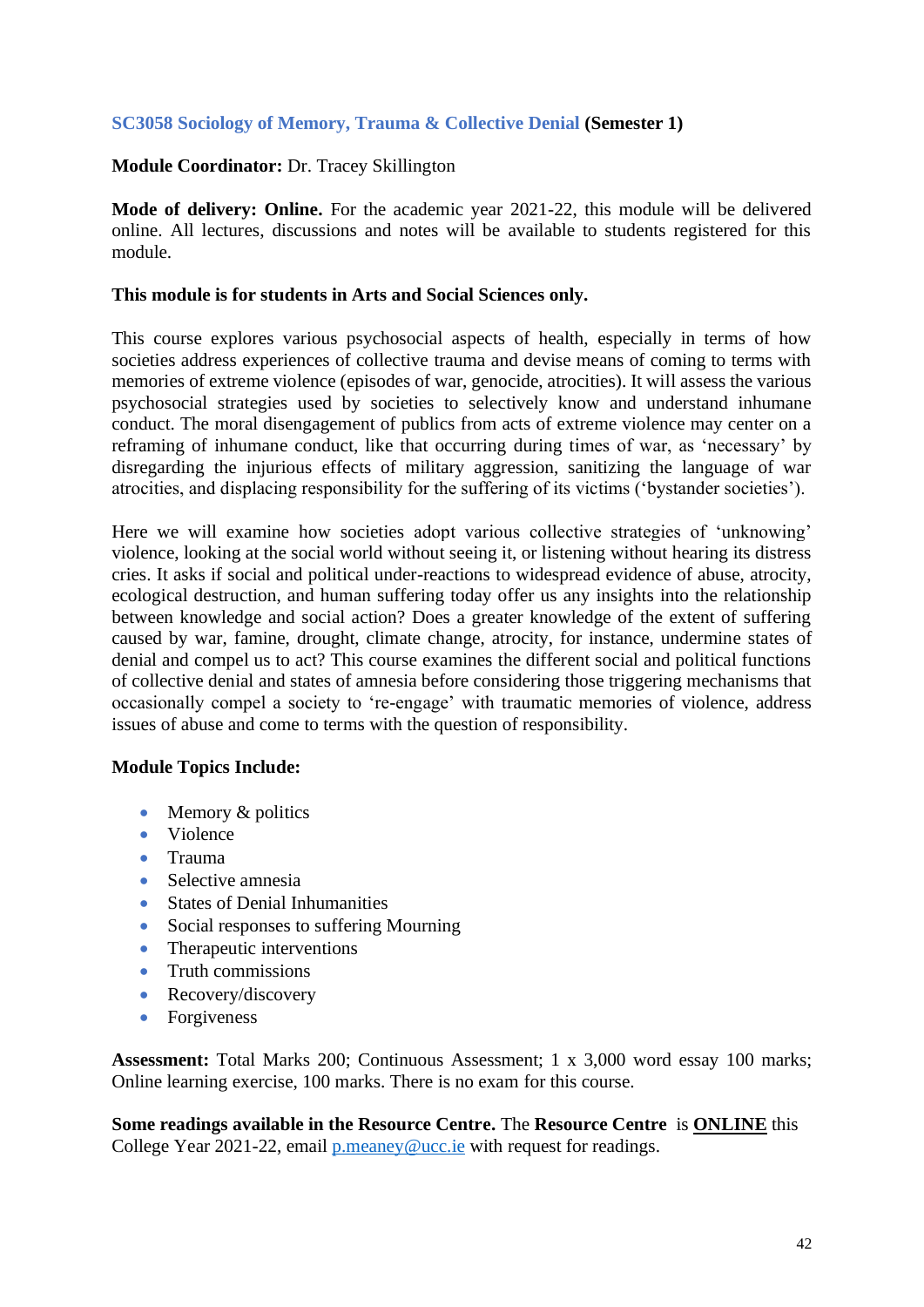## <span id="page-42-0"></span>**SC3059 Sociology of Law: Legal Justice, Human Right and Social Change (Semester 1)**

**Module Coordinator:** Dr. Tracey Skillington **Teaching Staff:** Dr. Tracey Skillington and Dr. Patrick O'Mahony

### **Mode of Delivery: Online**

The aim of this module is to offer a theoretically and methodologically informed sociological clarification of law in contemporary society.

Section one of the course will open with a preliminary overview of the emergence and development of modern law with a view to clarifying its role and proper place in modern society and to identify the major sociologists who have given attention to its analysis. Three aspects will then be treated in more detail.

The focus will first be on the classical sociologists Karl Marx, Emile Durkheim, Max Weber and George Herbert Mead in order to develop an understanding of their respective positions on law – Marx exposing the ideological nature of law; Durkheim tracing the evolution of law and stressing its importance for a society which simultaneously increases in complexity and allows heightened individuation; Weber tracing the historical development of law in conjunction with the development of moral consciousness but culminating in formal bureaucratic legal domination; and Mead showing the significance of the generalisation of the legal framework for furtherance of both the individual selfrealisation and collective solidarity.

Secondly, the focus will shift to the three most important treatments of law by neo-classical sociologists, namely Talcott Parsons, Niklas Luhmann and Jürgen Habermas. From Parsons' systems theoretical view of law as the integrative subsystem of society, the presentation with move to Luhmann's still more pointed functionalist conception of law as an autopoetic system. Then attention will be given to Habermas' retracing of the intertwined historical development of moral consciousness and law, his analysis of the problem of the relation of legality and legitimation as against both Weber and Luhmann, his clarification of the relation of law to the remaining components of society, and its indispensable role in the organisation of a global democratic society.

In the final part, attention will finally be given to the development of human rights and to transnational and cosmopolitan law. In particular, from the human rights law perspective, attention will be given to the interaction between law and its publics through the development of human rights consciousness.

**Assessment:** Total Marks 200: Continuous Assessment; 1 x 3,000 word essay 100 marks; Online learning exercise, 100 marks. There is no exam for this course.

**Some readings available in the Resource Centre.** The **Resource Centre** is **ONLINE** this College Year 2021-22, email [p.meaney@ucc.ie](mailto:p.meaney@ucc.ie) with request for readings.